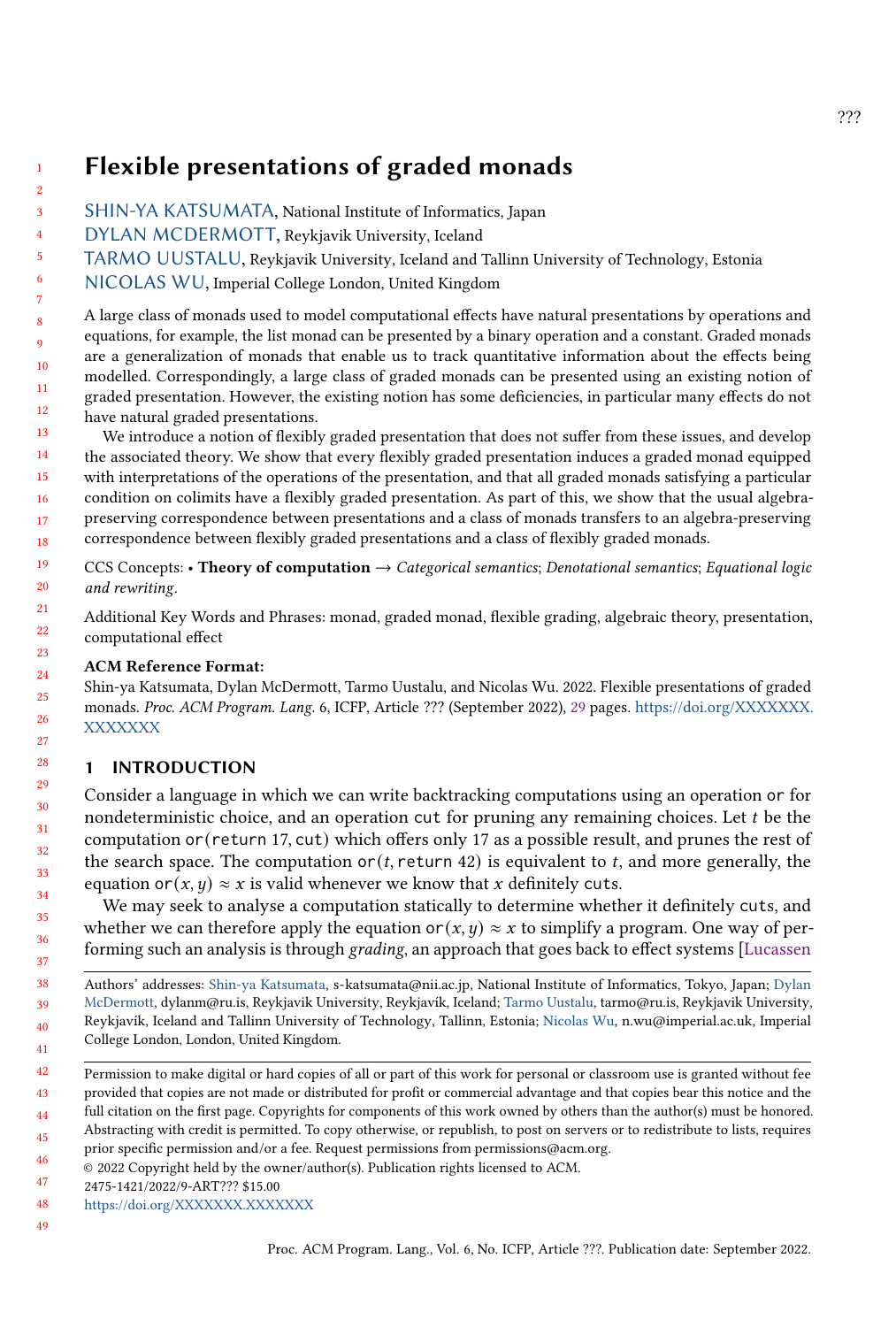50 51 52 [and Gifford](#page-27-0) [1988\]](#page-27-0). We assign a grade ⊥ to each computation we know will cut, some other grade 1 to computations that might not cut, and propagate this information throughout the program.[1](#page-1-0) For example, we can assign the grade ⊥ to *t* because one of the arguments to or has grade ⊥.

53 54 55 56 57 58 This approach has a well-established semantics using graded monads, which were introduced by [Smirnov](#page-27-1) [\[2008\]](#page-27-1) in connection with graded rings, and independently by [Katsumata](#page-27-2) [\[2014\]](#page-27-2) to model effects for which we track quantitative information, like whether a computation cuts. There is a graded monad Cut for modelling our backtracking example above (we define it in Section [2.4](#page-6-0) below). It is a graded version of a monad described by [Piróg and Staton](#page-27-3) [\[2017\]](#page-27-3), and is somewhat similar to the familiar list monad.

59 60 61 62 63 64 65 66 67 68 69 70 71 72 73 [Piróg and Staton](#page-27-3) [\[2017\]](#page-27-3) show that their monad has a presentation in terms of operations for nondeterministic choice and cut, with several equations. Presentations of ordinary monads have number of important applications, for example in proving program equivalences [\[Kammar and](#page-27-4) [Plotkin](#page-27-4) [2012\]](#page-27-4) and in combining effects [\[Hyland et al.](#page-27-5) [2006\]](#page-27-5). We may expect there to be a similar presentation of Cut, using the notions of presentation for graded monads defined by [Smirnov](#page-27-1) [\[2008\]](#page-27-1), then later [Milius et al.](#page-27-6) [\[2015\]](#page-27-6), [Dorsch et al.](#page-26-0) [\[2019\]](#page-26-0) and [Kura](#page-27-7) [\[2020\]](#page-27-7). However, all of these (roughly equivalent) notions of presentation have a deficiency, which makes them unsuitable for the backtracking example: they require all arguments to each operation to have the same grade. This is not immediately a problem for  $t$  above, since while return 17 has grade 1 and cut has grade ⊥, we can also assign the grade 1 to cut as a safe overapproximation. But then we do not know that either argument of or definitely cuts, and have to assign the grade 1 to  $t$ . We would therefore fail to notice that *t* definitely cuts, then would not apply the equation or( $x, y$ ) ≈ x. In fact, in the equational logics associated with these presentations, it is not possible to express equations with restrictions on the grades of variables. We cannot even state the equation or  $(x, y) \approx x$ , where x stands for a computation of grade ⊥.

74 75 76 77 78 79  $80$ We introduce a notion of *flexibly graded* presentation that does not suffer from these issues. Flexibly graded presentations are more general than the existing graded presentations (which we call 'rigidly graded' below for clarity). The leading idea is to relax the condition that all arguments to each operation have the same grade. Hence we can allow, for example, or to be applied to arguments of possibly different grades, and assign the grade ⊥ when at least one of the arguments has grade ⊥. We would then assign the grade  $\perp$  to the computation *t* above. Flexibly graded presentations also allow equations over variables of different grades, like the example above.

81 82 83 84 85 86 87 88 89 90 91 92 93 94 Every flexibly graded presentation induces a graded monad, but relationship between the two is more subtle than for rigidly graded presentations. For the latter, there is a *correspondence* with a class of rigidly graded monads. The fact that enables such a correspondence is that, for each rigidly graded presentation, there is a graded monad with the same algebras, where an algebra for a presentation is a space equipped with interpretations of the operations, satisfying the equations. By generalizing to flexibly graded presentations we lose this property. We instead get a correspondence with a class of *flexibly graded monads* of [McDermott and Uustalu](#page-27-8) [\[2022\]](#page-27-8), which are different from graded monads (below we call the latter 'rigidly graded monads', again for clarity). Despite this, as we show, every flexibly graded monad does induce a canonical rigidly graded monad, and moreover the induced rigidly graded monad comes with interpretations of the operations of the presentation. In this sense, flexibly graded presentations do present rigidly graded monads. In fact, they present exactly the same class of rigidly graded monads as rigidly graded presentations do. We introduce flexibly graded presentations not to present more rigidly graded monads, but to enable more *natural* presentations of rigidly graded monads.

<sup>95</sup> 96 97

<span id="page-1-0"></span><sup>1</sup>We in fact also need a third grade ⊤ to get everything to work correctly, but this does not come up in the introduction.

Proc. ACM Program. Lang., Vol. 6, No. ICFP, Article ???. Publication date: September 2022.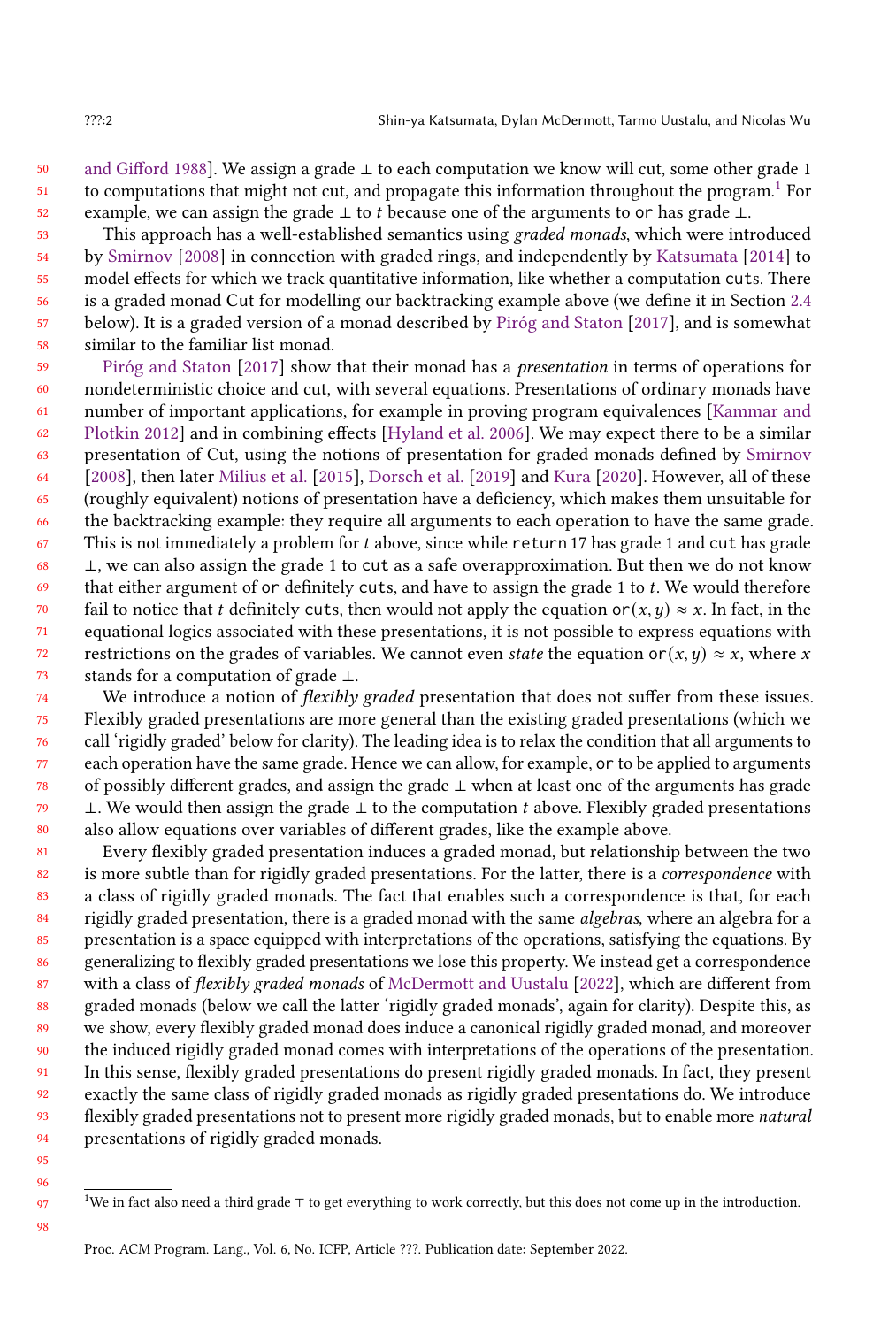Flexible presentations of graded monads *???***:3** 

The purpose of this paper is to introduce flexibly graded presentations and to develop their theory. As well as the backtracking example, we give several other instances. Graded monads have several applications, for example in semantics of type-and-effect systems [\[Katsumata](#page-27-2) [2014;](#page-27-2) [Mycroft et al.](#page-27-9) [2016\]](#page-27-9), in process semantics [\[Dorsch et al.](#page-26-0) [2019;](#page-26-0) [Milius et al.](#page-27-6) [2015\]](#page-27-6), and in probability theory [\[Fritz and Perrone](#page-26-1) [2019\]](#page-26-1). We intend for our results to be applicable to all of these.

### Contributions.

- We introduce the examples of rigidly graded monads we use (Section [2\)](#page-2-0). Some of these are new (e.g. our gradings of global state, the stack monad, and of backtracking with cut).
- We outline the theory of rigidly graded presentations (Section [4\)](#page-9-0), filling in some gaps from the existing literature. In particular, we show that operations of rigidly graded presentations induce rigidly graded algebraic operations.
- Our main contribution is the introduction of flexibly graded presentations (Section [6\)](#page-14-0). We develop much of their theory, defining a flexibly graded equational logic and notions of algebra and of flexibly graded algebraic operation. We show that our examples have natural flexibly graded presentations.
- As a step towards proving a correspondence for flexibly graded monads, we introduce a notion of flexibly graded clone (Section [7\)](#page-20-0). We also introduce rigidly graded clones.
	- We prove a correspondence between flexibly graded presentations and flexibly graded monads satisfying a colimit condition (Section [8\)](#page-22-0).

# <span id="page-2-0"></span>2 GRADED MONADS AND EXAMPLES

The grades are elements of a *partially ordered monoid* (pomonoid)  $\mathbb{E} = (\mathbb{E} | \leq 1, \cdot)$ ; that is,  $(\mathbb{E} | \leq)$ is a partially ordered set (poset), and ( $\mathbb{E}|, 1, \cdot$ ) is a monoid for which  $\cdot$  is monotone. (More generally, we could consider an arbitrary small monoidal category E of grades, but we restrict to pomonoids for simplicity.) The order enables overapproximation of grades. The grade of a trivial computation is 1, and the grade of a sequence of two computations is provided by the  $\cdot$  operator.

Definition 2.1. An E-graded set X consists of a set  $Xe$  for each grade  $e \in |E|$  (the elements of grade e), and a coercion function  $(e \leq e')^* : Xe \to Xe'$  for each  $e \leq e' \in |E|$  functorial in the sense that  $(e \leq e)^* = id_{Xe}$  and  $(e \leq e'')^* = (e' \leq e'')^* \circ (e \leq e')^*$ . A grade-preserving function  $f : X \Rightarrow Y$ is a family of functions  $f_e : Xe \to Ye$  natural in the sense that  $f_{e'} \circ (e \leq e')^* = (e \leq e')^* \circ f_e$ .

We often omit the prefix E- from E-graded.

Remark. In other words, graded sets are functors from  $\mathbb E$  to Set (presheaves from  $\mathbb E^{\rm op}$  to Set). Grade-preserving functions are natural transformations between such functors.

The following is the notion of graded monad introduced by [Katsumata](#page-27-2) [\[2014\]](#page-27-2); [Melliès](#page-27-10) [\[2012\]](#page-27-10); [Smirnov](#page-27-1)  $[2008]$ . They are similar to ordinary monads, except that instead of having a set TX of computations for every set  $X$  of values, they have a graded set  $RX$  of computations for every set  $X$ . We give the definition only for the category of sets and functions (which is all we need), and in terms of a *Kleisli extension* operation (−)<sup>†</sup>. We say 'rigidly graded monad' instead of just 'graded monad', to more clearly distinguish between these and the *flexibly* graded monads defined below.

<span id="page-2-1"></span>Definition 2.2. A rigidly  $E$ -graded monad R consists of an  $E$ -graded set RX and unit function  $\eta_X: X \to RX1$  for each set X, and a Kleisli extension operator that maps every function  $f: X \to RYe$ to a grade-preserving function  $f^{\dagger}: RX \Rightarrow RY(-\cdot e)$  (i.e., a family of functions  $f_d^{\dagger}: RXd \to RY(d\cdot e)$ natural in  $d$ ); Kleisli extension is required to be natural in  $e$ , and to satisfy the following unitality and associativity laws.

$$
f_1^{\dagger} \circ \eta_X = f \qquad \text{id}_{RXd} = (\eta_X)^{\dagger}_{d} \qquad (g_e^{\dagger} \circ f)_d^{\dagger} = g_{d \cdot e}^{\dagger} \circ f_d^{\dagger} \quad (\text{for } f : X \to RYe, g : Y \to RZe')
$$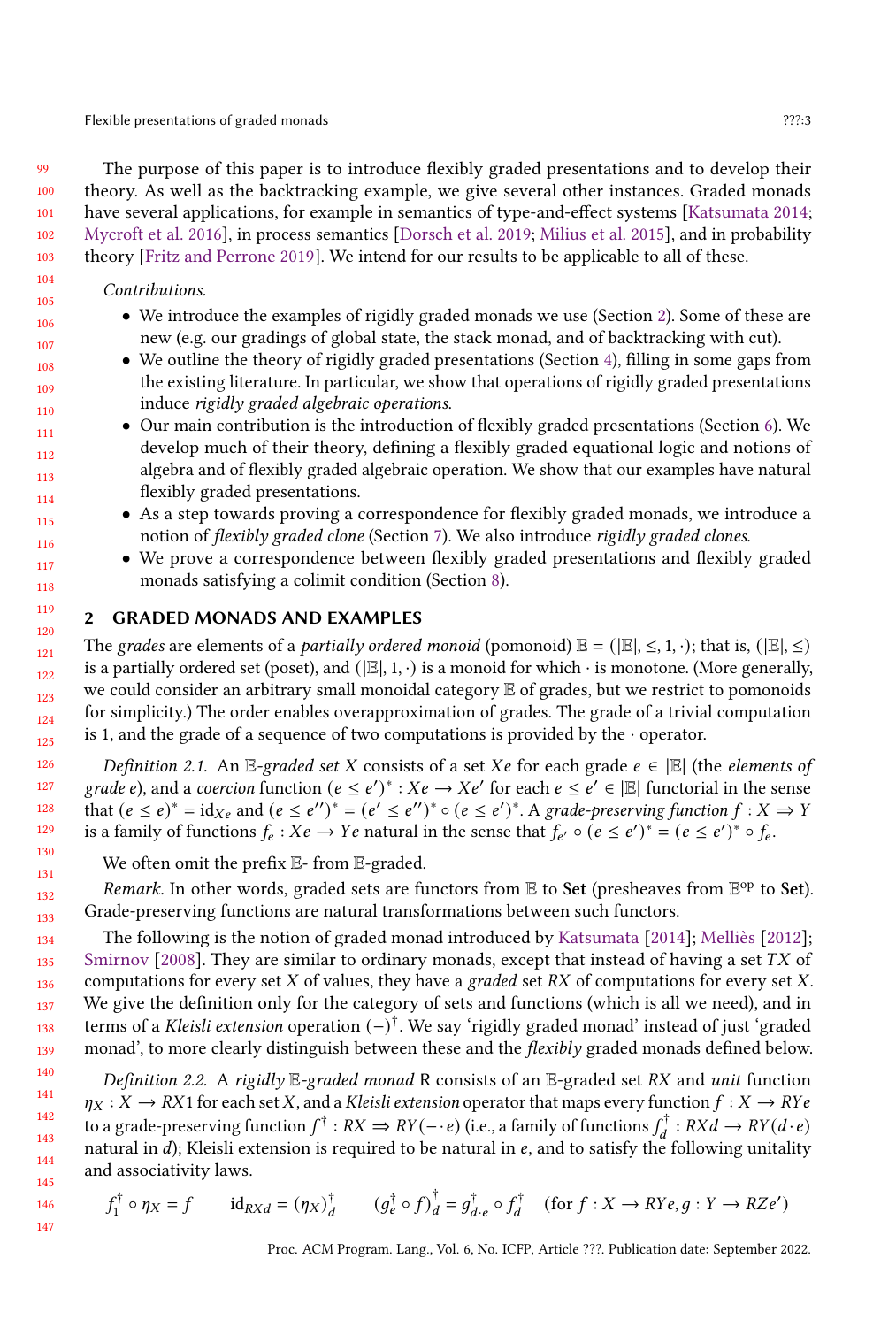The unit is also known as *return* and the Kleisli extension as *bind*, written  $t \gg f$  instead of  $f^{\dagger}t$ .

Instead of having a graded set  $RX$  for each ordinary (ungraded) set  $X$ , flexibly graded monads [\[McDermott and Uustalu](#page-27-8) [2022\]](#page-27-8) have a graded set  $TX$  for each graded set X. The intuition is that the elements of  $X$  may themselves be computations, and may have grades.

Definition 2.3. A flexibly E-graded monad T consists of an E-graded set TX and unit gradepreserving function  $\eta_X : X \implies TX$  for each E-graded set X, and a Kleisli extension operator that sends every grade-preserving function  $f : X \implies TY(-e)$  to a grade-preserving function  $f^{\dagger}$ :  $TX \Rightarrow TY(-e)$ , natural in e, and satisfying the following unitality and associativity laws:

$$
f^{\dagger} \circ \eta_X = f \qquad id_{TX} = (\eta_X)^{\dagger} \qquad (g_{-e}^{\dagger} \circ f)^{\dagger} = g_{-e}^{\dagger} \circ f^{\dagger} \quad (\text{for } f: X \Rightarrow TY(-e), g: Y \Rightarrow TZ(-e'))
$$

# <span id="page-3-0"></span>2.1 Example: writer

Our first example involves a graded writer monad  $Wr^{M}$ ; these are analogous to the usual non-graded writer monads. We use this example in our discussion of rigidly graded presentations in Section [4.](#page-9-0) As such, the rigidly graded presentation of  $Wr^M$  is perfectly natural, and there is no obvious benefit to giving a flexibly graded presentation of  $Wr^{M}$ . This is not the case for our other examples.

For each monoid M = (M,  $\varepsilon$ ,  $\otimes$ ), there is an non-graded writer monad given by  $T^MX = M \times X$ , for which we can define an operation  $tell_{p,X}: TX \to TX$  for producing an output  $p \in M$ , by tell<sub>p,X</sub>(p',x) = ( $p \otimes p'$ ,x). These monads can be presented by the operations tell<sub>p</sub> (with suitable equations).

168 169 170 171 172 173 174 175 176 177 Rigidly graded writer monads  $Wr^M$  are analogous. Fix a  $E$ -graded monoid M, that is, an  $E$ -graded set M, together with a *unit* element  $\varepsilon \in M1$  and family of *multiplication* functions  $\otimes_{e_1,e_2}$ :  $Me_1 \times Me_2 \to$  $M(e_1 \cdot e_2)$  natural in  $e_1, e_2 \in \mathbb{E}$ , satisfying  $\varepsilon \otimes p = p = p \otimes \varepsilon$  and  $(p \otimes q) \otimes r = p \otimes (q \otimes r)$  for each  $p \in Me_1, q \in Me_2, r \in Me_3$ . (We write multiplication infix and omit the subscripts.) For example, we could let E be the pomonoid of natural numbers with addition and their usual ordering, and let Me be the set of strings of length at most  $e$  (over some set of characters), with concatenation as the multiplication. We could also, with the same  $E$ , let  $Me$  be the powerset of some fixed set, restricted to subsets of cardinality at most  $e$ , with union as multiplication. We define Wr<sup>M</sup> in exactly the same way as the ungraded writer monad, except that at grade  $e$  we use  $Me$ :

$$
Wr^{M} Xe = Me \times X \quad (e \le e')^{*}(p, x) = ((e \le e')^{*} p, x)
$$
  

$$
\eta_{XX} = (\varepsilon, x) \quad f_{d}^{\dagger}(p, x) = \text{let } (p', y) = f x \text{ in } (p \otimes p', y)
$$

We again define an operation for outputting an element  $p \in Me'$ , but with the appropriate grading:

$$
tell_{p,X,d}: \mathbf{Wr}^M Xd \to \mathbf{Wr}^M X(e' \cdot d) \qquad tell_{p,X,d}(p',x) = (p \otimes p',x)
$$

In Section [4,](#page-9-0) we give a rigidly graded presentation of  $Wr^M$  involving the operations tell<sub>p</sub> (which are rigidly graded algebraic operations in the sense of Section [4.3\)](#page-12-0).

#### <span id="page-3-1"></span>2.2 Example: global state

For our second example, we consider computations that read from and write to a global V-valued state, where  $V$  is a finite set. These computations can be interpreted using the ordinary state monad  $V \Rightarrow V \times (-)$ . We give rigidly and flexibly graded versions of this monad.

191 192 193 194 195 The grades e in this example are binary relations on V, which we represent as functions  $e: V \rightarrow$  $PV$ . The idea is that if a computation of grade  $e$  is run with initial state  $v$ , and terminates with final state v', then  $v' \in \text{ev}$ . Grades are allowed to overapproximate these relations, so the ordering is given by set inclusion. The unit grade 1 is the diagonal relation, and multiplication of grades is composition of relations. We write Rel<sub>V</sub> for the pomonoid of grades, and ⊤ for the total relation

196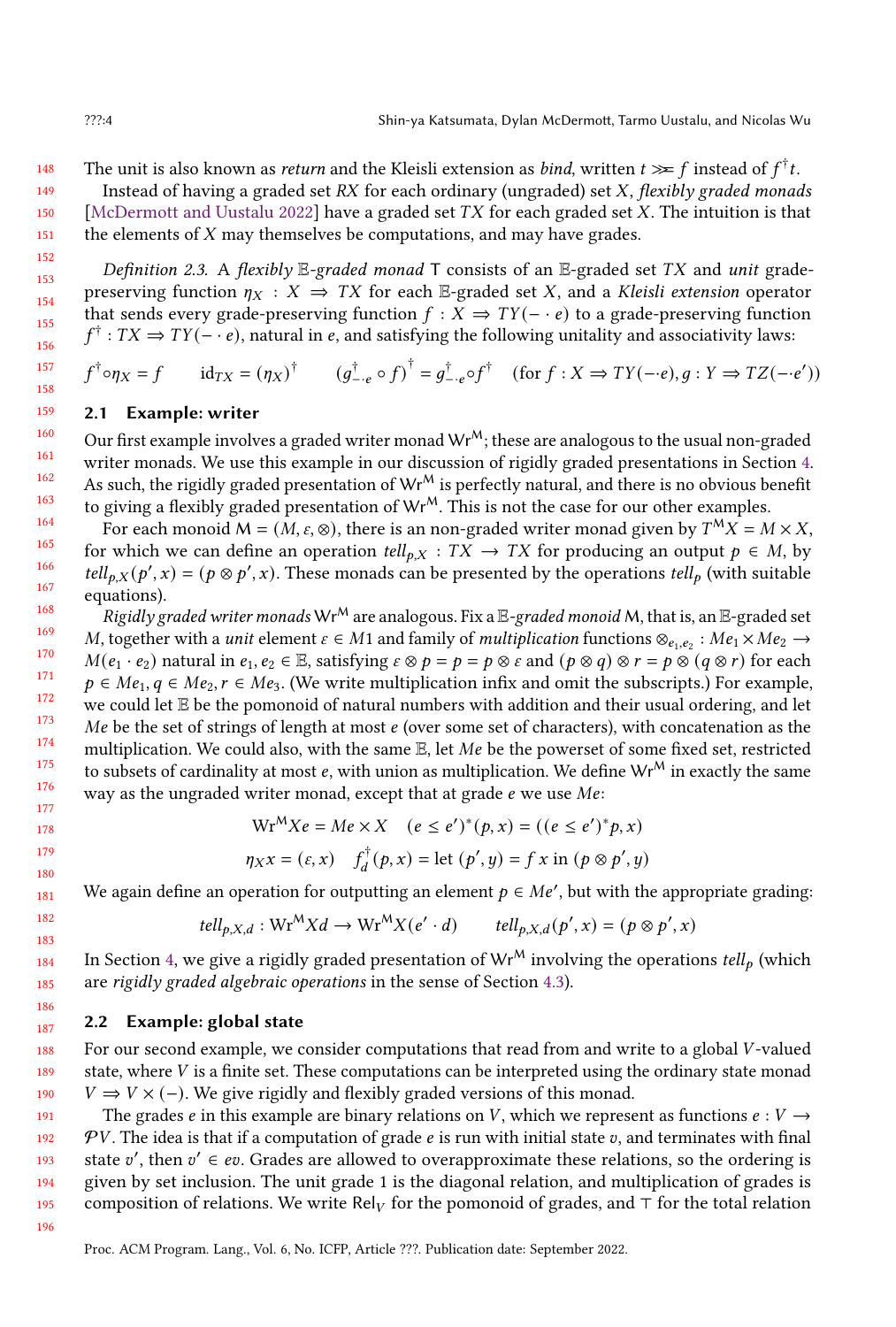229 230

197  $\lambda$ . V, which is the top element of Rel<sub>V</sub>.

$$
e \le e' \text{ iff } \forall v \in V. \text{ } ev \subseteq ev' \qquad 1 = \lambda v. \{v\} \qquad e \cdot e' = \lambda v. \{v'' \in V \mid \exists v'. v' \in ev \land v'' \in e'v'\}
$$

The rigidly  $Rel_V$ -graded monad State is defined analogously to the ordinary state monad, so a computation is a function that sends each state  $v$  to a pair of a state  $v'$  and a result x, except that the initial state  $v$  and final state  $v'$  are required to be related by the grade  $e$ :

State 
$$
X e = \prod_{v:V} \prod_{v':ev} X
$$
  $(e \le e')^* t = \lambda v$ .  
\n $\eta_X x = \lambda v$ .  $(v, x)$   $f_d^{\dagger} t = \lambda v$ .  
\nlet  $(v', x) = tv$  in  $f x v'$ 

(Grades  $e$  in which  $ev$  is not a singleton are in a sense unnecessary: each computation maps each initial state to a single final state, so we could also work with functions  $e : V \to V$ . The reason for allowing *ev* to contain multiple values is to enable overapproximation of grades.)

There is also a flexibly  $Rel_V$ -graded monad State<sub>flex</sub>. The definition is again similar to that of the ordinary state monad, except that X is a graded set. In the definition we use grades  $(v, v')\blacktriangleright e$ .

$$
(v, v') \blacktriangleright e = \lambda w'. \text{ if } w' = v' \text{ then } ev \text{ else } V
$$
  
State<sub>flex</sub>  $X e = \prod_{v:V} \prod_{v':V} X((v, v') \blacktriangleright e) \qquad (e \le e')^* t = \lambda v. tv$ 

$$
\eta_{X,d}x = \lambda v. \left(v, \left(d \le (v,v) \blacktriangleright d\right)^* x\right) \qquad f_d^\dagger t = \lambda v. \text{ let } (v',x) = tv \text{ in } f_{(v,v')} \blacktriangleright dxe
$$

216 217 218 219 A computation  $t \in$  StateXe therefore takes an initial state  $v$  and produces another state  $v'$ , and some  $x \in X((v, v') \blacktriangleright e)$ . Here x should be thought of as a further computation that can interact with the state:  $v'$  is unrestricted, but the grade of x ensures that if we run x with initial state  $v'$  and get a final state v'', then we have  $v'' \in ev$ .

220 221 222 223 224 225 226 227 228 For an example, we define for any set X a graded set  $\hat{X}$ , by  $\hat{X}e = X$  if  $\forall v. v \in ev$ , and  $\hat{X}e = \emptyset$ otherwise. This graded set should be thought of as containing computations that return elements of X without interacting with the state at all, so  $\hat{X}e$  only contains a computation when e allows the state to be left unchanged (in other words, contains the diagonal relation), and then computations are just elements of X. The grade  $(v, v') \triangleright e$  contains the diagonal exactly when  $v' \in ev$ . A computation  $t \in \text{State}_{\text{flex}}\hat{X}e$  sends each initial state v to a state v' and element  $x \in \hat{X}((v, v') \blacktriangleright e)$ , but the latter condition amounts to  $x \in X$  and  $v' \in ev$ . Here the final state is  $v'$ , which is required to be related to v by e, so t is equivalently an element of StateXe. (This is the basis of the construction in Section [5](#page-12-1) below.) For a more interesting example, we can nest computations over State $_{flex}$ :

State<sub>flex</sub>(State<sub>flex</sub>
$$
\hat{X}
$$
) $e \cong \prod_{v:V} \prod_{v':V} \prod_{w':V} \prod_{w'':\left(\lfloor (v,v')\cdot e \rfloor\right)w'} X$ 

231 232 Here the condition on  $w''$  says if we pass the final state  $v'$  of the outer computation as the initial state w' of the inner computation, then we get  $w'' \in ev$ .

233 234 235 The ordinary state monad has a presentation by operations for reading from and writing to the state [\[Plotkin and Power](#page-27-11) [2002\]](#page-27-11). The rigidly graded monad State similarly has a flexibly graded presentation, by an operation *get* and an operation  $put_w$  for each  $w \in V$ :

$$
get_{X,d} : \prod_{w:V} StateX(((w,w)\blacktriangleright 1) \cdot d) \rightarrow StateXd \qquad get_{X,d}f = \lambda v. fvv
$$
  
\n
$$
put_{w,X,d} : StateX(((w,w)\blacktriangleright 1) \cdot d) \rightarrow StateX((\lambda_{-}. \{w\}) \cdot d) \qquad put_{w,X,d}t = \lambda_{-}. tw
$$
  
\n(for each  $w \in V$ )

240 241 242 243 244 245 The computation  $get_{X,d}(\lambda w.tw)$  gets the initial value v of the state, and then continues as tv. The grade  $((w,w)\blacktriangleright 1) \cdot d$  of tw reflects the fact that the behaviour of tw is irrelevant except when the initial state is w. The computation  $put_{w \times d} t$  sets the state to w and then continues as t. The initial state is irrelevant, and this is reflected in the grade  $(\lambda_{-}, \{w\}) \cdot d$ . For example, if  $V = \{true, false\}$ , then we have a computation  $t_{\text{neg}} = get(\lambda v.\rho ut_{\neg v}(\eta v v)) \in \text{StateV}(\lambda v.\{\neg v\})$  that negates the state.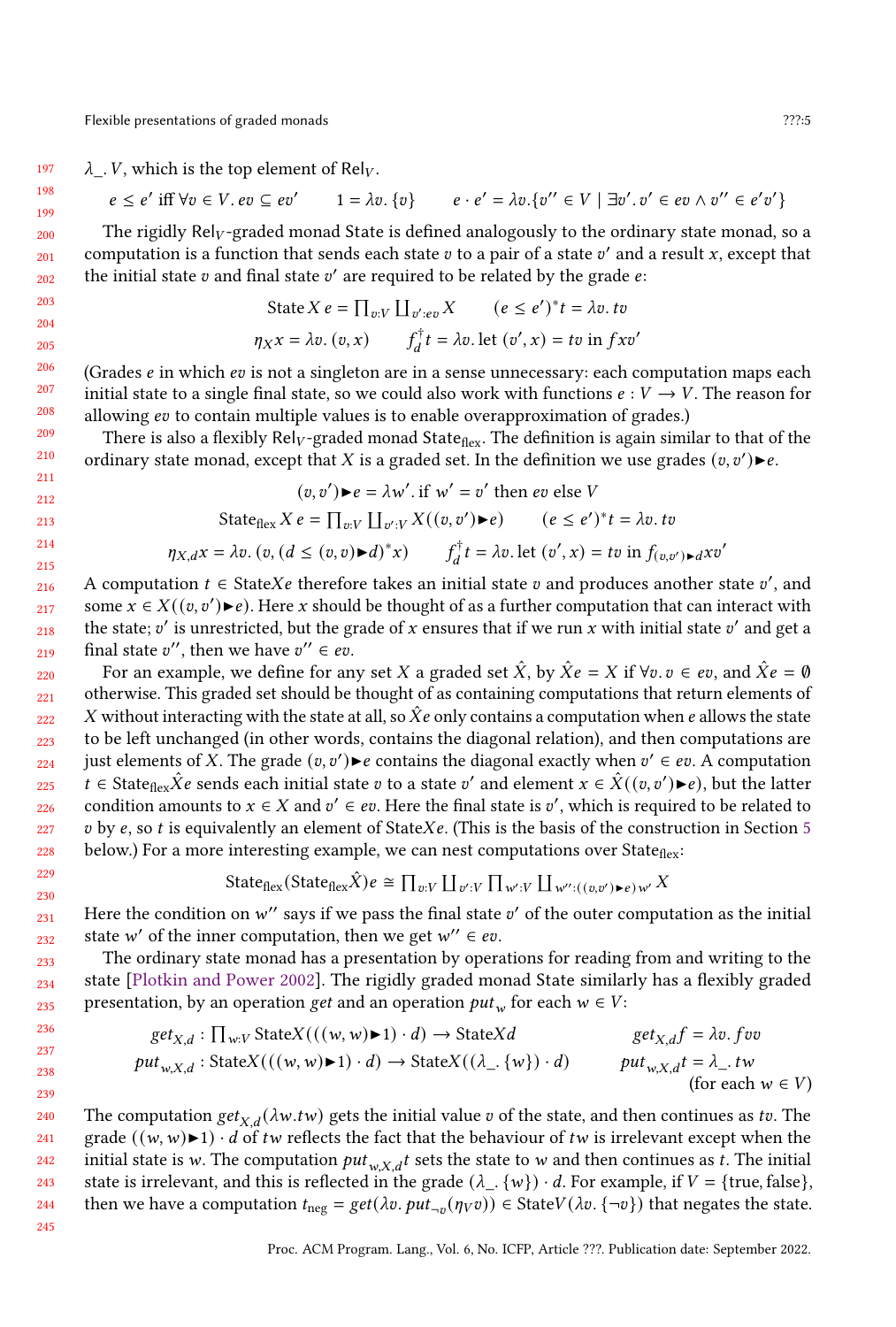246 247 248 249 250 251 252 253 In get, the computations given as arguments are allowed to have different grades. This is essential to avoid overapproximating the grade in examples like  $t_{\text{neg}}$ . If we had instead said that all of these computations had to have the same grade, the best grade we would be able to give to  $t_{\text{neg}}$  is the total relation  $\lambda_{\perp}$ . V. In fact, if we had required the grades to be equal in this way, get and put<sub>n</sub> would not suffice for a presentation of State. This is part of the motivation for flexibly graded presentations, in which we allow arguments to have different grades. While there is a rigidly graded presentation of State, there is no rigidly graded presentation in terms of get and  $put_v$ . Flexibly graded operations are essential to give a natural presentation of State.

#### <span id="page-5-0"></span>255 2.3 Example: a stack

256 257 258 259 260 Our next example involves computations interacting with a stack of values drawn from a finite set V. Each computation either: pushes a value  $v \in V$  onto the stack, and then continues with another computation; or attempts to pop a value from the stack, continuing as one computation if the stack was empty, and continuing as one of  $|V|$  other computations if there was a value to pop. This example is a grading of [Goncharov'](#page-27-12)s stack monad [\[2013\]](#page-27-12).

261 262 263 264 Grades are pairs  $(\ell, u)$  of an lower bound  $\ell \in \{-\infty\} \cup \mathbb{Z}$  and an upper bound  $u \in \mathbb{Z} \cup \{\infty\}$  on the net change in the height of the stack. The ordering is given by  $(\ell, u) \leq (\ell', u')$  if  $\ell' \leq \ell$  and  $u \leq u'$ . The unit grade is (0, 0), and multiplication of grades is given by  $(\ell_1, u_1) \cdot (\ell_2, u_2) = (\ell_1 + \ell_2, u_1 + u_2)$ . We call this pomonoid Interval.

We give a rigidly Interval-graded monad Stk that has interpretations of the push and pop operations above, as functions

$$
push_{v,X,(\ell,u)}: \text{Stk}(L,u) \to \text{Stk}(L+1,u+1) \qquad \text{(for each } v \in V)
$$
\n
$$
pop_{X,(\ell,u)}: \text{Stk}(L,u) \times (V \Rightarrow \text{Stk}(L+1,u+1)) \to \text{Stk}(L,u)
$$

We first define some notation. For a set  $V$ , let List $V$  be the set of finite, possibly empty lists over the set V. We write  $|\vec{v}|$  for the length of a list  $\vec{v}$ , and List<sub> $\ell, u$ </sub>V and List<sub>o</sub>V for the subsets of ListV containing the lists  $\vec{v}$  such that  $\ell \le |\vec{v}| \le u$  and such that  $|\vec{v}| = \rho$  respectively. We also write cons of an element as  $v = \vec{v}$ , concatenation of lists as  $\vec{v} + \vec{v}'$ , and write head  $\vec{v}$  and tail  $\vec{v}$  for the first and remaining elements of a non-empty list  $\vec{v}$ .

A computation of grade  $(t, u)$  that returns elements of X is in particular a function  $t$  :  $\prod_{\vec{v}:List} V(\text{List}_{|\vec{v}|+t} \dots |\vec{v}|+u} V \times X)$ , which sends each initial stack  $\vec{v}$  to a pair of a final stack of the appropriate length and a result from  $X$ . The graded monad Stk restricts to only a subset of these computations; this restriction has to do with the fact that computations are finite: for every  $t$ , there is some natural number  $\rho$ , such that t only uses at most the first  $\rho$  values on the initial stack. The graded set StkX of computations that return elements of the set  $X$  is given by:

$$
StkX(\ell, u) = \{t : \prod_{\vec{v}: ListV} (List_{|\vec{v}|+\ell..|\vec{v}|+u} V \times X) \mid \exists \rho \in \mathbb{N}. \forall \vec{v} \in List_{\rho} V, \vec{w} \in ListV. \text{fst}(t(\vec{v} + \vec{w})) = \text{fst}(t\vec{v}) + \vec{w} \land \text{snd}(t(\vec{v} + \vec{w})) = \text{snd}(t\vec{v})\}
$$

Coercions  $((\ell, u) \leq (\ell', u'))^*$  just use the inclusions  $List_{|\vec{v}|+\ell, |\vec{v}|+u}V \subseteq List_{|\vec{v}|+\ell', |\vec{v}|+u'}V$ . The unit and Kleisli extension are similar to those of the state monad:

$$
\eta_X x = \lambda \vec{v} \cdot (x, \vec{v}) \quad f^{\dagger}_{(\ell, u)} t = \lambda \vec{v} \cdot \text{let } (\vec{v}', x) = t \vec{v} \text{ in } f \times \vec{v}'
$$

The interpretations of the push and pop operations are the following:

$$
push_{v,X,(l,u)} t = \lambda \vec{v}'. t (v :: \vec{v}') \qquad pop_{X,(l,u)} (t_0, t) = \lambda \vec{v}. \text{ if } |\vec{v}| = 0 \text{ then } t_0 \vec{v} \text{ else } t \text{ (head } \vec{v}) \text{ (tail } \vec{v})
$$

We also define a flexibly graded monad  $Stk_{flex}$  for this example. It is similar to the rigidly graded monad Stk, except that there is no restriction on the stack produced by the computation (which

Proc. ACM Program. Lang., Vol. 6, No. ICFP, Article ???. Publication date: September 2022.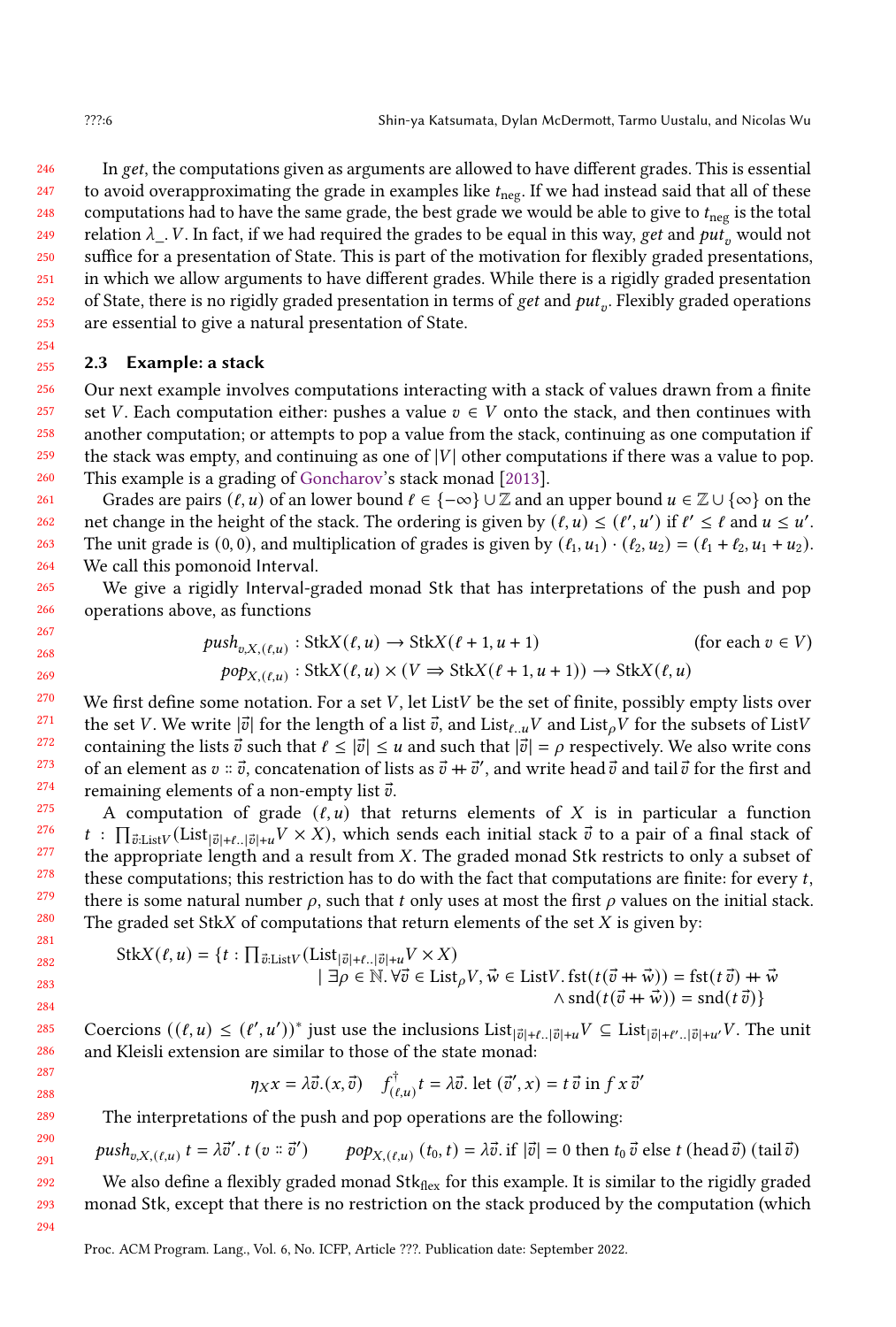316

295 296 should be thought of as an intermediate stack). Instead, the grade of the element of  $X$  compensates for having a stack of the wrong length.

$$
Stk_{flex}X(\ell, u) = \{t : \prod_{\vec{v}:ListV} \coprod_{\vec{v}':ListV} X(\ell - (|\vec{v}'| - |\vec{v}|), u - (|\vec{v}'| - |\vec{v}|))
$$
  

$$
|\exists \rho \in \mathbb{N}. \forall \vec{v} \in List_{\rho}V, \vec{w} \in ListV. \text{fst}(t(\vec{v} + \vec{w})) = \text{fst}(t\vec{v}) + \vec{w}
$$
  

$$
\wedge \text{snd}(t(\vec{v} + \vec{w})) = \text{snd}(t\vec{v})\}
$$

There are also push and pop operations for the flexibly graded monad  $Stk_{\text{flex}}$ . These are defined in exactly the same way as the operations for the rigidly graded monad above, and have almost identical types (the key difference being that  $X$  now ranges over graded sets):

$$
push_{v,X,(t,u)}: \text{Stk}_{\text{flex}}X(t,u) \to \text{Stk}_{\text{flex}}X(t+1,u+1) \qquad \text{(for each } v \in V)
$$
  

$$
pop_{X,(t,u)}: \text{Stk}_{\text{flex}}X(t,u) \times (V \Rightarrow \text{Stk}_{\text{flex}}X(t+1,u+1)) \to \text{Stk}_{\text{flex}}X(t,u)
$$

 $Stk<sub>flex</sub>$  is actually *presented* by these operations. The reason we can give such a presentation is that every  $t \in \text{Stk}_{\text{flex}}X(\ell, u)$  can be written using only  $\eta$  and finitely many pushes and pops. Indeed, if  $\rho$  is a witness from the definition of Stk $f_{\text{flex}}X(\ell, u)$ , then:

$$
t = push_{\text{fst}(t[1])}(\eta(\text{snd}(t[1)))) \qquad \text{(if } \rho = 0)
$$

$$
t = pop(push_{\text{fst}(t[\cdot]}(\eta(\text{snd}(t[\cdot]}))), \lambda v. \lambda \vec{w}. t(v::\vec{w})) \qquad (\text{if } \rho > 0)
$$

313 314 315 Here we have omitted some of the subscripts, and written  $push_{[w_1,...,w_n]}$  for  $push_{w_n} \circ \cdots \circ push_{w_1}$  . This provides a recursive procedure for writing t using push<sub>y</sub>, pop and  $\eta$ . The recursion is well-founded because the witness  $\rho$  for  $\lambda \vec{w}$ .  $t(v : \vec{w})$  is strictly smaller than the witness for t.

#### <span id="page-6-0"></span>317 2.4 Example: backtracking nondeterminism, with cut

318 319 We give a rigidly graded monad for finite nondeterminism with a cut operator, similar to the ungraded monad described by [Piróg and Staton](#page-27-3) [\[2017\]](#page-27-3).

320 321 322 323 For this example, the pomonoid of grades is  $\{\perp \leq 1 \leq \top\}$ , with multiplication given by  $\perp \cdot e = \perp$ ,  $1 \cdot e = e$  and  $\top \cdot e = \top$ . The grade  $\bot$  means 'definitely cuts'; the unit grade 1 means 'definitely cuts or produces at least one value'; and ⊤ imposes no restrictions. The rigidly graded monad Cut is defined as follows.

$$
\text{Cut}Xe = \{ (\vec{x}, c) \in \text{List}X \times \{\bot, \top\} \mid (e = \bot \Rightarrow c = \bot) \land (e = 1 \Rightarrow c = \bot \lor \vec{x} \neq [\ ] ) \}
$$

$$
(e \le e')^*(\vec{x}, c) = (\vec{x}, c) \quad \eta_X x = ([x], \top) \qquad f_d^{\dagger}([\ ], c) = ([\ ], c)
$$

$$
f_d^{\dagger}(x \times \vec{x}', c) = \text{let } (\vec{y}, c') = fx \text{ in if } c' = \perp \text{ then } (\vec{y}, c') \text{ else } \text{let } (\vec{y}', c'') = f_d^{\dagger}(\vec{x}', c) \text{ in } (\vec{y} + \vec{y}', c'')
$$

A computation over  $X$  is a list of values drawn from  $X$ , plus a tag that indicates whether the computation cuts ( $\perp$  for 'cuts', ⊤ for 'does not cut'). Kleisli extension applies f to each of the elements of the list  $\vec{x}$  and concatenates the results, except that everything after the first cut is discarded.

#### <span id="page-6-1"></span>334 3 LOCALLY GRADED CATEGORIES AND ALGEBRAS

335 336 337 338 In classical universal algebra, the monad T corresponding to a presentation  $(\Sigma, E)$  is determined by the fact that it has the same algebras as the presentation. Precisely,  $(\Sigma, E)$ -algebras and Talgebras both form concrete categories (categories equipped with a functor into Set), and there is an isomorphism between these concrete categories.

339 340 341 342 Similar considerations apply to both rigidly graded presentations and flexibly graded presentations. In this case however, ordinary category theory does not suffice. Instead of just having sets of morphisms between algebras, we instead have graded sets of morphisms between algebras. Algebras form locally graded categories in the sense of the following definition.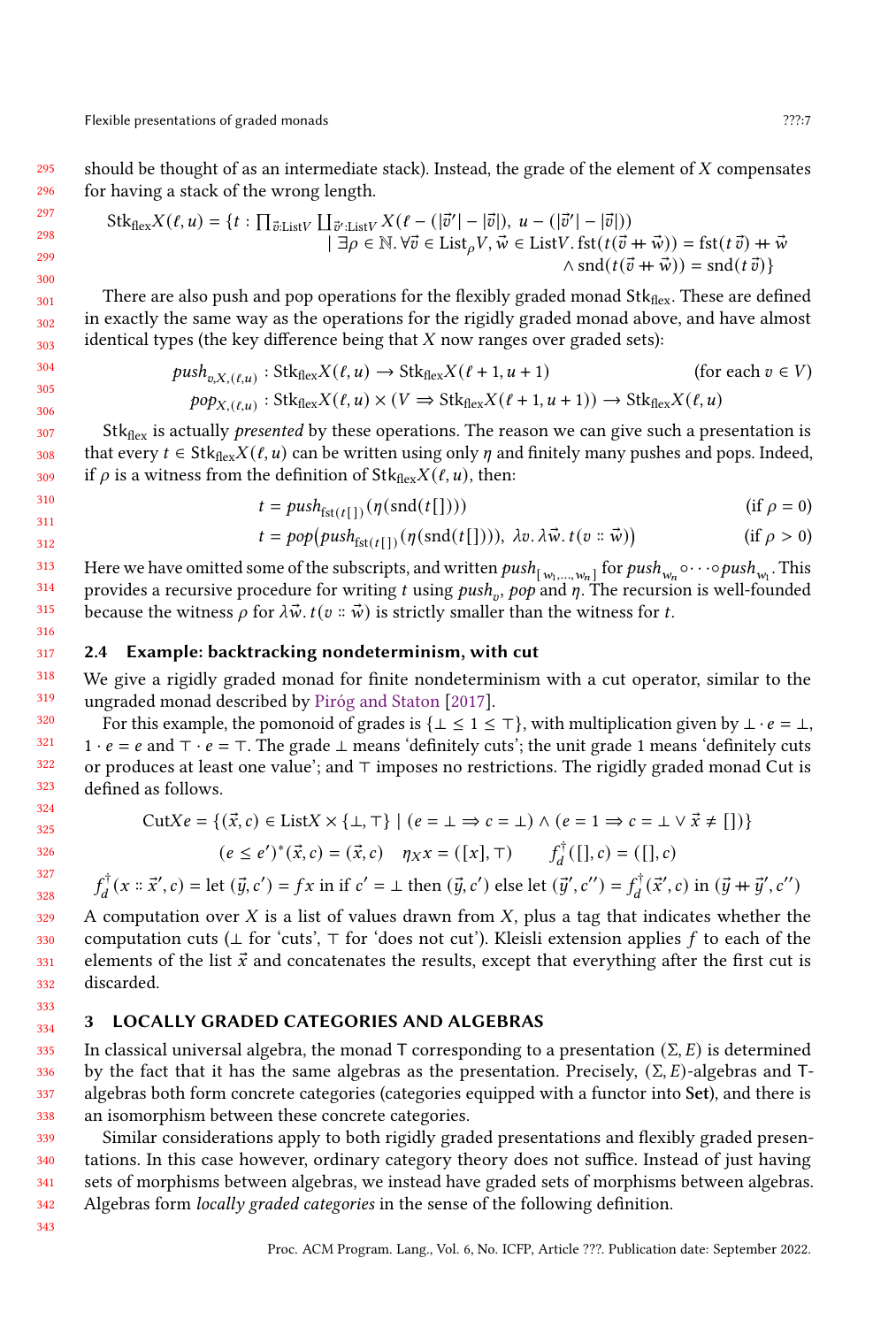344 Definition 3.1 [\(Wood](#page-28-1) [\[1976\]](#page-28-1)). A locally  $E$ -graded category C consists of

- a collection  $|C|$  of *objects*;
- for each X,  $Y \in |C|$ , an E-graded set  $C(X, Y)$  of morphisms from X to Y; we write  $f : X-e \rightarrow Y$ to indicate that  $f \in C(X, Y)e$ ;
	- for each  $X \in |C|$ , a morphism  $\mathrm{id}_X : X 1 \rightarrow X$ ;
	- for each  $f: X-e \rightarrow Y$  and  $g: Y-e' \rightarrow Z$ , a morphism  $g \circ f: X-e \cdot e' \rightarrow Z$ ;

such that composition is unital (id <sup>o</sup>  $f = f = f \circ id_X$ ), associative (( $h \circ q$ )  $\circ f = h \circ (q \circ f)$ ), and natural  $((e_1 \cdot e_2 \leq e'_1 \cdot e'_2)^*(g \circ f) = (e'_1 \leq e'_2)^*g \circ (e_1 \leq e_2)^*f).$ 

Locally graded categories were introduced by [Wood](#page-28-1) [\[1976\]](#page-28-1) and used by [Gaboardi et al.](#page-26-2) [\[2021\]](#page-26-2) for the semantics of graded Hoare logic. The terminology we use is from [Levy](#page-27-13) [\[2019\]](#page-27-13). Instead of locally graded categories, it is possible to work instead with actegories, like [\[Fujii et al.](#page-26-3) [2016\]](#page-26-3), but locally graded categories turn out to be more convenient for us.

Remark. Locally graded categories are an instance of enriched categories. In detail, the category [E, Set] forms a monoidal category with Day convolution as tensor:

$$
I = \mathbb{E}(1, -) \qquad X \otimes Y = \int^{e_1, e_2 \in |\mathbb{E}|} \mathbb{E}(e_1 \cdot e_2, -) \times X e_1 \times Y e_2
$$

Locally E-graded categories are [E, Set]-enriched categories. This correspondence extends to locally graded and enriched functors and natural transformations (we define locally graded functors below), so the 2-categories of E-graded categories and [E, Set]-enriched categories are equivalent.

We use the following locally graded category of graded sets throughout. It has the same role here as Set does in the classical presentation–monad correspondence.

Definition 3.2. The locally graded category  $\textbf{GSet}_{\mathbb{E}}$  has as objects  $\mathbb{E}\text{-graded sets}$ , and as morphisms  $X-e \rightarrow Y$  grade-preserving functions  $X \Rightarrow Y(-e)$ . The coercion  $(e \leq e')^* f : X-e' \rightarrow Y$  of  $f : X-e \rightarrow Y$ uses coercions in  $Y$  on the left below. The identity on  $X$  is the identity grade-preserving function  $\mathrm{id}_X : X \to X$ , the composition  $q \circ f : X - e \cdot e' \to Z$  of  $f : X - e \to Y$  and  $q : Y - e' \to Z$  is defined on the right below.

$$
((e \le e')^* f)_d : Xd \xrightarrow{f_d} Y(d \cdot e) \xrightarrow{(d \cdot e \le d \cdot e')^*} Y(d \cdot e') \qquad (g \circ f)_d : Xd \xrightarrow{f_d} Y(d \cdot e) \xrightarrow{g_{d \cdot e}} Z(d \cdot e \cdot e')
$$

Using the notion of morphism of graded sets given in this definition, the Kleisli extensions of each rigidly graded monad R and each flexibly graded monad T have the following types:

$$
\frac{f: X \to RYe}{f^{\dagger}: RX - e \to RY} \qquad \frac{f: X - e \to TY}{f^{\dagger}: TX - e \to TY}
$$

The appropriate notion of functor between locally graded categories is as follows:

Definition 3.3 [\(Wood](#page-28-1) [\[1976\]](#page-28-1)). A functor  $F : C \to D$  between locally graded categories consists of an object mapping  $F : |C| \to |D|$  and a mapping of morphisms as on the left below; these are required to preserve identities and composition, and to be natural, as on the right below.

$$
f: X - e \rightarrow Y
$$
  
\n
$$
Ff: FX - e \rightarrow FY
$$
  
\n
$$
F(g \circ f) = Fg \circ Ff
$$
  
\n
$$
F((e \le e')^*f) = (e \le e')^*(Ff)
$$

For an example, let T be a flexibly E-graded monad. The assignment  $X \mapsto TX$  of graded sets to graded sets extends to a functor  $T:\mathbf{GSet}_\mathbb{E}\to\mathbf{GSet}_\mathbb{E}$  by defining  $Tf=(\eta_Y\circ f)^\dagger:TX-e\to TY$  for each morphism  $f : X - e \rightarrow Y$  of graded sets. We use this construction in Section [8](#page-22-0) below. (There is also a similar construction for rigidly graded monads, see Section [8.2.](#page-25-0))

Proc. ACM Program. Lang., Vol. 6, No. ICFP, Article ???. Publication date: September 2022.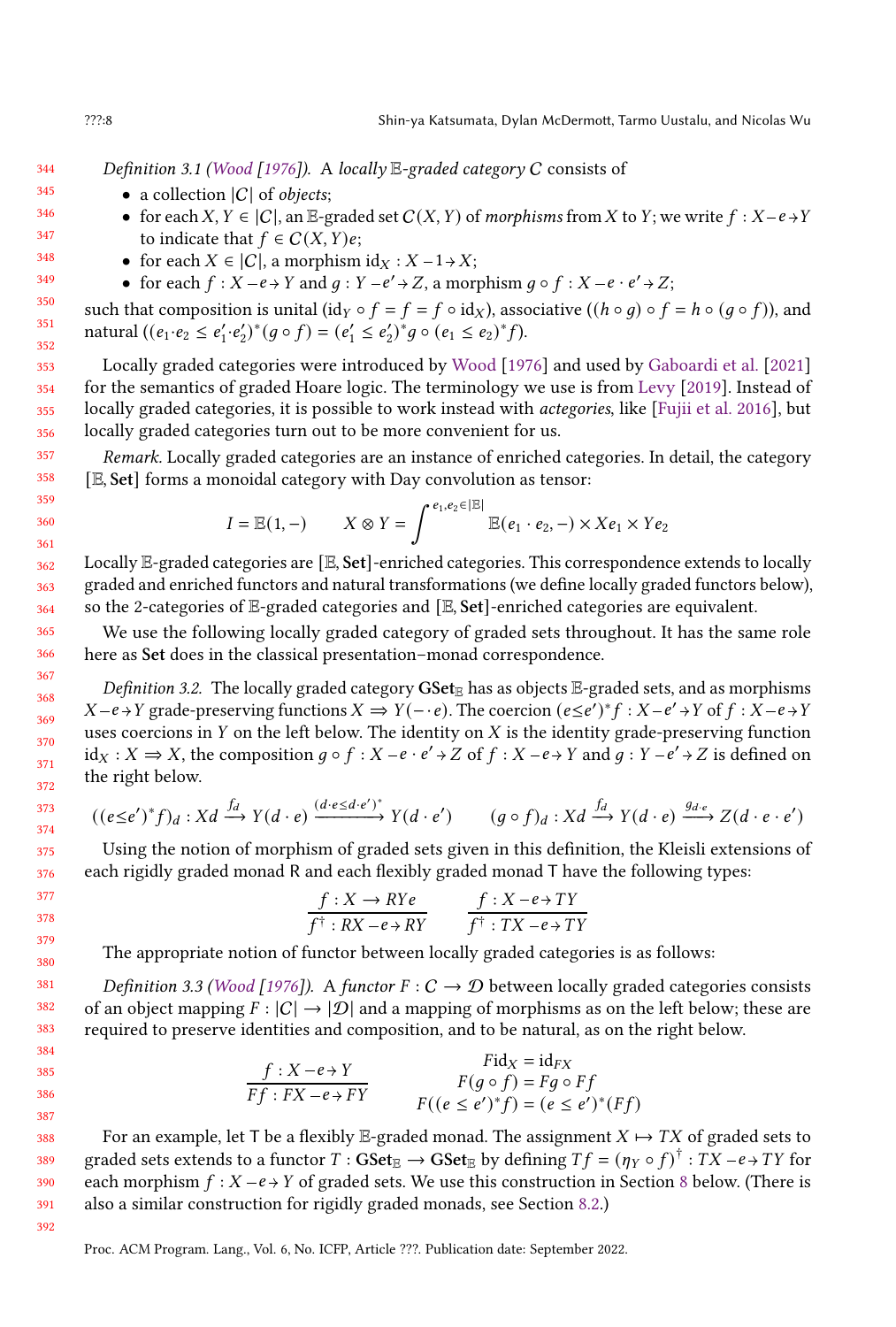We define the locally graded categories of algebras for rigidly graded monads and for flexibly graded monads. In both cases an algebra is essentially a graded set in which we can interpret computations. These are defined in terms of an extension operator analogous to Kleisli extension.

Definition 3.4. Let R be a rigidly  $E$ -graded monad. An R-algebra A consists of an  $E$ -graded set A (the *carrier*) and an *extension* operator  $(-)^{\frac{+}{7}}$  that maps each function  $f : X \to A$ e to a grade-preserving function  $f^{\ddagger}: RX \Rightarrow A(-e)$ ; this is required to satisfy the following equations:

$$
f_1^{\ddagger} \circ \eta_X = f \qquad g_{d \cdot e}^{\ddagger} \circ f_d^{\dagger} = (g_e^{\ddagger} \circ f)_d^{\ddagger}
$$

A morphism  $f : A - e \rightarrow A'$  of R-algebras is a morphism  $f : A - e \rightarrow A'$  of graded sets satisfying  $f_{d\cdot e}\circ g_d^{\ddagger}=(f_e\circ g)_d^{\ddagger}$ . These form a locally E-graded category EM(R), with coercions, identities and composition as in GSet<sub>E</sub>. There is a *forgetful functor*  $U_R : EM(R) \rightarrow GSet_E$  that sends each R-algebra to its carrier, and each morphism of R-algebras to itself.

The free R-algebra on a set  $X$  is the R-algebra consisting of the graded set  $RX$  equipped with the Kleisli extension operator  $(-)^{\dagger}$ .

Instead of defining algebras in terms of the extension operator  $(-)^{\ddagger},$  there is also a definition in terms of a family of functions  $a_{e_1,e_2}: R(Ae_2)e_1 \to A(e_1 \cdot e_2)$  [\[Fujii et al.](#page-26-3) [2016\]](#page-26-3) (analogous to the usual definition of monad algebra in terms of a function  $TA \rightarrow A$ ), but we do not need this here.

<span id="page-8-0"></span>Example 3.5. Recall the rigidly E-graded writer monad Wr<sup>M</sup> (Section [2.1\)](#page-3-0), and let A be a Wr<sup>M</sup>algebra. By specializing the extension operator  $(-)^{\ddagger}$  :  $\text{Set}(X, Ae) \rightarrow \text{GSet}_{\mathbb{E}}(M(-) \times X, A)e$  to  $X = 1$ and defining  $\llbracket\mathfrak{tel}|_p\rrbracket_e a = (\lambda_-,a)_d^\ddagger(p,\star)$  we obtain a grade-preserving function  $\llbracket\mathfrak{tel}|_p\rrbracket: A \Rightarrow A(d\cdot-)$ for each  $p \in Md$ ; this satisfies the equations

$$
(d \cdot e \leq d' \cdot e)^* (\llbracket \text{tell}_p \rrbracket_e a) = \llbracket \text{tell}_{(d \leq d')^*p} \rrbracket_e a \quad a = \llbracket \text{tell}_\varepsilon \rrbracket_e a \quad \llbracket \text{tell}_p \rrbracket_{d \cdot e} (\llbracket \text{tell}_{p'} \rrbracket_e a) = \llbracket \text{tell}_{p \otimes p'} \rrbracket_e a
$$

This construction is one half of a bijection. For the other half, given a graded set  $A$  and gradepreserving functions  $\llbracket \text{tell}_p \rrbracket : A \Rightarrow A(d \cdot -)$  satisfying these equations, A is the carrier of a Wr<sup>M</sup>-algebra A with extension operator  $f_d^{\ddagger}(p, x) = [\![\text{tell}_p]\!]_e(fx)$ . In the case of the free Wr<sup>M</sup>-algebra (Wr<sup>M</sup>X, (−)<sup>†</sup>), we have [[tell<sub>p</sub>]]<sub>e</sub> = tell<sub>p,X,e</sub>, where tell<sub>p</sub> is as defined in Section [2.1.](#page-3-0)

Under this bijection, a morphism  $\overline{f}$  : A -e > A' of Wr<sup>M</sup>-algebras is equivalently a morphism  $f : A - e + A'$  of graded sets that preserves each [[tell<sub>p</sub>]] in the sense that  $f_{d-d'}($  [[tell<sub>p</sub>]]<sub>d'</sub>a) =  $[\![\text{tell}_p]\!]_{d'\cdot e}(f_{d'}a)$ . The bijection between the two forms of algebras therefore extends to an isomorphism of locally graded categories (between  $EM(Wr^M)$  and the locally graded category of graded sets equipped with  $\llbracket \text{telL}_{\rho} \rrbracket$ . This isomorphism moreover preserves carriers and sends morphisms to themselves.

Below we show that Wr<sup>M</sup> has a rigidly graded presentation by a family of unary operations tell<sub>o</sub>; this isomorphism is precisely the reason why such a presentation induces  $Wr^M$ . As the notation suggests, the functions  $\llbracket \text{tell}_p \rrbracket$  are the interpretations of the operations tell<sub>p</sub>.

In the above example, we have an isomorphism of locally graded categories that preserves carriers and morphisms. Functors like this appear throughout this paper, we say they are over GSet<sub>E</sub>. They are analogous to the concrete functors from the classical correspondence. (The functors  $U, U'$  in the following definition are typically forgetful functors, like  $U_R$  above.)

Definition 3.6. Let C, C' be locally graded categories equipped with functors  $U : C \to \mathbf{GSet}_{\mathbb{E}}$ and  $U': C' \to \mathbf{GSet}_{\mathbb{E}}$ . A functor  $F: C \to C'$  is over  $\mathbf{GSet}_{\mathbb{E}}$  when  $U' \circ F = U$ .

Definition 3.7. Let T be a flexibly  $E$ -graded monad. A T-algebra A consists of an  $E$ -graded set A (the *carrier*) and an *extension* operator  $(-)^{\ddagger}$  that maps each grade-preserving function  $f : X \Rightarrow A(- \cdot e)$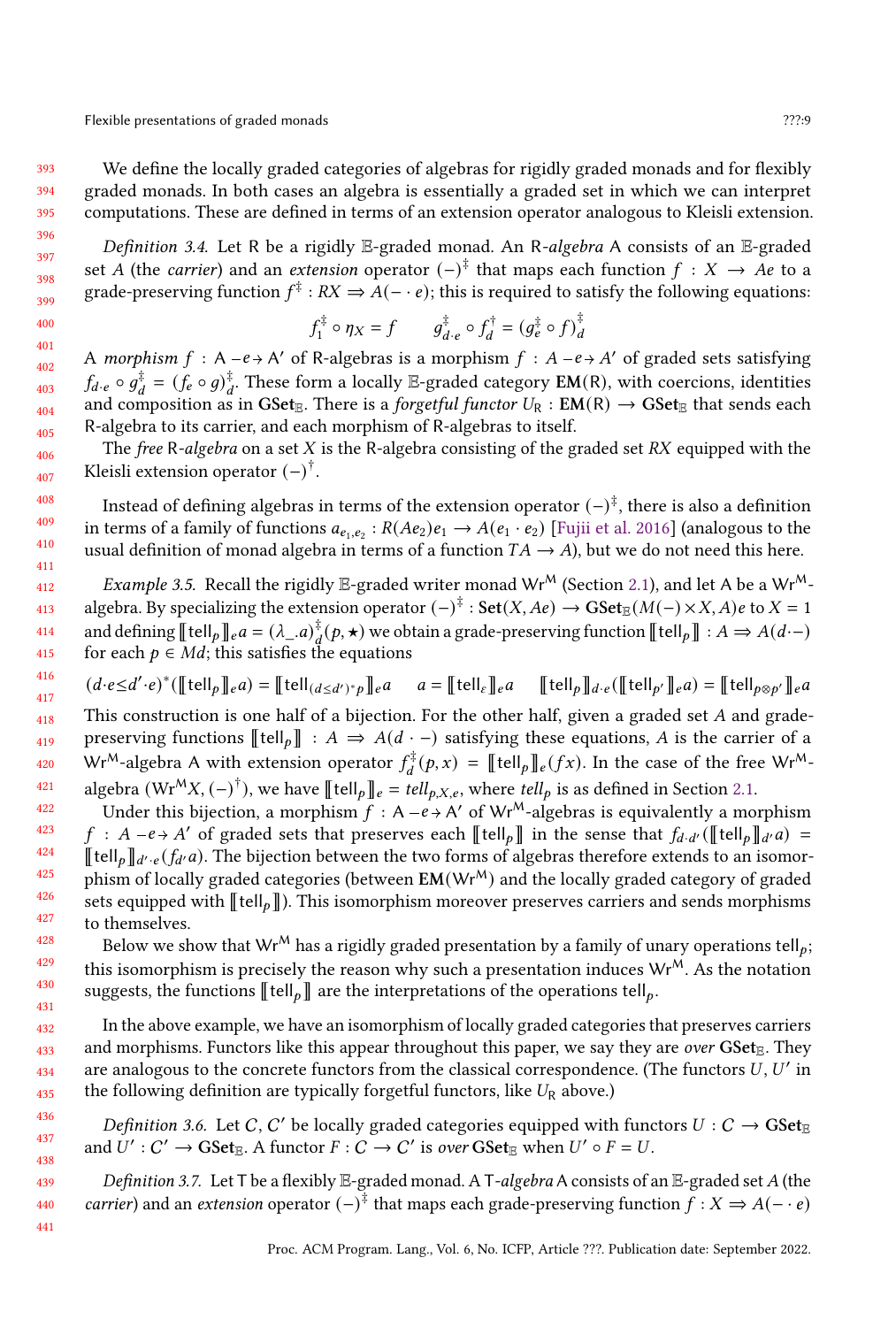442 443 to a grade-preserving function  $f^{\ddagger}$ :  $TX \Rightarrow A(-e)$ ; this is required to satisfy the following equations:

$$
\frac{444}{445}
$$

 $f^{\ddagger} \circ \eta_X = f \qquad g^{\ddagger} \circ f^{\dagger} = (g^{\ddagger} \circ f)^{\ddagger}$ 

A morphism  $f : A - e \rightarrow A'$  of T-algebras is a morphism  $f : A - e \rightarrow A'$  of graded sets satisfying  $f\circ g^{\ddagger}=(f\circ g)^{\ddagger}.$  These form a locally  $\mathbb E\text{-graded category }\mathsf{EM}(\mathsf{T}),$  with coercions, identities and composition as in GSet<sub>E</sub>. There is a *forgetful functor*  $U_T$  : **EM**(T)  $\rightarrow$  GSet<sub>E</sub> that sends each T-algebra to its carrier, and each morphism of T-algebras to itself.

The free T-algebra on a set  $X$  is the T-algebra consisting of the graded set  $TX$  equipped with the Kleisli extension operator  $(-)^{\dagger}$ .

<span id="page-9-1"></span>*Example 3.8.* In Example [3.5](#page-8-0) we characterize algebras for the rigidly graded monad Wr<sup>M</sup> in terms of operations tell<sub>p</sub>. We give a similar characterization for the flexibly graded monad  $Stk_{\text{flex}}$  for V-valued stacks (Section [2.3\)](#page-5-0). In this case the operations are push<sub>v</sub> and pop.

Let A be a Stk<sub>flex</sub>-algebra. Define a graded set P by  $Pe = \{ \star \mid (0,0) \leq e \} \cup \{ v \in V \mid (1,1) \leq e \},\$ where  $\star$  is not in V (so the union is disjoint). There are bijections  $\vartheta$  :  $A(\ell, u) \times (V \Rightarrow A(\ell+1, u+1)) \cong$ GSet $_{\text{Interval}}(P, A)(\ell, u)$ , defined by

$$
(\vartheta(a,f))_e \star = ((\ell,u) \leq (e \cdot (\ell,u)))^* a \qquad (\vartheta(a,f))_e v = ((\ell+1,u+1) \leq (e \cdot (\ell,u)))^*(fv)
$$

By applying the extension operator  $(-)^{\ddagger}:\mathbf{GSet}_{\mathsf{Interval}}(P,A)(\ell,u)\to \mathbf{GSet}_{\mathsf{Interval}}(\mathsf{Stk}_{\mathsf{flex}}P,A)(\ell,u)$ we can therefore define for each  $(\ell, u)$  a function

$$
[\![\operatorname{pop}]\!]_{(\ell,u)} : A(\ell,u) \times (V \Rightarrow A(\ell+1,u+1)) \to A(\ell,u)
$$

$$
\llbracket \text{pop} \rrbracket_{(\ell,u)}(a,f) = (\vartheta(a,f))_{(0,0)}^{\ddagger} (\lambda \vec{v} \cdot \text{if } \vec{v} = [] \text{ then } ([],\star) \text{ else } (\text{tail } \vec{v}, \text{head } \vec{v}))
$$

We can similarly define a graded set P' by  $P'e = \{ \star \mid (0,0) \leq e \}$ , so that there are bijections  $\vartheta$ :  $A(\ell, u) \cong \mathbf{GSet}_{\text{Interval}}(P', A)(\ell, u)$ , and use these to define

$$
\llbracket \mathrm{push}_w \rrbracket_{(\ell,u)} : A(\ell,u) \to A(\ell+1,u+1) \qquad \llbracket \mathrm{push}_w \rrbracket_{(\ell,u)} a = (\vartheta a)_{(1,1)}^{\ddagger} (\lambda \vec{v}. (w :: \vec{v},\star))
$$

These functions are natural in  $(\ell, u)$ , and satisfy the following equations:

$$
\llbracket \text{push}_v \rrbracket_{(\ell,u)} (\llbracket \text{pop} \rrbracket_{(\ell,u)} (a, f)) = f v \qquad \text{(for each } v \in V)
$$
\n
$$
\llbracket \text{pop} \rrbracket_{(\ell,u)} (a, (\lambda v. \llbracket \text{push}_v \rrbracket_{(\ell,u)} a)) = a \qquad \llbracket \text{pop} \rrbracket_{(\ell,u)} (\llbracket \text{pop} \rrbracket_{(\ell,u)} (a, f), g) = \llbracket \text{pop} \rrbracket_{(\ell,u)} (a, g)
$$

Every morphism A –  $e \rightarrow A'$  of Stk $_{\text{flex}}$ -algebras preserves the functions  $\llbracket \text{pop} \rrbracket$  and  $\llbracket \text{push}_v \rrbracket$ .

This is half of an isomorphism of locally graded categories over  $GSet<sub>Interval</sub>$ , essentially because every Stk<sub>flex</sub>-computation can be written using finitely many pops and pushes, as in Section [2.3.](#page-5-0)

When A is the free Stk<sub>flex</sub>-algebra on a graded set X (with Stk<sub>flex</sub>X as the carrier), then we recover the operations defined for Stk<sub>flex</sub> in Section [2.3](#page-5-0) as  $pop_X = \llbracket pop \rrbracket$  and  $push_{v,X} = \llbracket push_v \rrbracket$ .

# <span id="page-9-0"></span>4 RIGIDLY GRADED PRESENTATIONS

481 482 483 484 485 486 487 488 Before introducing flexibly graded presentations, we consider the less general rigidly graded presentations. The theory of these is quite well-developed. They are discussed (at varying levels of generality) by [Dorsch et al.](#page-26-0) [\[2019\]](#page-26-0); [Kura](#page-27-7) [\[2020\]](#page-27-7); [Smirnov](#page-27-1) [\[2008\]](#page-27-1), all of whom show a correspondence between rigidly graded presentations and a class of rigidly graded monads. Our discussion mostly follows [Kura](#page-27-7) [\[2020\]](#page-27-7). We do however reformulate several definitions (primarily to ease the comparison with flexibly graded presentations), for example we work with locally graded categories [\(Kura](#page-27-7) uses actegories). We also fill in a few gaps. In particular, we show that the operations of the presentation induce algebraic operations (Section [4.3\)](#page-12-0).

489 490 A presentation firstly has a collection of operations, forming a signature.

Proc. ACM Program. Lang., Vol. 6, No. ICFP, Article ???. Publication date: September 2022.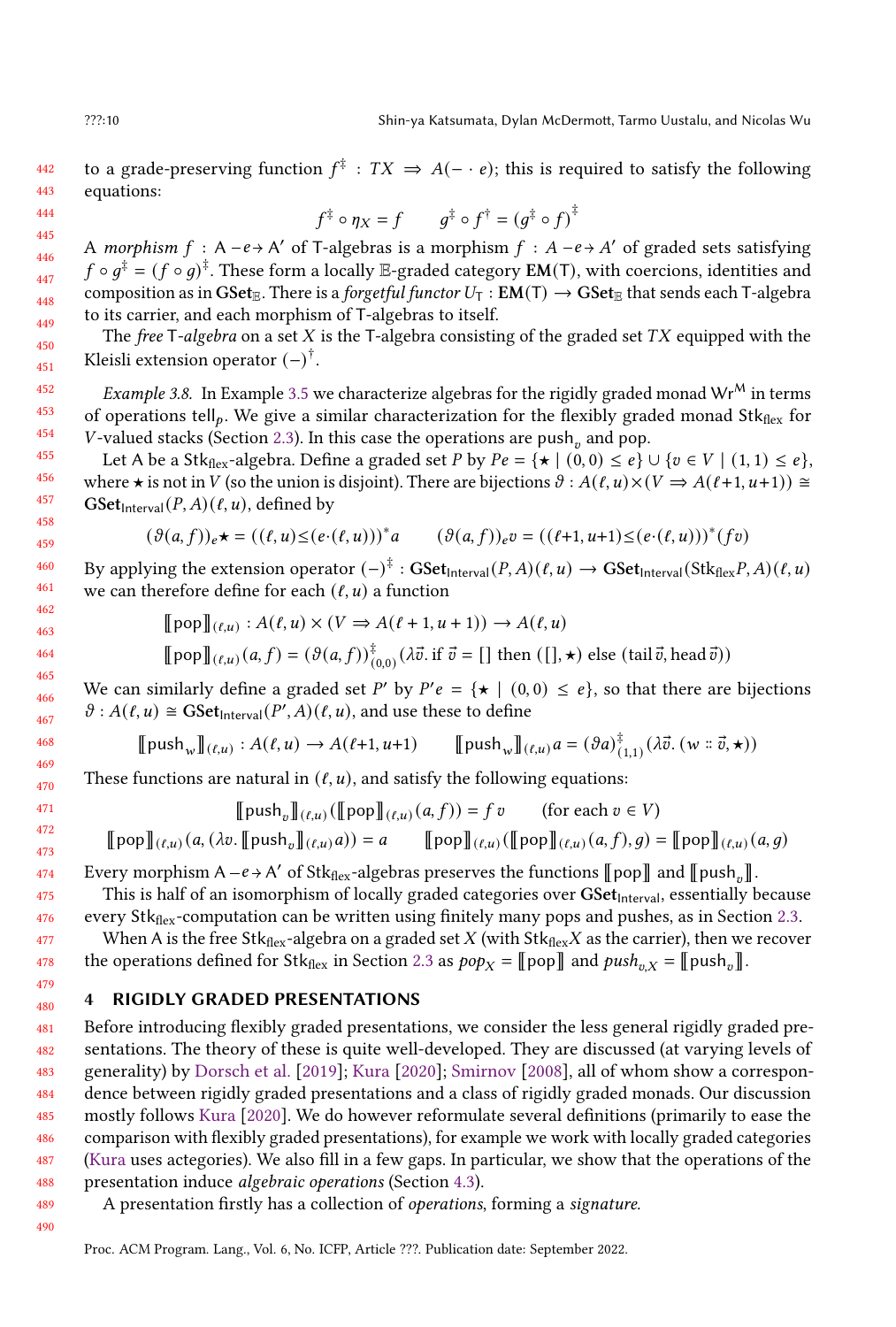Definition 4.1. A rigidly  $\mathbb{E}$ -graded signature consists of a set  $\Sigma(n; e')$  for each natural number n and grade e'. We call the elements of  $\Sigma(n; e')$  the  $(n; e')$ -ary operations.

(In this section we often use  $e'$  even when there is no  $e$ , for easier comparison with later sections.) Here *n* is the number of arguments the operation has, and  $e'$  is the grade associated with applying the operation. All of the arguments are required to have the same grade  $d$  when applying the operation (hence rigid). The result of applying the operation has grade  $e' \cdot d$ .

For each rigidly graded signature Σ we have a notion of term (derived operation) over Σ. A context  $\Gamma = x_1, \ldots, x_n$  is a list of variable names (without repetitions). (We often call the *i*th variable  $x_i$ , but permit ourselves to use other variable names and identify terms up to  $\alpha$ -equivalence, so that a context is equivalently just a natural number specifying the number of variables.) We write  $\Gamma$  + *t* : *e* to indicate that *t* is a term of grade *e* in context  $\Gamma$ ; these are generated inductively by the following rules for variables, application of operations, and coercion:

$$
\frac{x \in \Gamma}{\Gamma + x : 1} \qquad \frac{\text{op} \in \Sigma(n; e') \quad \Gamma + t_1 : d \cdots \Gamma + t_n : d}{\Gamma + \text{op}(d; t_1, \ldots, t_n) : e' \cdot d} \qquad \frac{e \le e' \quad \Gamma + t : e}{\Gamma + (e \le e')^* t : e'}
$$

In particular, variables have the unit grade 1, and operations can only be applied when all of their arguments have the same grade  $d$ . There is no restriction at all on which grade  $d$  is; this is crucial when defining substitution of terms, because even though variables have grade 1, we can substitute terms of arbitrary grades  $d$ . The grade  $d$  in fact has exactly the same role as the  $d$  in the definition of rigidly graded monad (Definition [2.2\)](#page-2-1). Given a term  $x_1, \ldots, x_n \vdash t : e'$  and a list of terms  $\Gamma \vdash u_i : d$ (all of the same grade), by substituting we obtain a term  $\Gamma \vdash t\{d; x_1 \mapsto u_1, \ldots, x_n \mapsto u_n\} : e' \cdot d$ .

Now that we have a notion of term, we can say what an *equation* is (just a pair of terms that we wish to be equal), and then define rigidly graded presentations.

Definition 4.2. An  $(n; e')$ -ary term over a rigidly graded signature  $\Sigma$  is a term  $x_1, \ldots, x_n \vdash t : e'$ . An  $(n; e')$ -ary equation over  $\Sigma$  is a pair  $(t, u)$  of  $(n; e')$ -ary terms over  $\Sigma$ .

We will often write an  $(n; e')$ -ary equation  $(t, u)$  as  $x_1, \ldots, x_n \vdash t \approx u : e'$ , and, for convenience, permit ourselves to give different names to the variables.

Definition 4.3. A rigidly  $\mathbb{E}$ -graded presentation  $(\Sigma, E)$  consists of

- a rigidly  $E$ -graded signature  $\Sigma$ ;
- for each natural number *n* and grade *e'*, a set  $E(n; e')$  of  $(n; e')$ -ary equations over  $\Sigma$ .

<span id="page-10-0"></span>*Example 4.4.* Recall the rigidly E-graded writer monad  $Wr^M$  from Section [2.1.](#page-3-0) We give a rigidly graded presentation (Σ, E) for Wr<sup>M</sup>. The signature Σ consists of a (1; e')-ary operation tell<sub>p</sub> for each  $p \in Me'$ , so that terms are generated by variables, coercions, and

$$
\frac{\Gamma \vdash t : d}{\Gamma \vdash \text{tell}_p(d; t) : e' \cdot d} \quad (p \in Me')
$$

529 530 There is a (1; e')-ary equation for each  $p \in Me$  and  $e' \geq e$ , a single (1; 1)-ary equation, and a  $(1; e \cdot e')$ -ary equation for each  $p \in Me$  and  $p' \in Me'$ :

$$
x \vdash (e \le e')^*(\text{tell}_p(1;x)) \approx \text{tell}_{(e \le e')^*p}(1;x) : e'
$$
  

$$
x \vdash \text{tell}_e(1;x) \approx x : 1 \qquad x \vdash \text{tell}_p(e';\text{tell}_{p'}(1;x)) \approx \text{tell}_{p\otimes p'}(1;x) : e \cdot e'
$$

534 535 536 537 538 A rigidly graded presentation ( $\Sigma$ , E) specifies a collection E of equations as axioms, but further equations  $\Gamma \vdash t \approx u : e$  can be derived from these axioms in the rigidly graded *equational logic* over  $(\Sigma, E)$ . We omit the definition; it is similar to that of the flexibly graded equational logic in Section [6.1](#page-15-0) below. For every natural number *n* and grade e' we write  $Term^{(\Sigma,E)}$ ne' for the set of (*n*; *e'*)-ary terms over Σ, quotiented by ≈. These form graded sets Term<sup>(Σ,*E*)</sup>*n*.

539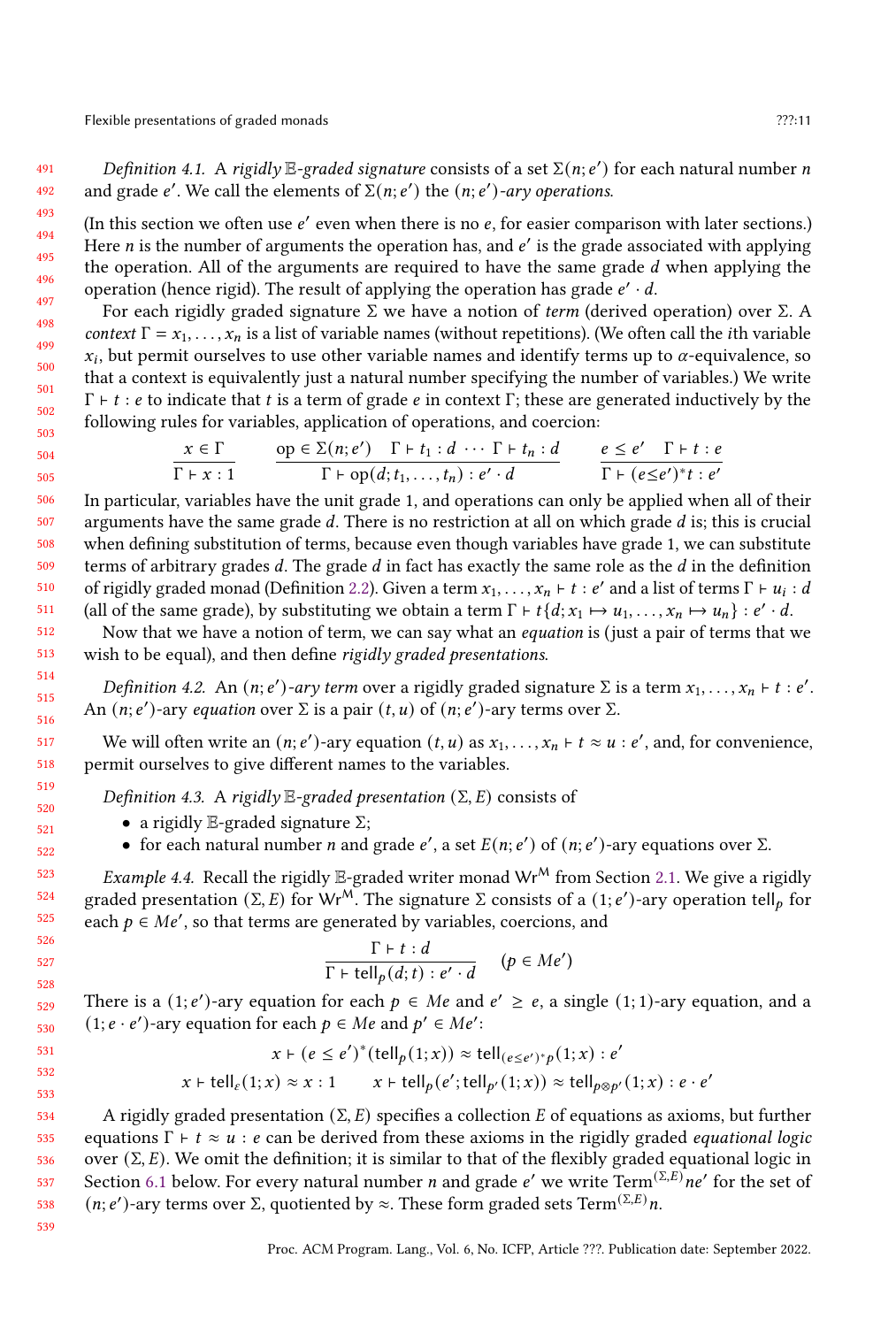#### 540 4.1 Algebras

541 542 543 544 545 An algebra for a rigidly graded presentation  $(\Sigma, E)$  is a graded set equipped with interpretations of the operations in  $\Sigma$ , satisfying the equations in E. We define this notion in two steps, by first defining an notion of algebra for a signature Σ. This matches the definition given by [Kura](#page-27-7) [\[2020\]](#page-27-7), but, differently from [Kura,](#page-27-7) we work with locally graded categories of algebras.

Definition 4.5. Let  $\Sigma$  be a rigidly E-graded signature. A  $\Sigma$ -algebra A consists of a graded set A (the *carrier*), together with a grade-preserving function  $\llbracket op \rrbracket : A^n \to A(e' \cdot -)$  for every operation op ∈ Σ(n; e'). The Σ-algebras form a locally E-graded category Alg(Σ), in which a *morphism*  $\hat{f}: A-e\rightarrow A'$  is a morphism  $f: A-e\rightarrow A'$  between the carriers, i.e. a grade-preserving function  $f : A \Rightarrow A'(-e)$ , preserving interpretations of operations as follows:

$$
f_{e'\cdot d}(\llbracket \operatorname{op} \rrbracket_d(a_1,\ldots,a_n)) = \llbracket \operatorname{op} \rrbracket_{d\cdot e}(f_d a_1,\ldots,f_d a_n)
$$

Every Σ-algebra A admits interpretations of terms over Σ. For each  $(n; e')$ -ary term t and grade d, the interpretation of t is the grade-preserving function  $\llbracket t \rrbracket : A^n \Rightarrow A(e' \cdot -)$  defined as follows:

$$
\llbracket x_i \rrbracket_d(a_1, \dots, a_n) = a_i
$$
  

$$
\llbracket \text{op}(d'; t_1, \dots, t_m) \rrbracket_d(a_1, \dots, a_n) = \llbracket \text{op} \rrbracket_{d'} \cdot d(\llbracket t_1 \rrbracket_d(a_1, \dots, a_n), \dots, \llbracket t_m \rrbracket_d(a_1, \dots, a_n)))
$$
  

$$
\llbracket (e \le e')^* t \rrbracket_d(a_1, \dots, a_n) = (e \cdot d \le e' \cdot d)^* (\llbracket t \rrbracket_d(a_1, \dots, a_n))
$$

Definition 4.6. Let  $(Σ, E)$  be a rigidly graded presentation. A  $(Σ, E)$ -algebra is a Σ-algebra A that satisfies all of the equations in E, in the sense that for every equation  $(t, u) \in E(n; e')$  and grade d, we have  $[[t]]_d = [[u]]_d$ . We write  $\text{Alg}(\Sigma, E)$  for the locally graded category of  $(\Sigma, E)$ -algebras, which has the same morphisms as  $Alg(\Sigma)$ . There is a forgetful functor  $U_{(\Sigma,E)} : Alg(\Sigma,E) \to GSet_{\mathbb{R}}$  which sends algebras to carriers and morphisms to themselves.

<span id="page-11-0"></span>Example 4.7. Recall the presentation  $(\Sigma, E)$  of Wr<sup>M</sup>, from Example [4.4.](#page-10-0) The locally graded category  $\text{Alg}(\Sigma, E)$  is exactly the one described in Example [3.5:](#page-8-0) objects are graded sets equipped with gradepreserving functions  $\llbracket \text{tell}_p \rrbracket$  satisfying the equations given there. Morphisms are  $\llbracket \text{tell}_p \rrbracket$ -preserving morphisms of graded sets. In particular, there is an isomorphism  $\text{Alg}(\Sigma, E) \cong \text{EM}(Wr^{\hat{M}})$  over  $\text{GSet}_{\mathbb{R}}$ .

For every natural number *n*, the terms in context  $x_1, \ldots, x_n$ , quotiented by  $\approx$ , form a  $(\Sigma, E)$ algebra. The carrier is the graded set Term<sup>(Σ,E)</sup>n defined above, and operations are interpreted by  $\llbracket \text{op} \rrbracket_d(u_1, \ldots, u_n) = \text{op}(d; u_1, \ldots, u_n)$ . It follows from this definition that arbitrary terms are interpreted by substitution as  $\llbracket t \rrbracket_d(u_1, \ldots, u_m) = t\{d; x_1 \mapsto u_1, \ldots, x_m \mapsto u_m\}$ . In particular, the rule for application of axioms in the equational logic amounts to the fact that, in these  $\Sigma$ -algebras,  $[[t]]_d = [[u]]_d$  for every  $(t, u) \in E(n; e^{\prime\prime})$  and d, so Term<sup>( $\Sigma, E$ )</sup> n does indeed form a  $(\Sigma, E)$ -algebra.

# 4.2 Rigidly graded monads from rigid presentations

578 579 580 581 582 583 584 585 Our motivation for rigidly graded presentations is to present rigidly graded monads, and indeed every rigidly graded presentation (Σ, E) induces a rigidly graded monad  $R^{(\Sigma,E)}$ . Of course we do not want just any rigidly graded monad: in particular the operations of  $(\Sigma, E)$  have interpretations in  $R^{(\Sigma,E)}$ . It turns out that  $R^{(\Sigma,E)}$  is canonical in the sense that to equip a graded set A with the structure of an  $R^{(\Sigma,E)}$ -algebra is equivalently to equip A with the structure of a  $(\Sigma, E)$ -algebra. In other words, to interpret computations over  $R^{(\Sigma,E)}$  is equivalently to interpret the operations of  $\Sigma$ in a way that satisfies the equations of  $E$ . Formally, we have the following:

THEOREM 4.8. For every rigidly  $\mathbb{E}\text{-graded presentation }(\Sigma, E)$ , there is a rigidly graded monad  $\mathsf{R}^{(\Sigma,E)}$ and isomorphism  $\mathrm{Alg}(\Sigma, E) \cong \mathrm{EM}(\mathrm{R}^{(\Sigma,E)})$  over  $\mathrm{GSet}_{\mathbb{E}}$ .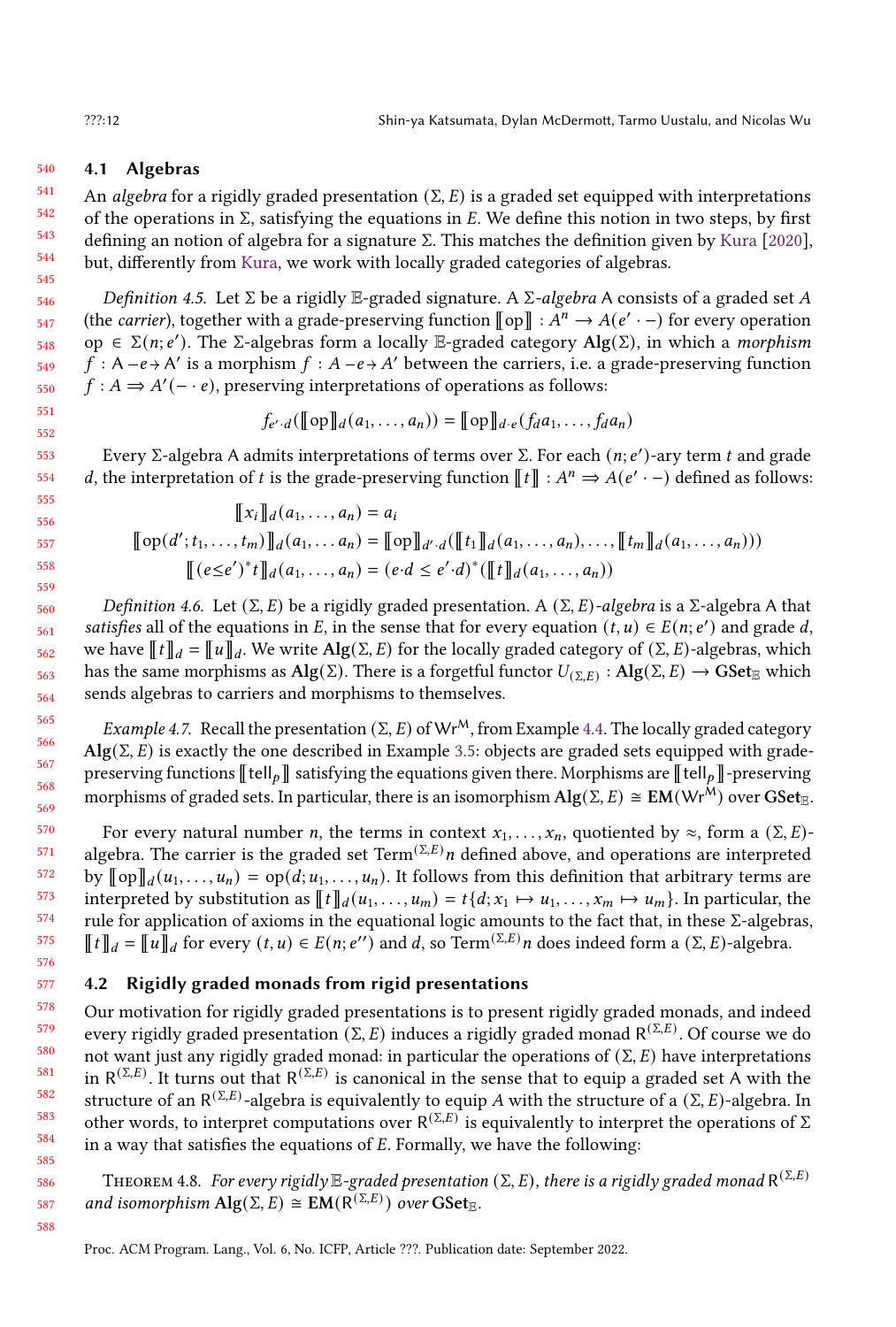Flexible presentations of graded monads **Example 2021** 27?:13

(We do not prove this yet, instead we show a stronger theorem (Theorem [8.8\)](#page-25-1) that there is a correspondence between rigidly graded presentations and a class of rigidly graded monads. Similar correspondences can be found e.g. in [\[Kura](#page-27-7) [2020\]](#page-27-7).)

Example 4.9. For the presentation ( $\Sigma$ , E) introduced for Wr<sup>M</sup> (Example [4.4\)](#page-10-0), there is an isomorphism  $\text{Alg}(\Sigma, E) \cong \text{EM}(Wr^M)$  over  $\text{GSet}_{\mathbb{E}}$  (Example [4.7\)](#page-11-0). Since rigidly graded monads are determined by their algebras, the rigidly graded monad  $R^{(\Sigma,E)}$  induced by this presentation is Wr<sup>M</sup> (up to isomorphism). Hence  $(\Sigma, E)$  is indeed a presentation of Wr<sup>M</sup>.

# <span id="page-12-0"></span>4.3 Algebraic operations

Every rigidly graded presentation (Σ, E) induces a rigidly graded monad R $^{(\Sigma,E)}$  that is canonical in the sense that  $(\Sigma, E)$ -algebras are equivalently  $R^{(\Sigma,E)}$ -algebras. It follows that  $R^{(\Sigma,E)}$  admits an interpretation of each of the operations in  $\Sigma$ . To make this precise, we define a notion of rigidly graded algebraic operation. There are a special case of [Katsumata'](#page-27-2)s algebraic operations [\[2014\]](#page-27-2), and are analogous to [Plotkin and Power'](#page-27-14)s [\[2003\]](#page-27-14) algebraic operations for non-graded monads.

Definition 4.10. If R is a rigidly  $\mathbb E$ -graded monad, then a  $(n; e')$ -ary algebraic operation consists of a grade-preserving function  $\alpha_X : (RX)^n \Rightarrow RX(e' \cdot -)$  for each set X and satisfying

$$
f_{e',d}^{\dagger}(\alpha_{X,d}(r_1,\ldots,r_n)) = \alpha_{Y,d\cdot e}(f_d^{\dagger}r_1,\ldots,f_d^{\dagger}r_n)
$$
 (f : X \to RYe, r\_i \in RXd)

Consider the rigidly graded monad  $R^{(\Sigma,E)}$  presented by  $(\Sigma, E)$ . For every set X, the graded set  $R^{(\Sigma,E)}X$  is the carrier of the free  $R^{(\Sigma,E)}$ -algebra on X, and hence also forms a  $(\Sigma, E)$ -algebra. Every operation op  $\in \Sigma(n; e')$  therefore has an interpretation in  $R^{(\Sigma,E)}X$ :

$$
\llbracket \text{op} \rrbracket^X : (R^{(\Sigma,E)}X)^n \Rightarrow R^{(\Sigma,E)}X(e' \cdot -)
$$

These collectively (for all X) form an  $(n; e')$ -ary algebraic operation for the rigidly graded monad  $R^{(\Sigma,E)}$ .

*Example 4.11.* Recall the presentation ( $\Sigma$ , E) of Wr<sup>M</sup> (Example [4.4\)](#page-10-0). Since in this case we have  $R^{(Σ,E)}$  = Wr<sup>M</sup>, for every *p* ∈ Me' we obtain a (1; e')-ary algebraic operation tell<sub>p</sub> for Wr<sup>M</sup>:

$$
tell_{p,X} = \llbracket \text{tell}_p \rrbracket^X : \text{Wr}^M X \Rightarrow \text{Wr}^M X (e' \cdot -)
$$

These are exactly the grade-preserving functions  $tell_{b,X}$  defined in Section [2.1.](#page-3-0) We have recovered them directly from the presentation of  $Wr^{M}$ .

# <span id="page-12-1"></span>5 FROM FLEXIBLE TO RIGID

625 626 627 628 629 630 631 632 633 634 Our goal is to develop a more flexible notion of presentation. The extra flexibility comes at a cost: there cannot be a precise correspondence between flexibly graded presentations and a class of rigidly graded monads. In particular, for a given flexibly graded presentation, there is in general no rigidly graded monad that has the same algebras. Despite this, each flexibly graded presentation induces a rigidly graded monad that carries interpretations of the operations of the presentation. To show this, we use flexibly graded monads. We show that there is a correspondence between flexibly graded presentations and flexibly graded monads, so every flexibly graded presentation induces a flexibly graded monad (with the same algebras). To get a rigidly graded monad, it then suffices to show that each flexibly graded monad induces an appropriate rigidly graded monad. The goal of the present section is to do this.

This is possible because every set X induces a graded set  $\hat{X}$  as follows, intuitively by considering the elements of X to have grade 1. (This is the same  $\hat{X}$  we define in Section [2.2,](#page-3-1) but for arbitrary  $\mathbb{E}$ .)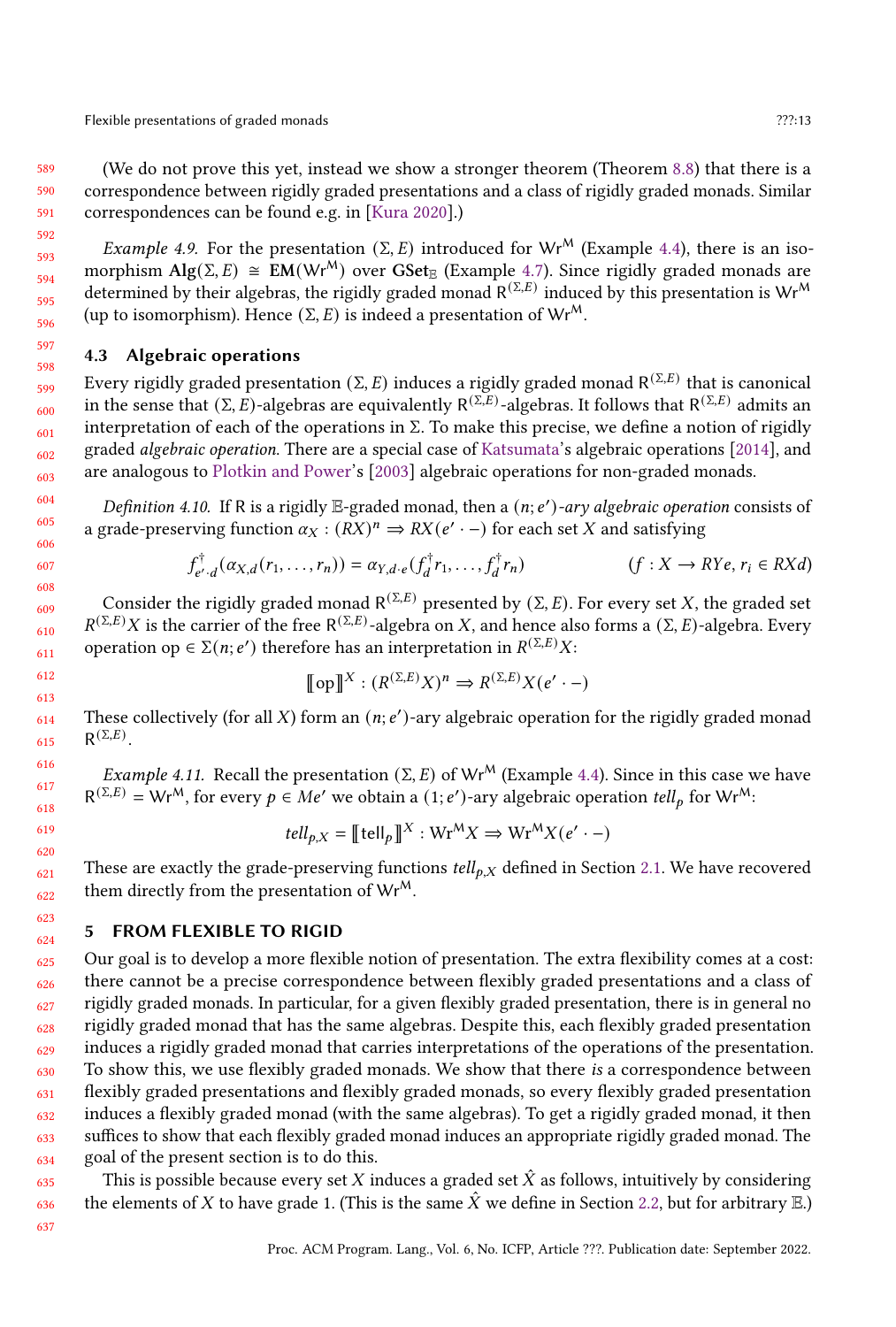Definition 5.1. Every set X induces an E-graded set  $\hat{X}$ , defined by

$$
\hat{X}e = X \quad \text{if } 1 \le e \qquad \hat{X}e = \emptyset \quad \text{if } 1 \nle e \qquad (e \le e')^*x = x
$$

If *Y* is a graded set and *e* a grade, then there is a bijection  $\theta$  as follows:

$$
\theta
$$
: Set(X, Ye)  $\cong$  GSet<sub>E</sub>( $\hat{X}$ , Y) $e$ :  $\theta^{-1}$  ( $\theta f$ )<sub>d</sub>x = fx  $\theta^{-1}gx = g_1x$ 

Now suppose that  $T$  is a flexibly graded monad; we define a rigidly graded monad  $|T|$  – essentially by restricting T to graded sets of the form  $\hat{X}$ . For every set X, we have a graded set  $\hat{X}$ , and hence a graded set  $|T|X = T\hat{X}$ . The latter intuitively contains computations that return elements of X, where elements of X have grade 1. The unit of T induces a family of functions  $\eta_X : \hat{X} \to T\hat{X} = |T|X$ , which is equivalently a family of functions  $\theta^{-1}\eta_{\hat{X}}:X\to [T]X1$ ; these form the unit of  $[T]$ . Finally, the Kleisli extension of  $[T]$  sends  $f : X \to [T]Ye$  to  $(\theta f)^{\dagger} : [T]X \Rightarrow [T]Y(-e)$ .

$$
\frac{\eta_{\hat{X}} : \hat{X} \Rightarrow T\hat{X}}{\theta^{-1}\eta_{\hat{X}} : X \to T\hat{X}1} \qquad \frac{f : X \to T\hat{Y}e}{\theta f : \hat{X} \Rightarrow T\hat{Y}(-\cdot e)}\n\qquad\n\frac{\theta f : \hat{X} \Rightarrow T\hat{Y}(-\cdot e)}{(\theta f)^{\dagger} : T\hat{X} \Rightarrow TY(-\cdot e)}
$$

Example 5.2. As we explain in Section [2.2,](#page-3-1) if we apply this construction to the flexibly graded monad State<sub>flex</sub>, the rigidly graded monad  $|\text{State}_{\text{flex}}|$  we get is State. There is an equivalent statement for all of the flexibly graded monads  $\bar{T}$  we define in Section [2:](#page-2-0) in each case,  $|\bar{T}|$  is the corresponding rigidly graded monad.

We show that this construction is in a sense canonical. First, every T-algebra A induces an  $|T|$ -algebra  $O_T A$ , again essentially by restricting the structure to graded sets of the form  $\hat{X}$ . The carrier of  $O_T A$  is the carrier A of A, while the extension operator maps each function  $f : X \to Ae$ to the natural transformation  $(\theta f)^{\ddagger} : [T]X \Rightarrow A(- \cdot e)$ .

$$
\frac{f: X \to Ae}{\theta f: \hat{X} \to A(- \cdot e)}
$$

$$
\overline{(\theta f)^{\hat{\tau}}: T\hat{X} \to A(- \cdot e)}
$$

This construction forms a functor  $Q_T : EM(T) \to EM(\lfloor T \rfloor)$ , by sending each morphism  $f : A-e \rightarrow A'$ to itself. In general  $O_T$  is not an isomorphism, since in general, there is no rigidly graded monad with the same algebras as T. However, we do have the following universal property for  $|T|$ , which informally says that  $|T|$  is as close as we can get to T.

<span id="page-13-0"></span>LEMMA 5.3. Let T be a flexibly E-graded monad. For every rigidly E-graded monad R and functor  $Q': EM(T) \to EM(R)$  over  $GSet_{E}$ , there is a unique functor  $F: EM(\lfloor T \rfloor) \to EM(R)$  over  $GSet_{E}$  such that such that  $Q' = F \circ Q_T$ .

| EM(T) | $\stackrel{Q_T}{\longrightarrow} EM(\lfloor T \rfloor)$ |  |
|-------|---------------------------------------------------------|--|
|       |                                                         |  |
|       | EM(R)                                                   |  |

It is in this sense that  $|T|$  is canonical (and since rigidly graded monads are completely determined by their algebras, this lemma actually characterizes  $|T|$  up to isomorphism of rigidly graded monads). We show in Section [6.4](#page-16-0) that algebraic operations for  $T$  induce algebraic operations for  $[T]$ , which will ensure that operations of a flexibly graded presentation can be interpreted in the induced rigidly graded monad.

685 686

Proc. ACM Program. Lang., Vol. 6, No. ICFP, Article ???. Publication date: September 2022.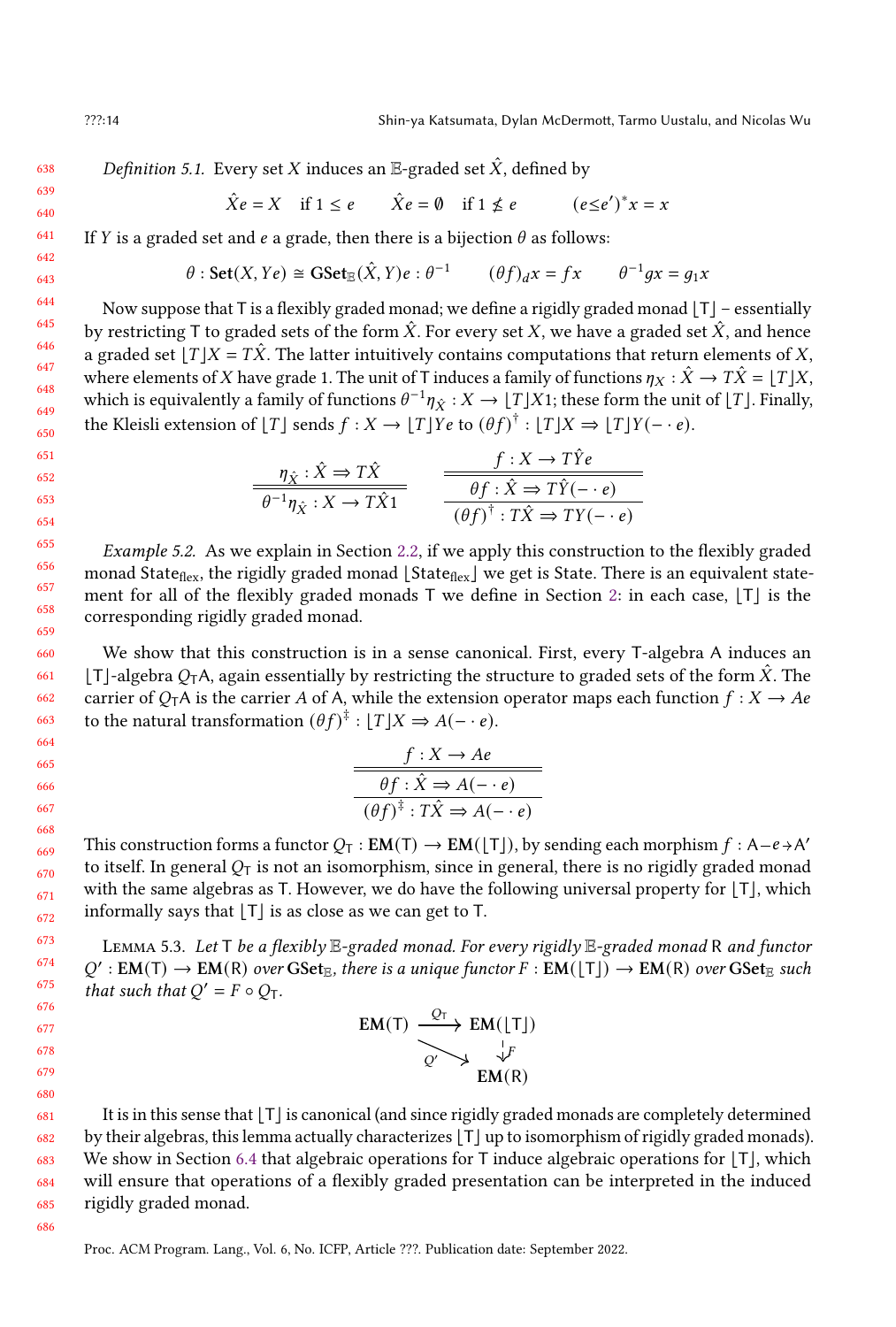# <span id="page-14-0"></span>6 FLEXIBLY GRADED PRESENTATIONS

We turn now to the main contribution of this paper: the notion of *flexibly graded presentation*. As we describe in the introduction, these generalize rigidly graded presentations so that their arguments do not all need to have the same grade. Instead of having natural numbers  $n$  in the arities of operations, we instead have lists  $\vec{e} = (e_1, \ldots, e_n)$  of grades.

Definition 6.1. A flexibly  $\mathbb{E}$ -graded signature consists of a set  $\Sigma(\vec{e}; e')$  for each list  $\vec{e}$  of grades and grade e'. We call the elements of  $\Sigma(\vec{e}; e')$  the  $(\vec{e}; e')$ -ary operations.

For each flexibly graded signature Σ we have a notion of term (derived operation) over Σ. A context  $\Gamma = x_1 : e_1, \ldots, x_n : e_n$  is a list of (variable name, grade)-pairs. (We often call the *i*th variable  $x_i$ , but permit ourselves to use other variable names and identify terms up to  $\alpha$ -equivalence.) We write  $\Gamma \vdash t : e$  to indicate that t is a term of grade  $e$  in context  $\Gamma$ ; these are generated inductively by the following rules for variables, application of operators, and for coercions:

$$
\frac{(x : e) \in \Gamma}{\Gamma + x : e} \qquad \frac{\text{op} \in \Sigma(e_1, \ldots, e_n; e') \quad \Gamma + t_1 : e_1 \cdot d \cdots \Gamma + t_n : e_n \cdot d}{\Gamma + \text{op}(d; t_1, \ldots, t_n) : e' \cdot d} \qquad \frac{e \le e' \quad \Gamma + t : e_n \cdot d}{\Gamma + (e \le e')^* t : e'}
$$

<span id="page-14-1"></span>The grade *d* has a crucial role in the definition of substitution below.

*Example 6.2.* Let  $V = \{v_1, \ldots, v_{|V|}\}$  be a finite set. We have a flexibly Interval-graded signature Σ that we use below as part of a flexibly graded presentation for our *V*-valued stack ex-ample (Section [2.3\)](#page-5-0). This consists of a  $((0,0); (1,1))$ -ary operation push<sub>v</sub> for each  $v \in V$ , and a  $((0,0),(1,1),\ldots,(1,1);(0,0))$ -ary operation pop. The operations push<sub>v</sub> are rigidly graded in the  $|V|$ 

sense that all arguments have the same grade (because there is only one argument). However, pop is flexibly graded, since one argument has a different grade from the rest. Terms over  $\Sigma$  are generated by rules for variables, coercions, and the following rules for the operations:

$$
\frac{\Gamma \vdash t : (\ell, u)}{\Gamma \vdash \text{push}_v((\ell, u); t) : (\ell + 1, u + 1)} \qquad \frac{\Gamma \vdash t : (\ell, u) \quad \Gamma \vdash t'_1 : (\ell + 1, u + 1) \cdots \Gamma \vdash t'_n : (\ell + 1, u + 1)}{\Gamma \vdash \text{pop}((\ell, u); t, t'_1, \ldots, t'_{|V|}) : (\ell, u)}
$$

The term  $push_v((\ell, u); t)$  pushes  $v$  onto the stack and continues as  $t$ ; the term  $pop((\ell, u); t, t'_1, \ldots, t'_{|V|})$ attempts to pop a value, continues as  $t$  if the stack was empty, and continues as  $t_i^\prime$  if the stack had the value  $v_i$  at the top.

Definition 6.3. An  $(e_1, \ldots, e_n; e')$ -ary term over  $\Sigma$  is a term  $x_1 : e_1, \ldots, x_n : e_n \vdash t : e'$ . An  $(\vec{e}; e')$ -ary equation over a signature  $\Sigma$  is a pair  $(t, u)$  of  $(\vec{e}; e')$ -ary terms over  $\Sigma$ .

We write  $(\vec{e}; e')$ -ary equations  $(t, u)$  as  $x_1 : e_1, \ldots, x_n : e_n \vdash t \approx u : e'$ , and allow ourselves to use different names for the variables. We now come to our main definition.

Definition 6.4. A flexibly  $\mathbb{E}$ -graded presentation  $(\Sigma, E)$  consists of

- a flexibly E-graded signature  $\Sigma$ ;
- for each  $\vec{e}$  and  $e'$ , a set  $E(\vec{e}; e')$  of  $(\vec{e}; e')$ -ary equations over  $\Sigma$ .

<span id="page-14-2"></span>Example 6.5. Recall the signature  $\Sigma$  for *V*-valued stacks, from Example [6.2.](#page-14-1) We make this into a flexibly Interval-graded presentation  $(\Sigma, E)$ , with E consisting of the following equations:

$$
x:(0,0), y_1:(1,1),...,y_{|V|}:(1,1) \vdash \text{push}_{v_i}((0,0); \text{pop}((0,0);x,y_1,...,y_{|V|})) \approx y_i:(0,0) \text{ for each } i \leq |V|
$$

$$
x:(0,0) \vdash \text{pop}((0,0);x,\text{push}_{v_1}((0,0);x),\ldots,\text{push}_{v_{|V|}}((0,0);x)) \approx x:(0,0)
$$

$$
x:(0,0), y_1:(1,1),..., y_{|V|}:(1,1), z_1:(1,1),..., z_{|V|}:(1,1) \vdash
$$
  
pop((0,0); pop((0,0); x, y\_1,..., y\_{|V|}), z\_1,..., z\_{|V|}) \approx pop((0,0); x, z\_1,..., z\_{|V|}): (0,0)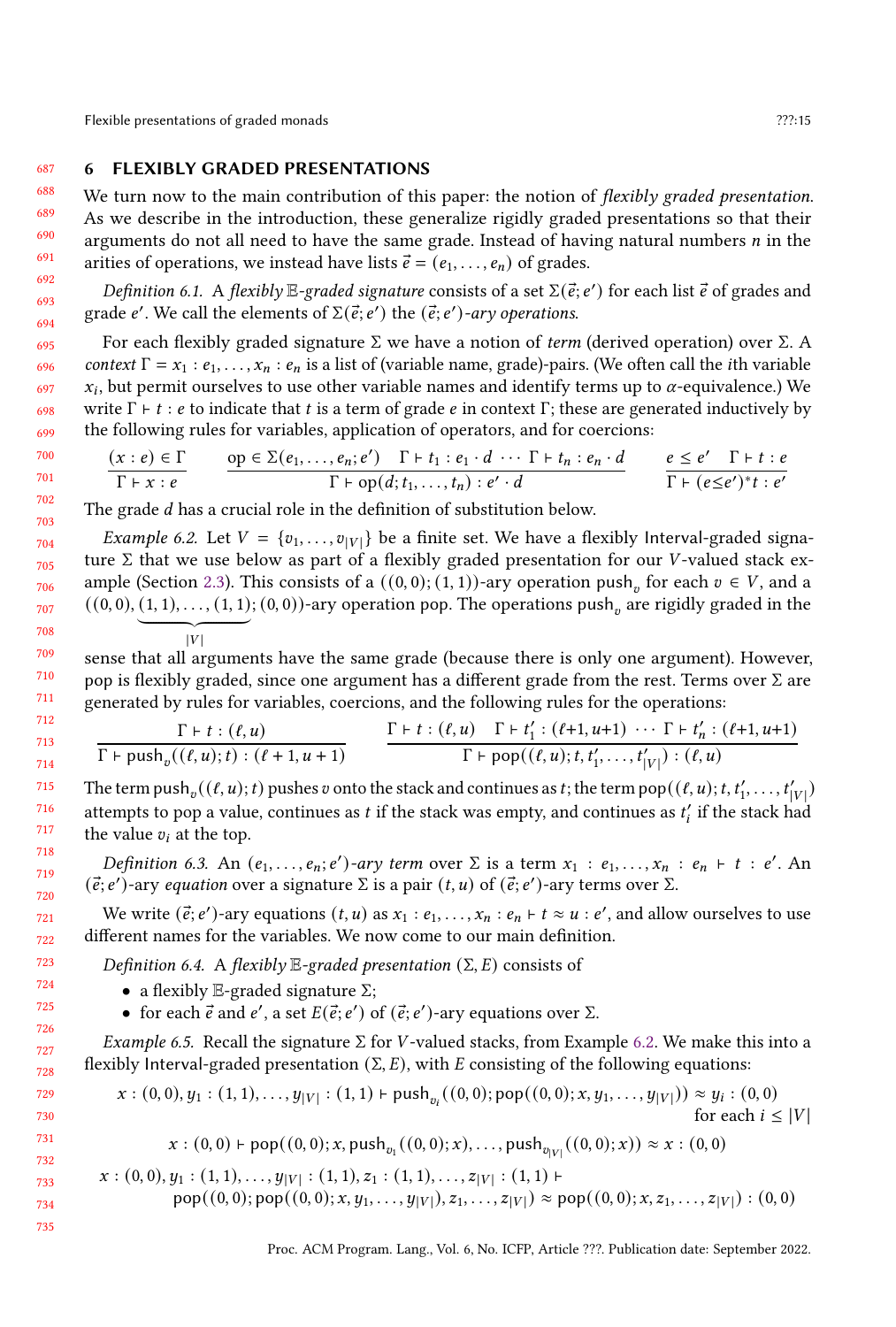736 737 These equations are analogous to the equations that  $\llbracket \text{push}_n \rrbracket$  and  $\llbracket \text{pop} \rrbracket$  satisfy in Example [3.8.](#page-9-1) This is of course not a coincidence, as we explain in Example [6.8](#page-15-1) below.

The appropriate notion of substitution for terms over a flexibly graded signature  $\Sigma$  is the following. Given a term  $x_1 : e_1, \ldots, x_n : e_n \vdash t : e'$ , grade d, and a list of terms  $\Gamma \vdash u_i : e_i \cdot d$ , we have a term  $\Gamma \vdash t \{d; x_1 \mapsto u_1, \ldots, x_n \mapsto u_n\} : e' \cdot d$ , defined by

$$
x_i\{d;x_1\mapsto u_1,\ldots,x_n\mapsto u_n\}=u_i
$$

$$
(\text{op}(d'; t_1, \ldots, t_m))\{d; x_1 \mapsto u_1, \ldots, x_n \mapsto u_n\} = \text{op}(d'\cdot d; t_1\{d; x_1 \mapsto u_1, \ldots\}, \ldots, t_n\{d; x_1 \mapsto u_1, \ldots\})
$$

$$
((e' \leq e'')^* t)\{d; x_1 \mapsto u_1, \ldots, x_n \mapsto u_n\} = (e' \cdot d \leq e'' \cdot d)^*\{t\{d; x_1 \mapsto u_1, \ldots, x_n \mapsto u_n\})
$$

# <span id="page-15-0"></span>6.1 Flexibly graded equational logic

We define an *equational logic* for proving equalities between terms over  $\Sigma$ , where  $(\Sigma, E)$  is a flexibly graded presentation. We write  $\Gamma \vdash t \approx u : e$  to indicate that the terms  $\Gamma \vdash t : e$  and  $\Gamma \vdash u : e$  are equal in this equational logic. This is defined inductively by the following rules: two congruence rules, two rules for identity and composition of coercions, one rule for naturality of operations, and one rule for application of the axioms of  $E$ ; plus reflexivity, symmetry and transitivity.

$$
\frac{op \in \Sigma(e_1, \ldots, e_n; e') \quad \Gamma \vdash t_1 \approx u_1 : e_1 \cdot d \cdots \Gamma \vdash t_n \approx u_n : e_n \cdot d}{\Gamma \vdash op(d; t_1, \ldots, t_n) \approx op(d; u_1, \ldots, u_n) : e' \cdot d} \qquad \frac{e \le e' \quad \Gamma \vdash t \approx u : e}{\Gamma \vdash (e \le e')^* t \approx (e \le e')^* u : e'}
$$
\n
$$
\frac{\Gamma \vdash t : e}{\Gamma \vdash t \approx (e \le e)^* t : e} \qquad \frac{e \le e' \le e'' \quad \Gamma \vdash t : e}{\Gamma \vdash (e' \le e'')^* (e \le e')^* t \approx (e \le e'')^* t : e''}
$$
\n
$$
\frac{op \in \Sigma(e_1, \ldots, e_n; e') \quad d \le d' \quad \Gamma \vdash t_1 : e_1 \cdot d \cdots \Gamma \vdash t_n : e_n \cdot d}{\Gamma \vdash (e' \cdot d \le e' \cdot d')^* op(d; t_1, \ldots, t_n) \approx op(d'; (e_1 \cdot d \le e_1 \cdot d')^* t_1, \ldots, (e_n \cdot d \le e_n \cdot d')^* t_n) : e' \cdot d'}
$$
\n
$$
\frac{(t, u) \in E(e_1, \ldots, e_n; e') \quad \Gamma \vdash s_1 : e_1 \cdot d \cdots \Gamma \vdash s_n : e_n \cdot d}{\Gamma \vdash t \{d; x_1 \mapsto s_1, \ldots, x_n \mapsto s_n\} \approx u \{d; x_1 \mapsto s_1, \ldots, x_n \mapsto s_n\} : e \cdot d}
$$

(We do not need a general rule for closure of  $\approx$  under substitution, because this is admissible.) We show that this equational logic is sound and complete in Theorem [6.9](#page-16-1) below.

### 6.2 Algebras

Definition 6.6. Let  $\Sigma$  be a flexibly  $\mathbb{E}$ -graded signature. A  $\Sigma$ -algebra A consists of a graded set A (the *carrier*), together with an assignment to every operation op  $\in \Sigma(\vec{e}; e')$  of a grade-preserving function  $[\![\text{op}]\!] : \prod_i A(e_i \cdot -) \Rightarrow A(e' \cdot -).$ 

A morphism  $f : A-e\rightarrow A'$  is a morphism  $f : A-e\rightarrow A'$  between the carriers, i.e., a grade-preserving function  $f : A \Rightarrow A'(-e)$ , preserving interpretations of operations as follows:

$$
f_{e',d}(\llbracket op \rrbracket_d(a_1,\ldots,a_n)) = \llbracket op \rrbracket_{d \cdot e}(f_{e_1 \cdot d}a_1,\ldots,f_{e_n \cdot d}a_n)
$$

Every Σ-algebra A admits interpretations of terms over Σ. The interpretation of a  $(\vec{e}; e')$ -ary term t in A at grade *d* is the function  $\llbracket t \rrbracket_d : \prod_i A(e_i \cdot d) \rightarrow A(e' \cdot d)$  defined as follows:

$$
\llbracket x_i \rrbracket_d(a_1, ..., a_n) = a_i
$$
  

$$
\llbracket \text{op}(d'; t_1, ..., t_m) \rrbracket_d(a_1, ..., a_n) = \llbracket \text{op} \rrbracket_{d'} \cdot d(\llbracket t_1 \rrbracket_d(a_1, ..., a_n), ..., \llbracket t_m \rrbracket_d(a_1, ..., a_n))
$$
  

$$
\llbracket (e \le e')^* t \rrbracket_d(a_1, ..., a_n) = (e \cdot d \le e' \cdot d)^* (\llbracket t \rrbracket_d(a_1, ..., a_n))
$$

Definition 6.7. Let  $(\Sigma, E)$  be a flexibly graded presentation. A  $(\Sigma, E)$ -algebra is a Σ-algebra A that satisfies all of the equations in E, in the sense that for every equation  $(t, u) \in E(\vec{e}; e')$  and grade d, we have  $[[t]]_d = [[u]]_d$ .

<span id="page-15-1"></span>Proc. ACM Program. Lang., Vol. 6, No. ICFP, Article ???. Publication date: September 2022.

738 739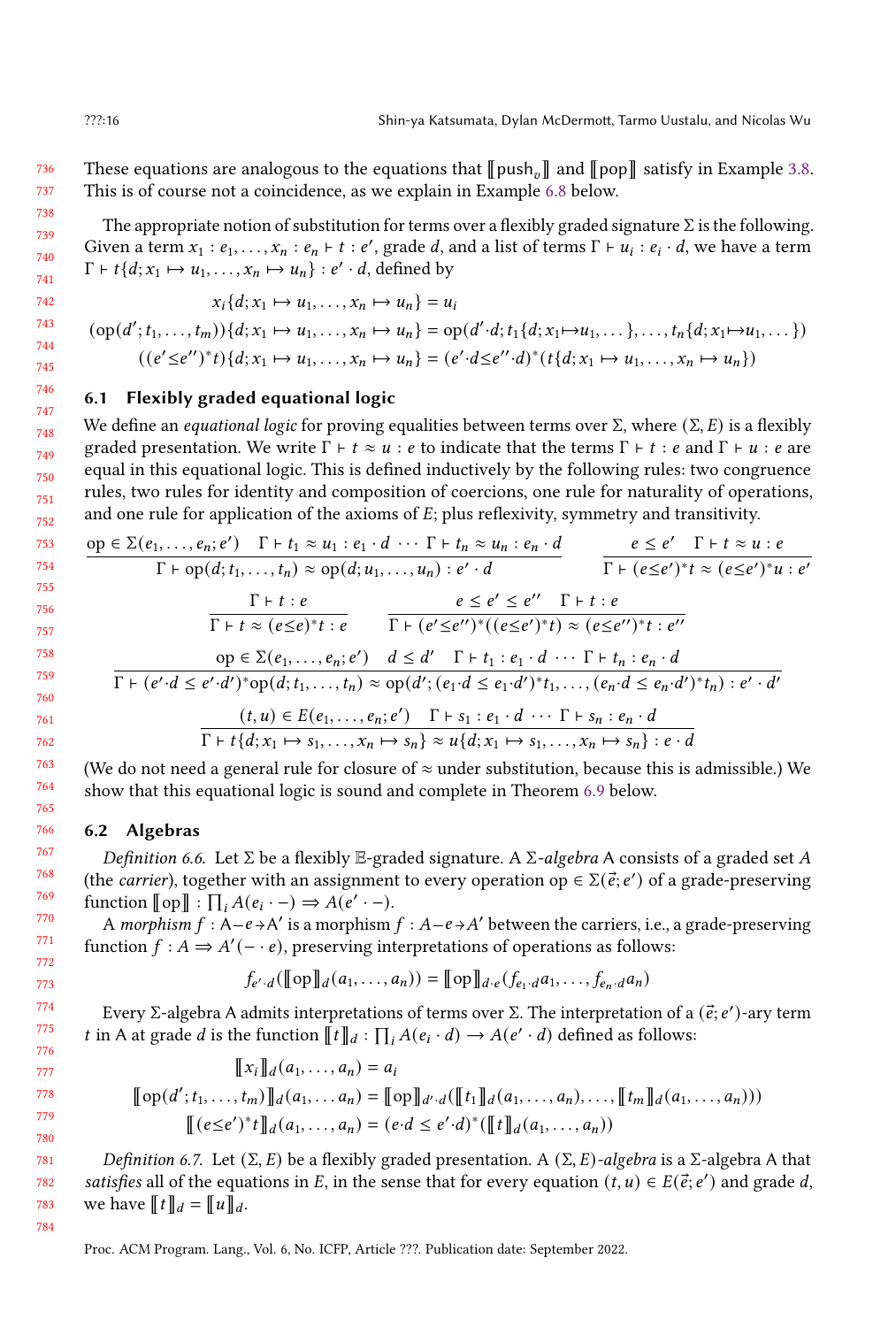Flexible presentations of graded monads **Properties** 27?:17

785 786 787 788 Example 6.8. For the flexibly graded presentation ( $\Sigma$ , E) of *V*-valued stacks (Example [6.5\)](#page-14-2), the  $(\Sigma, E)$ -algebras are exactly as described in Example [3.8:](#page-9-1) they are graded sets A equipped with grade-preserving functions  $\llbracket \text{pop} \rrbracket$ ,  $\llbracket \text{push}_n \rrbracket$ , satisfying equations. The isomorphism described there is an isomorphism  $\text{Alg}(\Sigma, E) \cong \text{EM}(\text{Stk}_{\text{flex}})$  over  $\text{GSet}_{\text{Interval}}$ .

Using the equational logic, the terms over the signature  $\Sigma$  form  $(\Sigma, E)$ -algebras as follows. For each list of grades  $\vec{e}$ , let Term<sup>(Σ,E)</sup> $\vec{e}$  be the graded set of terms over the signature Σ, quotiented by  $\approx$ . Coercions ( $e \leq e$ )<sup>\*</sup>t are just those provided in the syntax of terms. This graded set forms a Σ-algebra by interpreting operations as  $[\![\text{op}]\!]_d(u_1, \ldots, u_n) = \text{op}(d; u_1, \ldots, u_n)$ . It follows that arbitrary terms are interpreted in this Σ-algebra by substitution:

<span id="page-16-2"></span>
$$
\llbracket t \rrbracket_d(u_1,\ldots,u_m) = t\{d;x_1\mapsto u_1,\ldots,x_m\mapsto u_m\} \tag{1}
$$

In particular, the rule for application of axioms in the equational logic amounts to the fact that  $[[t]]_d = [[u]]_d$  for every  $(t, u) \in E(\vec{e}'; e'')$ , so Term $^{(\Sigma,E)}$  in fact forms a  $(\Sigma, E)$ -algebra.

<span id="page-16-1"></span>THEOREM 6.9. For every flexibly graded presentation (Σ, E), the judgment  $x_1 : e_1, \ldots, x_n : e_n \vdash t \approx$ u : e' is derivable if and only if, for every  $(\Sigma, E)$ -algebra and grade d, we have  $[\![t]\!]_d = [\![u]\!]_d$ .

PROOF. Only if (soundness): this is proved by induction on the derivation of  $\approx$ . In the case of an axiom from  $E$ , we use the following substitution lemma, which is proved by induction on  $t'$ :

$$
\llbracket t'\{d;x_1\mapsto s_1,\ldots,x_m\mapsto s_m\}\rrbracket_{d'}(a_1,\ldots,a_k)=\llbracket t'\rrbracket_{d\cdot d'}(\llbracket s_1\rrbracket_{d'}(a_1,\ldots,a_k),\ldots,\llbracket s_m\rrbracket_{d'}(a_1,\ldots,a_k))
$$

If (completeness): the graded set  $\mathrm{Term}_{\vec{e}}^{(\Sigma,E)}$  of terms quotiented by  $\approx$  forms a (Σ, E)-algebra as above. If we have  $\llbracket t \rrbracket_d = \llbracket u \rrbracket_d$  in every  $(\Sigma, E)$ -algebra, then in particular  $\llbracket t \rrbracket_1(x_1, \ldots, x_n) =$  $\llbracket u \rrbracket_1(x_1, \ldots, x_n)$  in this  $(\Sigma, E)$ -algebra so, using Eq. [\(1\)](#page-16-2), we have  $t = t\{1; x_1 \mapsto x_1, \ldots, x_n \mapsto x_n\} \approx$  $u\{1; x_1 \mapsto x_1, \ldots, x_n \mapsto x_n\} = u.$ 

# 6.3 Rigidly graded monads from flexibly graded presentations

We now turn to the main theorem of this paper: that each flexibly graded presentation induces a canonical flexibly graded monad, and hence a canonical rigidly graded monad.

<span id="page-16-3"></span>THEOREM 6.10. For every flexibly  $E$ -graded presentation  $(\Sigma, E)$ , we have:

- (1) a flexibly  $\mathbb{E}$ -graded monad  $T^{(\Sigma,E)}$ , and an isomorphism  $\mathrm{Alg}(\Sigma,E)\cong \mathrm{EM}(T^{(\Sigma,E)})$  over  $\mathrm{GSet}_\mathbb{E}$ ;
- (2) a rigidly  $\mathbb{E}$ -graded monad  $[T^{(\Sigma,E)}]$ , and a functor  $Q_{(\Sigma,E)} : Alg(\Sigma,E) \to EM([T^{(\Sigma,E)}])$  over GSet<sub> $\mathbb{R}$ </sub>. The latter are universal in the sense that, for every rigidly  $\mathbb{E}$ -graded monad R and functor  $Q' : Alg(\Sigma, E) \to EM(R)$  over  $GSet_{E}$ , there is a unique  $F : EM(\lfloor T^{(\Sigma,E)} \rfloor) \to EM(R)$ over  $\text{GSet}_{\mathbb{E}}$  such that  $Q' = F \circ Q_{(\Sigma,E)}$ .

We postpone the proof of the first part to Section [8,](#page-22-0) while the second part follows from the first by Lemma [5.3.](#page-13-0) The characterizations of algebras uniquely determine both  $T^{(\Sigma,E)}$  and  $[T^{(\Sigma,E)}]$  (up to structure-preserving isomorphism), so we can call these the flexibly graded monad and the rigidly graded monad presented by  $(\Sigma, E)$ .

Example 6.11. Let  $(\Sigma, E)$  be the flexibly graded presentation for *V*-valued stacks (Example [6.5\)](#page-14-2). Due to the isomorphism described in Example [6.8,](#page-15-1) the induced flexibly graded monad  $\overline{T}^{(\Sigma,E)}$  is Stk<sub>flex</sub>, and the induced flexibly graded monad  $[T^{(\Sigma,E)}]$  is Stk. Hence  $(\Sigma, E)$  presents Stk<sub>flex</sub> and Stk.

### <span id="page-16-0"></span>6.4 Algebraic operations

830 831 832 We have shown that every flexibly graded presentation ( $\Sigma$ , E) induces a rigidly graded monad  $[T^{(\Sigma,E)}]$  that is in some sense canonical. We now show that  $[T^{(\Sigma,E)}]$  carries an interpretation of each of the operations in  $\Sigma$ . We introduce a notion of flexibly graded *algebraic operation* for a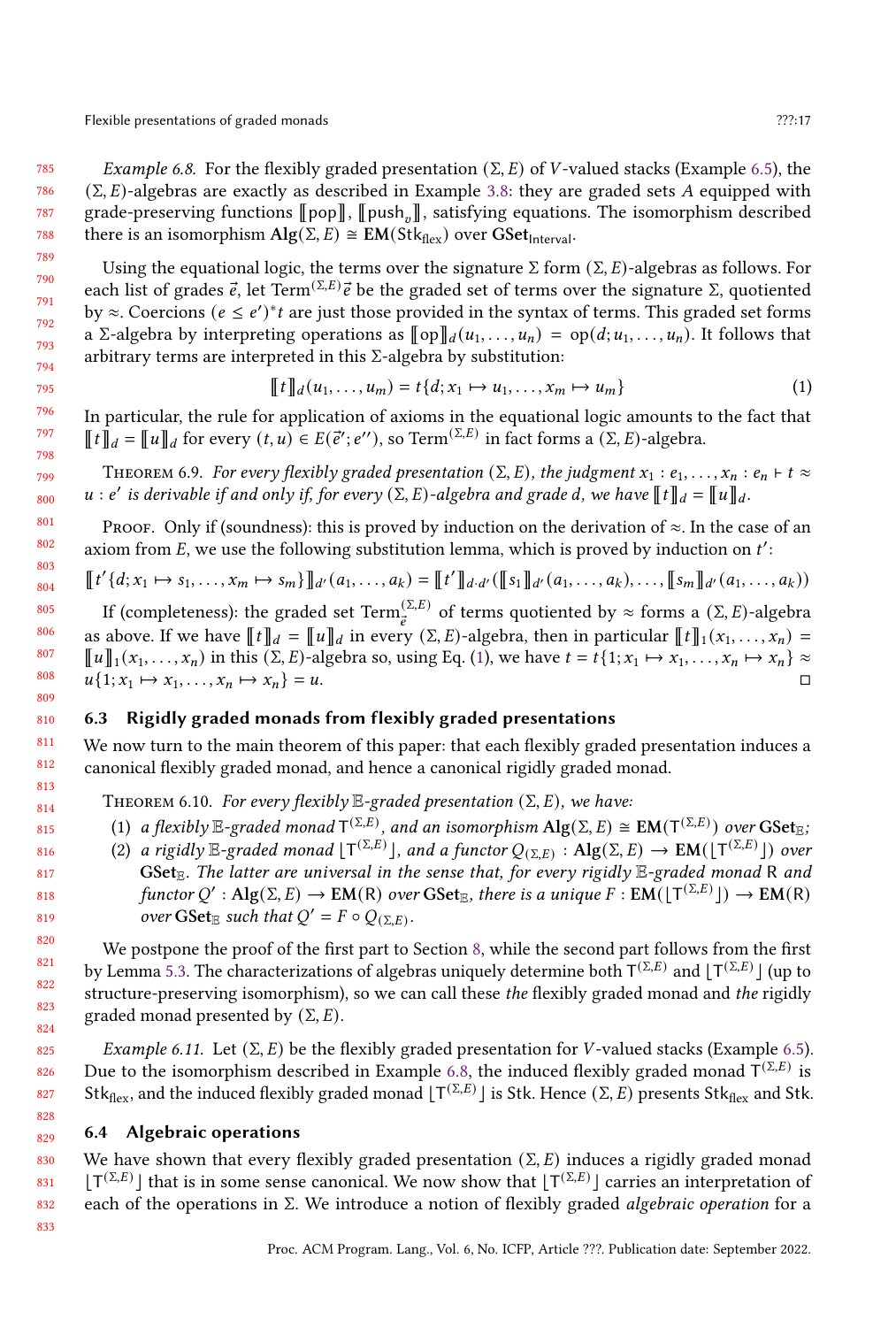834 835 836 837 838 839 rigidly graded monad. These are analogous to [Plotkin and Power'](#page-27-14)s [\[2003\]](#page-27-14) algebraic operations for non-graded monads, and related to effect-function graded algebraic operations for rigidly graded monads [\[Katsumata](#page-27-2) [2014\]](#page-27-2). We show that every operation in  $\Sigma$  induces a flexibly graded algebraic operation for  $[T^{(\Sigma,E)}]$ . The construction takes two steps: first we show that operations in  $\Sigma$  induce algebraic operations for the *flexibly* graded monad  $T^{(\Sigma,E)}$ , and then that these induce flexibly graded algebraic operations for the restriction  $[T^{(\Sigma,E)}]$ .

Definition 6.12. If T is a flexibly E-graded monad, then a  $(\vec{e}; e')$ -ary algebraic operation consists of a grade-preserving function  $\alpha_X : \prod_i TX(e_i \cdot -) \Rightarrow TX(e' \cdot -)$  for each graded set X, satisfying

$$
f_{e',d}^{\dagger}(\alpha_{X,d}(t_1,\ldots,t_n))=\alpha_{Y,d\cdot e}(f_{e_1\cdot d}^{\dagger}t_1,\ldots,f_{e_n\cdot d}^{\dagger}t_n) \qquad (f:X\Rightarrow TY(-\cdot e), t_i\in TX(e_i\cdot d))
$$

If R is a rigidly E-graded monad, then a  $(\vec{e}; e')$ -ary algebraic operation consists of a gradepreserving function  $\alpha_X : \prod_i RX(e_i \cdot -) \Rightarrow RX(e' \cdot -)$  for each set X, such that

$$
f_{e',d}^{\dagger}(\alpha_{X,d}(r_1,\ldots,r_n))=\alpha_{Y,d\cdot e}(f_{e_1\cdot d}^{\dagger}r_1,\ldots,f_{e_n\cdot d}^{\dagger}r_n) \qquad (f:X\to RYe, r_i\in RX(e_i\cdot d))
$$

Every ( $\vec{e}$ ;  $e'$ )-ary algebraic operation  $\alpha$  for a flexibly graded monad T induces a ( $\vec{e}$ ;  $e'$ )-ary algebraic operation for the rigidly graded restriction  $|T|$ —by restricting  $\alpha$  to the graded sets  $\hat{X}$ .

Now suppose that  $(\Sigma, E)$  is a presentation, and consider the induced flexibly graded monad  $T^{(\Sigma,E)}$ . Since there is an isomorphism Alg(Σ, E) ≅ EM(T<sup>(Σ,E)</sup>) over GSet<sub>E</sub>, the carrier of every  $T^{(\Sigma,E)}$ -algebra forms a (Σ, E)-algebra. In particular, for every graded set X, the graded set  $T^{(\Sigma,E)}$  X is the carrier of the free  $T^{(\Sigma,E)}$ -algebra on X, and hence forms a ( $\Sigma$ , E)-algebra. For every ( $\vec{e}$ ; e')-ary operation op  $\in \Sigma(\vec{e}; e'),$  we therefore have grade-preserving functions

$$
\llbracket \text{op} \rrbracket^X : \prod_i T^{(\Sigma, E)} X(e_i \cdot -) \Rightarrow T^{(\Sigma, E)} X(e' \cdot -)
$$

The assignment of a grade-preserving function  $\llbracket op \rrbracket^X$  to each graded set X constitutes a  $(\vec{e}; e')$ -ary flexibly graded algebraic operation  $\alpha_{op}$  for the flexibly graded monad  $T^{(\Sigma,E)}$ . The assignment of  $\llbracket$  op $\rrbracket$ <sup> $\hat{X}$ </sup> to each set X makes a ( $\vec{e}$ ; e')-ary flexibly graded operation for the rigidly graded monad  $[T^{(\Sigma,E)}]$ . That is, the rigidly graded monad induced by a flexibly graded presentation carries interpretations of all of the operations of the presentation.

Example 6.13. For the presentation  $(\Sigma, E)$  of *V*-valued stacks Example [6.5,](#page-14-2) the induced algebraic operations for Stk<sub>flex</sub> and for Stk are the  $push_v$  and pop operations defined in Section [2.3.](#page-5-0)

Remark. [Katsumata](#page-27-2) [\[2014\]](#page-27-2) discussed the inconvenience of rigid grading. He introduced a notion of algebraic operation for rigidly graded monads based on effect functions.

In [Katsumata'](#page-27-2)s proposal, an algebraic operation is graded by an effect function. An  $n$ -ary *effect* function is a monotone function  $\phi : |\mathbb{E}|^n \to |\mathbb{E}|$  such that  $\phi(e_1 \cdot d, \ldots, e_n \cdot d) = \phi(e_1, \ldots, e_n) \cdot d$  for all  $e_1, \ldots, e_n, d$ . A  $\phi$ -ary algebraic operation of a rigidly graded monad R is a family of functions  $\alpha_{X,e_1,...,e_n}: R X e_1 \times ... \times R X e_n \to R X (\phi(e_1,...,e_n))$  for every  $X, e_1,...,e_n$  appropriately agreeing with coercion and the Kleisli extension.

An algebraic operation like this induces a flexibly graded algebraic operation in our sense for every individual point  $(e_1, \ldots, e_n; \phi(e_1, \ldots, e_n))$  in the graph of  $\phi$ . To capture one effect-function graded algebraic operation, we need a flexibly graded algebraic operation for each tuple  $(e_1, \ldots, e_n)$ of mutually prime grades.

877 878 879 While the idea of effect functions is appealing, they are too restrictive to capture rigidly graded algebraic operations: an effect function  $\phi$  has to be total, one cannot choose to define it only for  $(e_1, \ldots, e_n)$  of the form  $(d, \ldots, d)$ .

880 881 This shortcoming can be solved by switching to effect relations. We could define an  $(n + 1)$ ary effect relation as a relation  $\rho \subseteq |\mathbb{E}|^n \times |\mathbb{E}|$  such that  $e_1 \leq e'_1, \ldots, e_n \leq e'_n$  and  $\rho(e_1, \ldots, e_n; e)$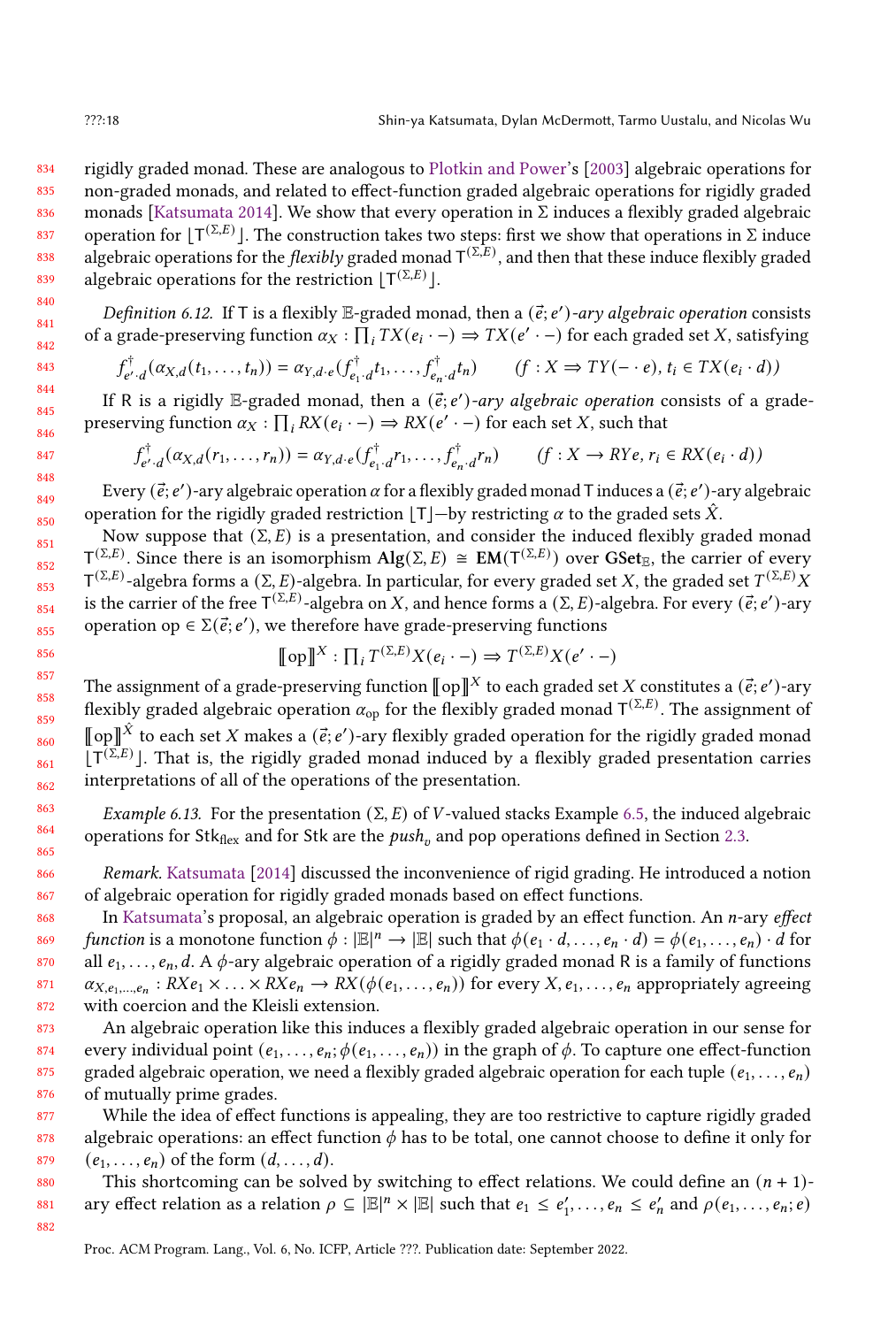Flexible presentations of graded monads **Properties** 27?:19

883 884 885 imply existence of e' such that  $e \le e'$  and  $\rho(e'_1, \ldots, e'_n; e')$  for all  $e_1, \ldots, e_n, e, e'_1, \ldots, e'_n$ , and also  $\rho(e_1, \ldots, e_n; e)$  implies  $\rho(e_1 \cdot d, \ldots, e_n \cdot d; e \cdot d)$  for all  $e_1, \ldots, e_n, e, d$ . A rigidly graded algebraic operation of grade e' could then be graded by the relation  $\{d, \ldots, d; e' \cdot d \mid d \in |E|\}.$ 

Yet more generally, one could consider "proof-relevant" relations. Then all *n*-ary algebraic operations of a flexible presentation could be collected into one single operation.

### 6.5 Examples

891 892 We give some further examples of flexibly graded presentations, and the flexibly and rigidly graded monads they induce.

6.5.1 Global state. We give a flexibly Rel<sub>V</sub>-graded presentation  $(\Sigma, E)$  for global *V*-valued state, where V is a finite set { $v_1, \ldots, v_{|V|}$ }. This is analogous to the ungraded presentation described by [Plotkin and Power](#page-27-11) [\[2002\]](#page-27-11), and to the definition of a mnemoid [\[Melliès](#page-27-15) [2010\]](#page-27-15). The flexibly graded monad presented by  $(\Sigma, E)$  is State<sub>flex</sub>, and the rigidly graded monad is State, both defined in Section [2.2.](#page-3-1)

The operations are as follows:

- a  $(((v_1, v_1) \blacktriangleright 1), ((v_2, v_2) \blacktriangleright 1), ..., ((v_{|V|}, v_{|V|}) \blacktriangleright 1); 1)$ -ary operation get;
- for each  $w \in V$ , a  $((w,w) \blacktriangleright 1; (\lambda_-, \{w\}))$ -ary operation put<sub>w</sub>.

To give the equations, first note that the operations can be applied at arbitrary grades, using the following terms:

$$
\frac{\Gamma \vdash t_1 : e_1 \cdots \Gamma \vdash t_{|V|} : e_{|V|}}{\Gamma \vdash g(t_1, \ldots, t_{|V|}) : (\lambda w. e_w w)} \qquad \begin{array}{l}\ng(t_1, \ldots, t_n) = \\
\text{get}((\lambda w. e_w w); \ldots, (e_i \le ((v_i, v_i) \blacktriangleright 1) \cdot (\lambda w. e_w w)))^* t_i, \ldots) \\
\frac{\Gamma \vdash t : e}{\Gamma \vdash p_w(t) : (\lambda \ldots e w)} \qquad \qquad p_w(t) = \text{put}_w(e; (e \le ((w, w) \blacktriangleright 1) \cdot e)^* t)\n\end{array}
$$

The equations are as follows:

$$
x: 1 \vdash g(p_{v_1}(x), ..., p_{v_{|V|}}(x)) \approx x: 1
$$
  

$$
x: (w, w) \blacktriangleright 1 \vdash p_{w'}(p_w(x)) \approx p_w(x): (\lambda_{-}. \{w\})
$$
 (for each  $w, w' \in V$ )  

$$
x_1: \top, ..., x_{i-1}: \top, x_i: (v_i, v_i) \blacktriangleright 1, x_{i+1}: \top, ..., x_{|V|}: \top \vdash p_{v_i}(g(x_1, ..., x_{|V|})) \approx p_{v_i}x_i: (\lambda_{-}. \{v_i\})
$$
  
(for each  $i \leq |V|$ )

The operations of the presentation  $(\Sigma, E)$  induce flexibly graded algebraic operations for the flexibly graded monad State<sub>flex</sub> and for the rigidly graded monad State. For State, these are exactly get and  $put_w$ , as defined in Section [2.2.](#page-3-1)

6.5.2 Backtracking nondeterminism, with cut. We give a flexibly graded presentation  $(\Sigma, E)$ , similar to [Piróg and Staton'](#page-27-3)s ungraded presentation [\[2017\]](#page-27-3), for the rigidly graded monad Cut defined in Section [2.4.](#page-6-0) The operations are as follows. (There is some redundancy; we do not claim this is the most efficient presentation.)

- a  $( ; \bot)$ -ary operation cut;
- a ( ; ⊤)-ary operation fail;
- for each  $e_1, e_2 \in \{\bot, 1, \top\}$ , a  $(e_1, e_2; e_1 \sqcap e_2)$ -ary operation or $e_1, e_2$ , where  $\sqcap$  denotes meet.
	- Proc. ACM Program. Lang., Vol. 6, No. ICFP, Article ???. Publication date: September 2022.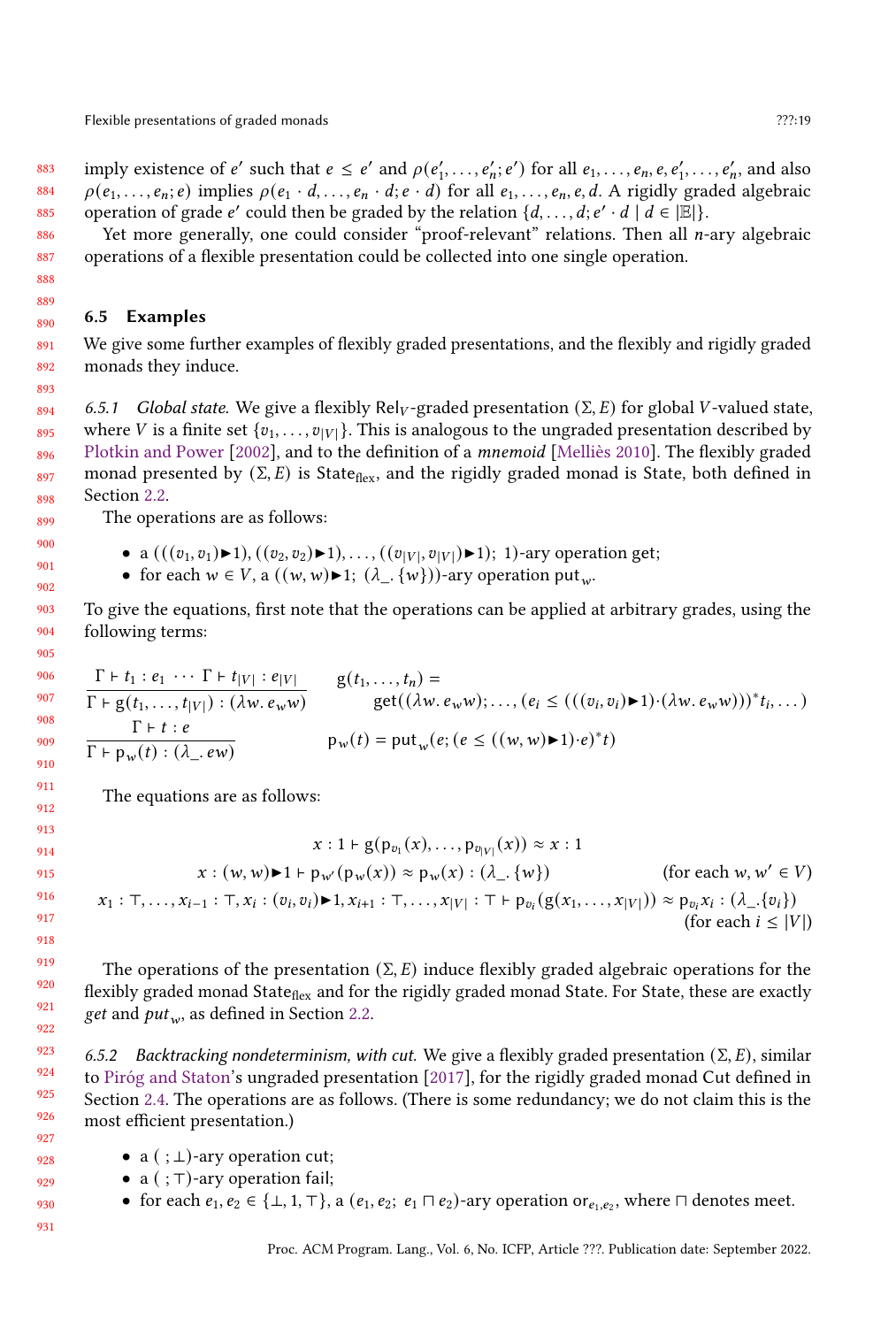932 The equations are:

$$
x: e_1 \cdot d, y: e_2 \cdot d \vdash \text{or}_{e_1, e_2}(d; x, y) \approx \text{or}_{e_1 \cdot d, e_2 \cdot d}(1; x, y): (e_1 \sqcap e_2) \cdot d \qquad \text{(for each } e_1, e_2, d)
$$
\n
$$
x: e_1, y: e_2 \vdash (e_1 \sqcap e_2 \le e_1' \sqcap e_2')^*(\text{or}_{e_1, e_2}(1; x, y)) \approx \text{or}_{e_1, e_2}(1; (e_1 \le e_1')^* x, (e_2 \le e_2')^* y): e_1' \sqcap e_2'
$$
\n(for each  $e_1 \le e_1', e_2 \le e_2'$ )

\n
$$
x: e \vdash \text{or}_{\top, e}(1; \text{fail}(1; ), x) \approx x: e \qquad x: e \vdash x \approx \text{or}_{e, \top}(1; x, \text{fail}(1; )): e \qquad \text{(for each } e)
$$
\n
$$
x: e_1, y: e_2, z: e_3 \vdash \text{or}_{e_1 \sqcap e_2, e_3}(1; \text{or}_{e_1, e_2}(1; x, y), z) \approx \text{or}_{e_1, e_2 \sqcap e_3}(1; x, \text{or}_{e_2, e_3}(1; y, z)): e \qquad \text{(for each } e_1, e_2, e_3)
$$
\n
$$
x: \bot, y: e \vdash \text{or}_{\bot, e}(1; x, y) \approx x: \bot \qquad \text{(for each } e)
$$

942 943 944 945 946 947 A notable aspect of this presentation is the equation at the bottom. We should of course have or<sub>⊥e</sub>(1; cut,  $y$ ) ≈ cut, since this is precisely the behaviour of a cut. If we had this as axiom instead, we would get strictly fewer equalities in the equational theory. We impose the equation or  $(e^{i}(\cdot; x, y) \approx x)$ for every x that definitely cuts – where the fact that x cuts is indicated only by having grade  $\perp$ . It is not possible to express equations like this, that hold only for variables of certain grades, in a rigidly graded presentation.

The flexibly graded presentation  $(\Sigma, E)$  does indeed induce the rigidly graded monad Cut, and hence also flexibly graded algebraic operations for Cut. These are:

$$
\llbracket \text{cut} \rrbracket_d : 1 \to \text{Cut} \times \bot \qquad \llbracket \text{cut} \rrbracket_d \star = (\llbracket \cdot, \bot \rangle \qquad \qquad \llbracket \text{fail} \rrbracket_d : 1 \to \text{Cut} \times \top \qquad \llbracket \text{fail} \rrbracket_d \star = (\llbracket \cdot, \top \rrbracket) \land \text{Cut} \times (\ell_1 \cdot d) \times \text{Cut} \times (\ell_2 \cdot d) \to \text{Cut} \times ((\ell_1 \sqcap \ell_2) \cdot d) \land \text{Var}_{\ell_1, \ell_2} \rrbracket_d \cdot (\vec{v}, \bot), (\vec{v}', c') = (\vec{v}, \bot) \qquad \llbracket \text{or}_{\ell_1, \ell_2} \rrbracket_d ((\vec{v}, \top), (\vec{v}', c')) = (\vec{v}, \bot)
$$

# 6.6 Flexibly graded presentations from rigidly graded presentations

We show that flexibly graded presentations are more general than rigidly graded presentations, in that every rigidly graded presentation induces a flexibly graded presentation with the same algebras.

 $\widetilde{\mathcal{S}}$ uppose that  $(\Sigma^r,E^r)$  is a rigidly graded presentation. We define a flexibly graded presentation  $(\Sigma^f, \overline{E}^f)$ , by treating every  $(n, e')$ -ary operation or equation of  $(\Sigma^r, E^r)$  as a  $(1, \ldots, 1; e')$ -ary operation or equation of  $(\Sigma^f, E^f)$  (the sets  $\Sigma^f(\vec{e}, e')$  and  $E^f(\vec{e}, e')$  are empty when  $\vec{e}$  contains a grade that is not 1).

$$
\sum^{f}(\underbrace{1,\ldots,1}_{n};e') = \sum^{r}(n;e') \qquad E^{f}(\underbrace{1,\ldots,1}_{n};e') = E^{r}(n;e')
$$

Here we are treating the  $(n; e')$ -ary terms over  $\Sigma^r$  as  $(1, \ldots, 1; e')$ -ary terms over  $\Sigma^f$ . It is in fact trivial to show that  $(\Sigma^r, E^r)$ -algebras are the same as  $(\Sigma^f, E^f)$ -algebras – the definitions expand to the same thing. We therefore also obtain a flexibly graded monad  $T^{(\Sigma^{f},E^{f})}$  with the same algebras, along with the rigidly graded monad presented by  $(\Sigma^r, E^r)$ , which is in fact  $[T^{(\Sigma^f, E^f)}]$ .

THEOREM 6.14. For every rigidly  $\mathbb{E}\text{-graded presentation }(\Sigma^r,E^r)$ , there is a flexibly  $\mathbb{E}\text{-graded presen-}$ tation ( $\Sigma^f$ ,  $E^f$ ), flexibly  $\mathbb{E}$ -graded monad  $\mathsf{T}^{(\hat{\Sigma}^f,E^f)}$ , and rigidly  $\mathbb{E}$ -graded monad  $\mathsf{T}^{(\Sigma^f,E^f)}$ ], together with isomorphisms over  $GSet_{\mathbb{E}}$ :

$$
\mathrm{Alg}(\Sigma^r, E^r) \cong \mathrm{Alg}(\Sigma^f, E^f) \cong \mathrm{EM}(\mathsf{T}^{(\Sigma^f, E^f)}) \cong \mathrm{EM}(\lfloor \mathsf{T}^{(\Sigma^f, E^f)} \rfloor)
$$

The operations of  $\Sigma^r$  induce algebraic operations. We say that an  $(n; e')$ -ary algebraic operation for a flexibly graded monad T is a  $(1, \ldots, 1; e)$ -ary algebraic operation for T (with *n* arguments). (A  $(n; e')$ -ary algebraic operation for a rigidly graded monad R, as defined in Section [4.3,](#page-12-0) is the same an  $(1, \ldots, 1; e')$ -ary algebraic operation for R). Since each  $(n; e')$ -ary operation op  $\in \Sigma^r(n; e')$  is an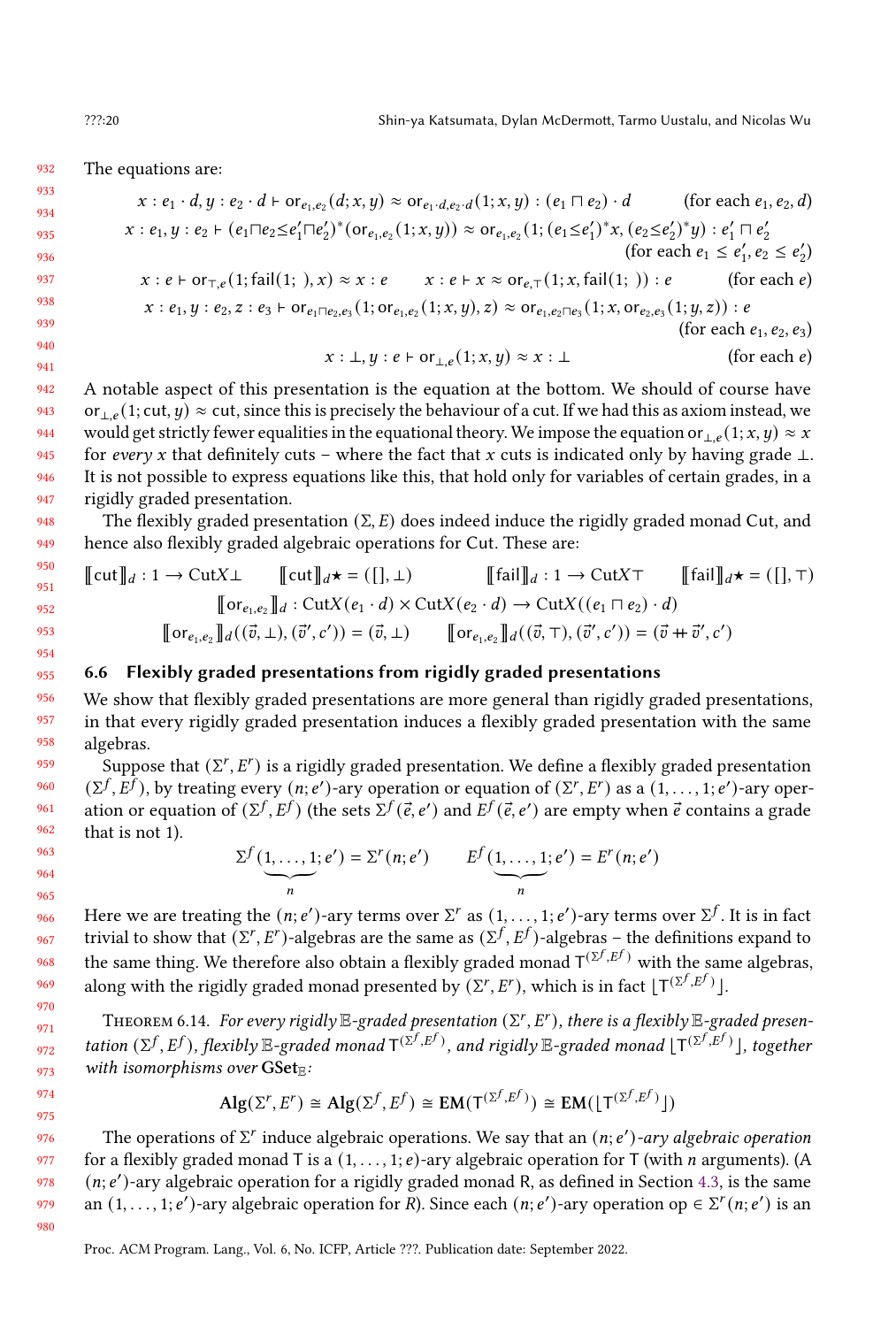981 982 983 984 operation in  $\Sigma^f$ , and these induce algebraic operations as in Section [6.4,](#page-16-0) op induces a  $(n; e')$ -ary rigidly graded algebraic operation for the flexibly graded monad  $T^{(\Sigma^{f},E^{f})}$  (Hence also an algebraic operation for the rigidly E-graded monad  $[T^{(\Sigma^{f}, E^{f})}] \cong R^{(\Sigma^{r}, E^{r})}$ ; this is the same as the algebraic operation constructed in Section [4.3.](#page-12-0))

# <span id="page-20-0"></span>7 GRADED CLONES

The goal of the remainder of this paper is to prove a correspondence between flexibly graded presentations and a class of flexibly graded monads. This correspondence in particular provides the proof that every flexibly graded presentation presents a flexibly graded monad (Theorem [6.10\)](#page-16-3). We prove the correspondence in two steps: first we prove a correspondence between flexibly graded presentations and flexibly graded clones (Theorem [7.7\)](#page-21-0), and then between flexibly graded clones and a class of flexibly graded monads. We also do the same for rigidly graded presentations. This section discusses the first step.

The (abstract) clones [\[Cohn](#page-26-4) [1981\]](#page-26-4) of classical universal algebra axiomatize collections of terms, with variables and substitution. There is a folklore correspondence between classical presentations and clones. In one direction, given a presentation ( $\Sigma$ , E), the terms over  $\Sigma$ , quotiented by the equations, form a clone. In the other direction, the terms of a clone are the operations of the corresponding presentation. Clones provide a presentation-independent notion of algebraic theory.

# 7.1 Rigidly graded clones

We give the rigidly graded version of the correspondence, by first introducing the appropriate notion of rigidly graded clone.

Definition 7.1. A rigidly  $E$ -graded clone R consists of

- for each natural number  $n$ , an  $E$ -graded set  $Rn$  of terms;
- for each natural number *n* and positive integer  $i \leq n$ , a term var $i \in Rn1$  (the *i*th *variable*);
- for each term  $t \in Rne''$ , grade d, and tuple of terms  $u_1, \ldots, u_n \in Rmd$ , a term  $t[d; u_1, \ldots, u_n] \in$  $Rm(e'' \cdot d)$  (substitution);

such that substitution is natural in  $d \in \mathbb{E}$  and  $e'' \in \mathbb{E}$ , and satisfies the following equations:

$$
\text{var}_{i}[d; u_{1}, \dots, u_{n}] = u_{i} \qquad t = t[1; \text{var}_{1}, \dots, \text{var}_{n}]
$$

$$
(t[d; u_{1}, \dots, u_{n}])[d'; v_{1}, \dots, v_{m}] = t[(d \cdot d'); u_{1}[d'; v_{1}, \dots, v_{m}], \dots, u_{n}[d'; v_{1}, \dots, v_{m}]]
$$

Since these are *rigidly* graded, substitution requires the terms  $u_1, \ldots, u_n$  to have the same grade. The main examples of rigidly graded clones are those induced by presentations as in the following construction, which is half of the rigidly graded presentation–monad correspondence.

Definition 7.2. Let (Σ, E) be a rigidly graded presentation. The rigidly graded clone Term<sup>(Σ,E)</sup> of terms over  $(Σ, E)$  is defined as follows:

- The graded sets Term $^{(\Sigma,E)}$ n are those of terms over Σ, quotiented by  $\approx$  (as defined in Section [4\)](#page-9-0).
- The *i*th variable var<sub>*i*</sub> is the term  $x_1, \ldots, x_n \vdash x_i : 1$ .
- Substitution is defined by  $t[d; u_1, \ldots, u_n] = t\{d; x_1 \mapsto u_1, \ldots, x_n \mapsto u_n\}.$

Each rigidly graded clone R induces a notion of R-algebra, consisting of a carrier equipped with interpretations of the terms of R. We omit the definition (it is similar to Definition [7.6](#page-21-1) below). We state the correspondence between rigidly graded presentations and clones. (The proof is analogous to the proof of Theorem [7.7](#page-21-0) below.)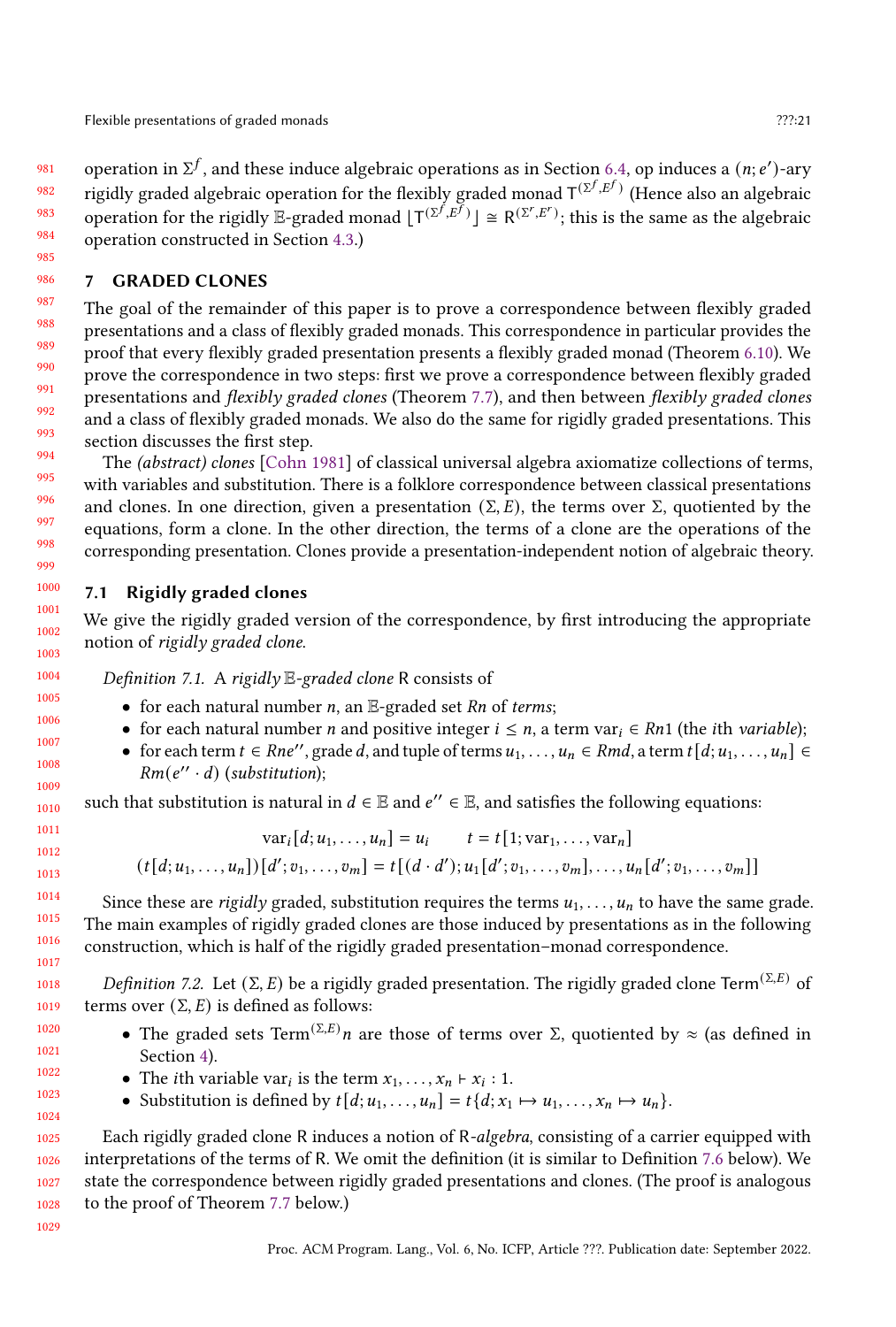1030 1031 THEOREM 7.3. We have the following correspondence between rigidly graded presentations and rigidly graded clones:

- 1032 1033 1034 (1) For each rigidly  $\mathbb{E}\text{-graded presentation }(\Sigma, E)$ , there is a rigidly  $\mathbb{E}\text{-graded clone Term}^{(\Sigma,E)}$  and isomorphism  $\mathrm{Alg}(\mathrm{Term}^{(\Sigma,\mathrm{E})}) \cong \mathrm{Alg}(\Sigma,\mathrm{E})$  over  $\mathrm{GSet}_{\mathbb{E}}$ .
	- (2) For each rigidly  $\mathbb{E}$ -graded clone R, there is a rigidly  $\mathbb{E}$ -graded presentation  $(\Sigma^R, E^R)$  and isomorphism  $\text{Alg}(\Sigma^{\overline{R}}, E^R) \cong \text{Alg}(R)$  over  $\text{GSet}_{\mathbb{E}}$ .

# 7.2 Flexibly graded clones

1038 1039 1040 We now turn to the analogous correspondence for flexibly graded presentations, which is similar to the correspondence for rigidly graded presentations. First, we introduce flexibly graded clones.

Definition 7.4. A flexibly  $E$ -graded clone  $T$  consists of

- for each list  $\vec{e} = (e_1, \ldots, e_n)$  of grades, an E-graded set  $T\vec{e}$  of terms;
- for each list of grades  $(e_1, \ldots, e_n)$  and positive integer  $i \leq n$ , a term var $_i \in T(e_1, \ldots, e_n)e_i$ (the *i*th variable);
	- for each term  $t \in T(e'_1, \ldots, e'_n)e''$ , grade d, and tuple of terms  $u_1 \in T\vec{e}(e'_1 \cdot d), \ldots, u_n \in$  $T\vec{e}(e'_n \cdot d)$ , a term  $t[d; u_1, \ldots, u_n] \in \overline{T} \vec{e}(e'' \cdot d)$  (substitution);

such that substitution is natural in  $d \in \mathbb{E}$  and  $e'' \in \mathbb{E}$ , and satisfies the following equations:

$$
\text{var}_i[d; u_1, \dots, u_n] = u_i \qquad t = t[1; \text{var}_1, \dots, \text{var}_n]
$$

$$
(s[d; t_1, \dots, t_n])[d'; u_1, \dots, u_m] = s[(d \cdot d'); t_1[d'; u_1, \dots, u_m], \dots, t_n[d'; u_1, \dots, u_m]]
$$

Here substitution does not require the terms  $u_1, \ldots, u_n$  to all have the same grade.

<span id="page-21-2"></span>Definition 7.5. Let  $(\Sigma, E)$  be a flexibly graded presentation. The flexibly graded clone Term<sup>( $(\Sigma, E)$ </sup>) of terms over  $(\Sigma, E)$  is defined as follows:

- The graded sets Term<sup>(Σ,Ε)</sup> $\vec{e}$ ' are those of terms over Σ, quotiented by  $\approx$  (Section [6.1\)](#page-15-0).
- The *i*th variable var<sub>*i*</sub> is the term  $x_1 : e_1, \ldots, x_n : e_n \vdash x_i : e_i$ .
- Substitution is defined by  $t[d; u_1, \ldots, u_n] = t\{d; x_1 \mapsto u_1, \ldots, x_n \mapsto u_n\}.$

<span id="page-21-1"></span>Definition 7.6. Let T be a flexibly E-graded clone. A T-algebra A is an E-graded set A (the *carrier*), together with, for each term  $t \in T(e_1, \ldots, e_n)e'$  and grade d, a family of functions  $[\![t]\!]_d$ :  $\prod_i A(e_i \cdot d) \to A(e' \cdot d)$ . This family is required to be natural in  $d \in \mathbb{E}$  and  $e' \in \mathbb{E}$ , and to respect variables and substitution in the sense that  $\left[\nabla \text{ar}_{i}\right]_{d}(a_{1}, \ldots, a_{n}) = a_{i}$  and

$$
[[t[d;u_1,\ldots,u_m]]]_{d'}(a_1,\ldots,a_n) = [[t]]_{d'd'}([u_1]]_{d'}(a_1,\ldots,a_n),\ldots,[u_m]]_{d'}(a_1,\ldots,a_n))
$$

A morphism  $f : A - e + A'$  of grade e is a morphism  $f : A - e + A'$  of graded sets that satisfies  $f_{e'',d}(\llbracket t \rrbracket_d(a_1,\ldots,a_n)) = \llbracket t \rrbracket_{d \cdot e}(f_d a_1,\ldots,f_d a_n)$ . These form a locally  $\mathbb{E}\text{-graded category } \mathrm{Alg}(T)$ , and there is a forgetful functor  $U_T : Alg(T) \rightarrow GSet_E$ , which sends each T-algebra to its carrier, and each morphism to itself.

<span id="page-21-0"></span>Theorem 7.7. We have the following correspondence between flexibly graded presentations and flexibly graded clones:

- (1) For each flexibly E-graded presentation ( $\Sigma$ , E), there is a flexibly E-graded clone Term $(\Sigma, E)$ and isomorphism  $\text{Alg}(\text{Term}^{(\Sigma,E)}) \cong \text{Alg}(\Sigma,E)$  over  $\text{GSet}_{\mathbb{E}}$ .
- (2) For each flexibly  $\mathbb{E}$ -graded clone T, there is a flexibly  $\mathbb{E}$ -graded presentation  $(\Sigma^\mathsf{T}, E^\mathsf{T})$  and isomorphism  $\text{Alg}(\Sigma^{\mathsf{T}}, E^{\mathsf{T}}) \cong \text{Alg}(\mathsf{T})$  over  $\text{GSet}_{\mathbb{E}}$ .

Proof. For (1), the clone Term $^{(\Sigma,E)}$  is defined in Definition [7.5.](#page-21-2) It remains to show that  $(\Sigma,E)$ and Term<sup>(Σ,E)</sup> have the same algebras. Every (Σ, E)-algebra with carrier A admits interpretations

1035 1036 1037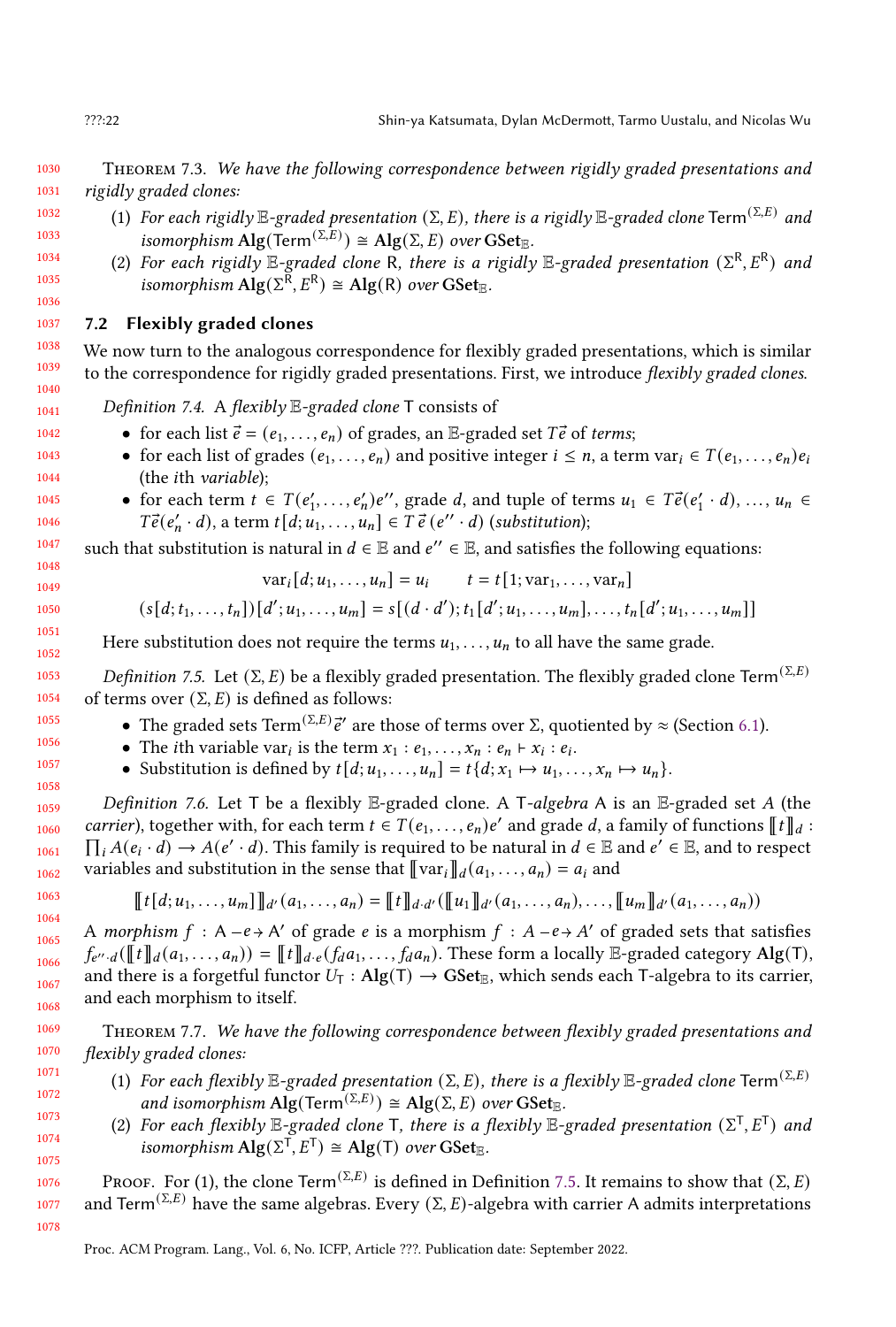$$
\llbracket \text{op} \rrbracket_d = \llbracket \text{op}(1; x_1, \dots, x_n) \rrbracket_d : \prod A(e_i \cdot d) \to A(e' \cdot d) \tag{op} \in \Sigma(e_1, \dots, e_n; e'))
$$

Simple calculations show that these constructions form the required isomorphism over  $\text{GSet}_{\mathbb{R}}$ .

1084 1085 1086 For (2), let T be a flexibly graded clone. We construct the corresponding flexibly graded presentation  $(\Sigma^T, E^T)$ . The sets of operations are given by  $\Sigma^T(\vec{e}; e') = T \vec{e} e'$ , so a  $(\vec{e}; e')$ -ary operation is a term  $t \in T \vec{e} e'$ . The collection of equations  $E^T$  consists of:

- For each  $\vec{e}$  and  $i$ , a  $(\vec{e}; e_i)$ -ary equation  $x_i \approx \text{var}_i(1; x_1, \ldots, x_n)$ .
- For each term  $t \in T(e'_1, \ldots, e'_m)e''$  and tuple of terms  $u_i \in T\vec{e}(e'_i \cdot d)$ , a  $(\vec{e}; e'' \cdot d)$ -ary equation

$$
t(d; u_1(1; x_1, \ldots, x_n), \ldots, u_m(1; x_1, \ldots, x_n)) \approx (t[d; u_1, \ldots, u_m])(1; x_1, \ldots, x_n)
$$

• For each  $e' \leq e'' \in \mathbb{E}$  and term  $t \in T(\vec{e}; e'),$  a  $(\vec{e}; e'')$ -ary equation  $((e' \leq e'')^*t)(1; x_1, \ldots, x_n) \approx$  $(e' \leq e'')^*(t(1; x_1, \ldots, x_n)).$ 

Both T-algebras and  $(\Sigma^T, E^T)$ -algebras have interpretations  $[[t]]_d : \prod_i A(e_i \cdot d) \to A(e' \cdot d)$  of each  $t \in T\vec{e}'$ . It follows from this that we have  $\text{Alg}(\Sigma^T, E^T) \cong \text{Alg}(T)$  over  $\text{GSet}_{\mathbb{E}}$ .

We do not give the details here but, just as flexibly graded monads induce rigidly graded monads, each flexibly graded clone T induces a rigidly graded clone [T], and [T] satisfies a universal property that can be expressed in terms of its algebras. We can also go in the other direction, but this is not as simple as constructing a flexibly graded presentation from a rigidly graded presentation.

We end this section by noting that the substitution of a flexibly graded clone T restricts to a variable renaming operation. This will be useful in the next section. We define a locally graded category of flexibly graded contexts (viewed as lists of grades), with variable renamings as morphisms.

Definition 7.8. We write  $FCtx_E$  for the locally E-graded category in which objects are lists of grades, and morphisms, identities, and composition are given as follows:

$$
\text{FCtx}_{\mathbb{E}}(\vec{e}, \vec{e}')d = \prod_{i} \{j \mid e'_{i} \leq e_{i} \cdot d\} \quad \text{id}_{\vec{e}} = (1, \dots, n) \quad (k_{1}, \dots, k_{m}) \circ (j_{1}, \dots, j_{n}) = (k_{j_{1}}, \dots, k_{j_{n}})
$$

The assignment  $\vec{e} \mapsto T\vec{e}$  extends to a functor  $T : F\text{Ctx}_{\mathbb{E}} \to \text{GSet}_{\mathbb{E}}$ , by

 $(T(j_1,...,j_n))_{e''}t = t[d'; (e'_{j_1} \leq e_1 \cdot d)^* \text{var}_{j_1},..., (e'_{j_n} \leq e_n \cdot d)^* \text{var}_{j_n}]$   $(j \in \text{FCtx}_{\mathbb{E}}(\vec{e}, \vec{e}')d, t \in T \vec{e} e'')$ 

# <span id="page-22-0"></span>8 GRADED MONAD–PRESENTATION CORRESPONDENCES

1112 1113 1114 1115 It is well-known that there is a correspondence between ordinary (ungraded) presentations and finitary monads on Set: given any presentation there is a finitary monad with the same algebras, and vice-versa. There are analogous correspondences for flexibly graded presentations and for rigidly graded presentations, which we give in this section.

#### 1117 8.1 Flexibly graded correspondence

1118 1119 1120 We first consider the flexibly graded correspondence (Theorem [8.4](#page-23-0) below), which is between flexibly graded presentations and flexibly graded monads satisfying a condition on colimits. To say which condition, we need some more machinery for locally graded categories.

Definition 8.1. Every locally graded category  $C$  has an underlying ordinary category  $C$  with the same objects; a morphism  $f : X \to Y$  in C is a morphism  $f : X - 1 \to Y$  in C. Every functor  $F: C \to D$  between locally graded categories restricts to an ordinary functor  $F: C \to D$ .

The underlying ordinary category of  $GSet_\mathbb{E}$  is the category [E, Set] of E-graded sets and gradepreserving functions between them. We now define conical colimits in locally graded categories.

1116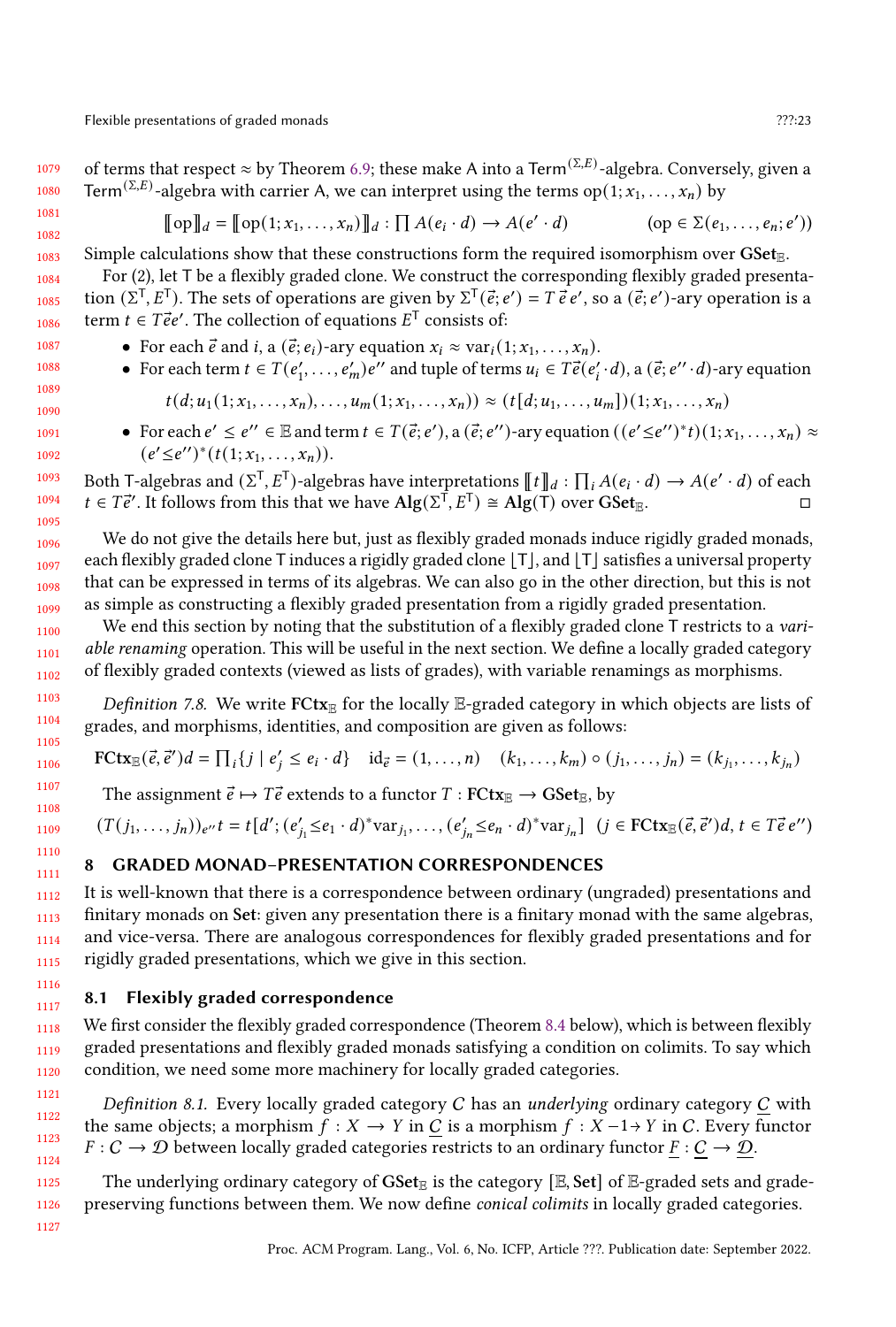1128 1129 1130 1131 1132 1133 Definition 8.2. Let C be a locally graded category, and let  $D : \mathbb{I} \to C$  be an ordinary functor. A *cocone* of grade *e* is an object  $X \in |C|$  equipped with a morphism  $c_i : \overline{Di} - e \rightarrow X$  for each  $i \in |\mathbb{I}|$ , such that  $c_{i'} \circ Df = c_i$  for each  $f : i \to i'$  in I. A cocone in<sub>i</sub> :  $Di-1$   $\to$  colim D of grade 1 is the *conical colimit* of D if, for every grade e and cocone  $c_i$ :  $Di - e \rightarrow X$  of grade e, there is a unique morphism  $[c]$ : colim  $D - e \rightarrow X$  such that  $c_i = [c] \circ in_i$  for all i. A functor  $F : C \rightarrow \mathcal{D}$  preserves this conical colimit if the cocone ( $F$ (colim $D$ ),  $Fin_i$ ) is the conical colimit of  $F \circ D$  in  $D$ .

(This is an instance of the notion of conical colimit given by [Gordon and Power](#page-27-16) [\[1999\]](#page-27-16), which generalizes the standard notion for categories enriched over a symmetric monoidal category [\[Kelly](#page-27-17) [1982\]](#page-27-17).)

1137 1138 1139 1140 1141 The locally graded category  $GSet_{\mathbb{E}}$  has conical colimits of small diagrams, given pointwise by ordinary colimits in Set. If  $F : C \to \mathbf{GSet}_{\mathbb{E}}$  is a functor, then F preserves a conical colimit colim D whenever the ordinary functor  $\underline{F}: C \to [\mathbb{E}, \mathsf{Set}]$  preserves the ordinary colimit of D in C. (However, existence of a ordinary colimit in  $C$  is not enough to guarantee existence of a conical colimit in  $C$ .)

1142 1143 1144 1145 The ordinary presentation–monad correspondence is usually stated in terms of *filtered* colimits, but can equivalently be stated in terms of the more general sifted colimits, because an endofunctor on Set preserves filtered colimits exactly when it preserves sifted colimits [\[Lack and Rosický](#page-27-18) [2011\]](#page-27-18). Here we have no choice; we need to use sifted colimits.

1146 1147 1148 *Definition 8.3.* An ordinary small category  $\mathbb{I}$  is *sifted* when ordinary colimits of shape  $\mathbb{I}$  commute with finite products in Set. Explicitly, this means for all finite sets J and functors  $D: \mathbb{I} \times \mathbb{J} \to$  Set, the canonical function

$$
\operatorname{colim}_i \left( \prod_j D(i,j) \right) \xrightarrow{\left[ \prod_j \operatorname{in}_i \right]_i} \prod_j \operatorname{colim}_i D(i,j)
$$

1151 is a bijection. A conical sifted colimit is a conical colimit of a diagram with sifted domain.

<span id="page-23-0"></span>1152 1153 THEOREM 8.4. We have the following correspondence between flexibly graded presentations and a class of flexibly graded monads.

- (1) For each flexibly E-graded presentation (Σ, E), there is a flexibly E-graded monad  $\mathsf{T}^{(\Sigma,E)}$  such that  $T^{(\Sigma,E)}$  preserves conical sifted colimits and  $\text{Alg}(\Sigma,E) \cong \text{EM}(T^{(\Sigma,E)})$  over  $\text{GSet}_{\mathbb{E}}$ .
- (2) For each flexibly  $E$ -graded monad  $T$  such that  $T$  preserves conical sifted colimits, there is a flexibly  $\mathbb{E}\text{-graded presentation }(\Sigma^\textsf{T},E^\textsf{T})$  such that  $\mathbf{Alg}(\Sigma^\textsf{T},E^\textsf{T}) \cong \mathbf{EM}(\textsf{T})$  over  $\mathbf{GSet}_\mathbb{E}$ .

We outline the proof of the correspondence. Since we have already proved a correspondence between flexibly graded presentations and flexibly graded clones (Theorem [7.7\)](#page-21-0), it actually suffices to prove a correspondence between flexibly graded clones and flexibly graded monads.

The first step is to characterize the conical-sifted-colimit-preserving functors  $GSet_{\mathbb{E}} \to GSet_{\mathbb{E}}$ : they are equivalently functors  $FCtx_\mathbb{E} \rightarrow GSet_\mathbb{E}$ .

Definition 8.5. For every list  $\vec{e}$  of grades, we define an  $\mathbb{E}$ -graded set  $K_{\mathbb{E}}\vec{e}$  by  $K_{\mathbb{E}}\vec{e}e' = \{i \mid e_i \leq e'\}$ , with inclusions for coercions. If A is a graded set and d a grade, then there is a bijection  $\vartheta$  between tuples  $a = (a_i)_i \in \prod_i A(e_i \cdot d)$  and morphisms  $K_{\mathbb{E}} \vec{e} - d \rightarrow A$  of graded sets as follows:

$$
\vartheta : \prod_i A(e_i \cdot d) \cong \mathbf{GSet}_{\mathbb{E}}(K_{\mathbb{E}}\vec{e}, A)d : \vartheta^{-1} \qquad (\vartheta a)_{e'} i = (e_i \cdot d \leq e' \cdot d)^* a_i \qquad \vartheta^{-1} f = (f_{e_i} i)_i
$$

1169 We extend  $K_{\mathbb{E}}$  to a functor  $K_{\mathbb{E}} : \text{FCtx}_{\mathbb{E}} \to \text{GSet}_{\mathbb{E}}$  by defining  $K_{\mathbb{E}}(j_1, \ldots, j_n) = \vartheta(j_1, \ldots, j_n)$ .

Given any functor  $GSet_{\mathbb{E}} \to GSet_{\mathbb{E}}$ , we can compose with  $K_{\mathbb{E}}$ , to obtain a functor  $FCat_{\mathbb{E}} \to GSet_{\mathbb{E}}$ . To go in the other direction, we take the *left Kan extension* along  $K_{\mathbb{R}}$ .

1173 1174 1175 Definition 8.6. Let  $J : \mathcal{J} \to \mathcal{C}$  and  $F : \mathcal{J} \to \mathcal{D}$  be functors between locally graded categories. A functor  $\text{Lan}_I F : C \to \mathcal{D}$  equipped with a natural family  $\lambda_Z : FZ - 1 \to \text{Lan}_I F(JZ)$  is the (pointwise) left Kan extension of F along *J* when, for all  $X \in |C|$ ,  $Y \in |D|$ , grades e, and natural families of

1134 1135 1136

1149 1150

1170 1171 1172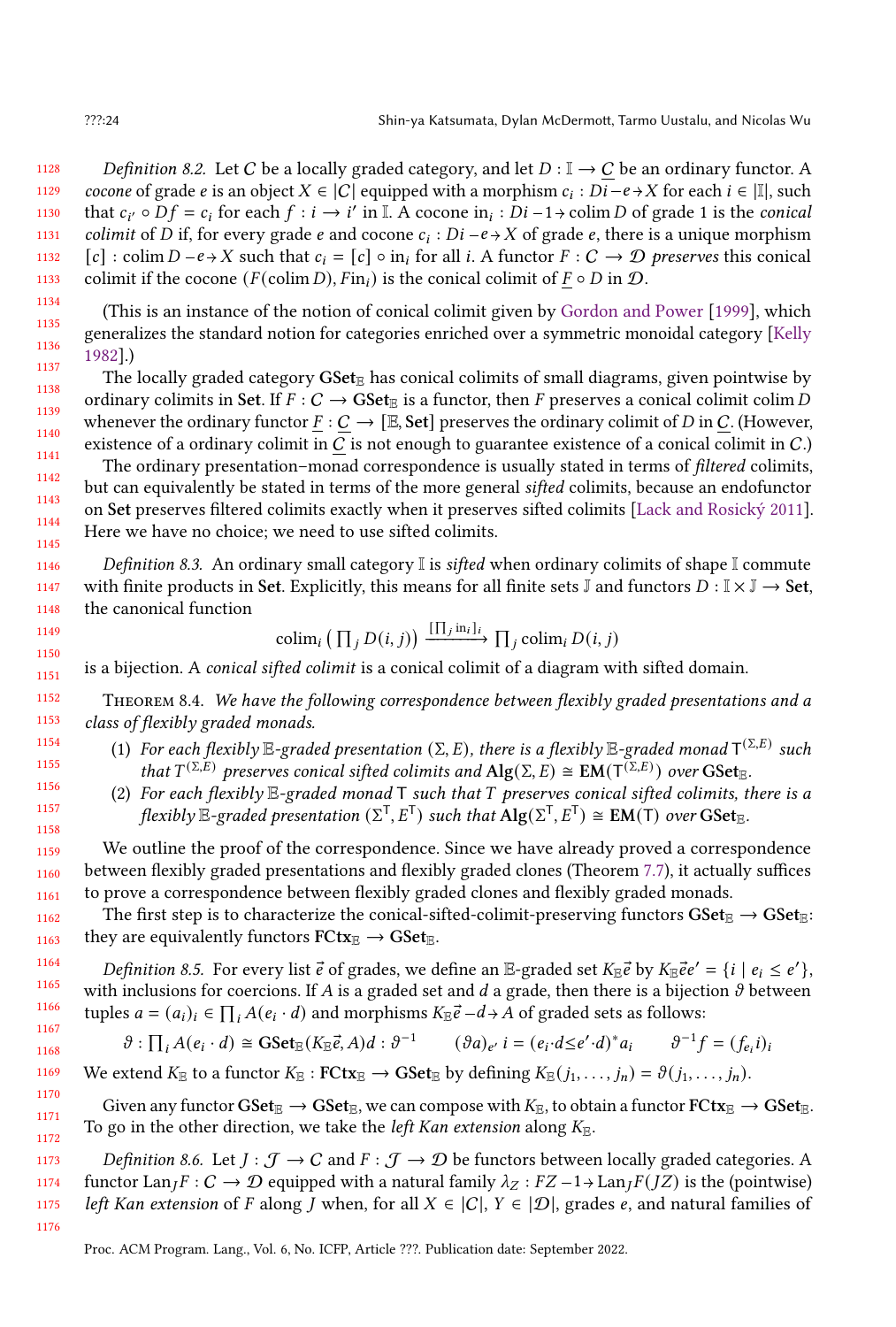1195

1177 1178 functions  $\alpha_{Z,d}: C(JZ,X)d \to \mathcal{D}(FZ,Y)(d \cdot e)$ , there is a unique morphism  $[\alpha] : \text{Lan}_I FX - e \to Y$ such that  $\alpha_{Z,d} f = [\alpha] \circ \text{Lan}_I F f \circ \lambda_Z$ .

1180 The crucial property of  $K_{\mathbb{E}}$  is the following lemma.

1181 1182 1183 1184 1185 LEMMA 8.7. The functor  $K_{\mathbb{E}}$ : FCtx $_{\mathbb{E}} \to \text{GSet}_{\mathbb{E}}$  is the cocompletion of  $K_{\mathbb{E}}$  under conical sifted colimits. Explicitly this means, for every locally graded category D with conical sifted colimits and functor  $F : F\text{Ctx}_{\mathbb{E}} \to \mathcal{D}$ , the left Kan extension of F along  $K_{\mathbb{E}}$  exists, and is, up to isomorphism, the unique conical-sifted-colimit-preserving functor  $F^\sharp:\mathbf{GSet}_\mathbb{E}\to \mathcal{D}$  such that  $F\cong F^\sharp\circ K_\mathbb{E}.$ 

1186 1187 1188 1189 1190 1191 1192 PROOF SKETCH. First consider the ordinary functor  $K_{\mathbb{E}} : FClx_{\mathbb{E}} \to [E, Set]$ . The category  $FClx_{\mathbb{E}}$ has finite coproducts. By [\[Adámek and Rosický](#page-26-5) [2001,](#page-26-5) Section 2], the cocompletion of  $FCtx_E$  under sifted colimits is therefore given by the Yoneda embedding  $y : FClx_{\mathbb{E}} \to \text{Sind}(FCtx_{\mathbb{E}})$ , where the codomain is the full subcategory of [FCtx<sub>E</sub><sup>op</sup>, Set] on the finite-product-preserving functors. The singleton functor  $\mathbb{E} \hookrightarrow \text{FCtx}_{\mathbb{E}}^{\text{op}}$  is the completion of  $\mathbb E$  under finite products, so we have an equivalence Sind(FCtx<sub>E</sub>)  $\simeq$  [E, Set]. It follows that the ordinary functor  $K_{\mathbb{E}}$  : FCtx<sub>E</sub>  $\rightarrow$  [E, Set] is the cocompletion of  $K_{\mathbb{E}}$  under sifted colimits.

1193 1194 It follows that  $K_{\mathbb{R}}$  is itself a cocompletion, by noting that the left Kan extension of a functor  $F: K_{\mathbb{E}} \to C$  along  $K_{\mathbb{E}}$  is actually given by the left Kan extension of F along  $K_{\mathbb{E}}$ .<sup>2</sup> [2](#page-24-0)  $\Box$ 

1196 1197 1198 From this it follows that functors  $GSet_{\mathbb{E}} \to GSet_{\mathbb{E}}$  preserve conical sifted colimits exactly when they are left Kan extensions along  $K_{\mathbb{E}}$ , and that left Kan extension provides an equivalence between such functors and functors  $FCtx_{\mathbb{R}} \rightarrow GSet_{\mathbb{R}}$ .

1199 1200 1201 1202 1203 1204 1205 1206 1207 1208 1209 1210 The next step is to show that this equivalence restricts, so that to make a conical-sifted-colimitpreserving functor  $T : GSet_{\mathbb{E}} \to GSet_{\mathbb{E}}$  into the underlying functor of a flexibly graded monad T is equivalently to make  $T' = T \circ K_{\mathbb{E}} : \textbf{FCtx}_{\mathbb{E}} \to \textbf{GSet}_{\mathbb{E}}$  into the underlying functor of a flexibly graded clone T ′ , in such a way that morphisms of flexibly graded monads become morphisms of flexibly graded clones. Since  $K_{\mathbb{E}}$  is a cocompletion (in particular, it is *dense*), families of morphisms  $\eta_X : X-1 \rightarrow$ TX natural in X are completely determined by the components  $\eta_{K_{\mathbb{E}}\vec{e}}:K_{\mathbb{E}}\vec{e}-1 \rightarrow T'\vec{e}$ , equivalently  $\partial \eta_{K_E^E} \in \prod_i T^i \vec{e} e_i$ . The latter gives the variables of the flexibly graded clone T'. Since T is a left Kan extension along  $K_{\mathbb{E}}$ , each natural family of morphisms  $(-)^{\dagger}:\mathbf{GSet}_{\mathbb{E}}(X,TY)d\to \mathbf{GSet}_{\mathbb{E}}(TX,TY)d$ is determined by its restriction to the components  $(-)^{\dagger}:\mathbf{GSet}_{\mathbb{E}}(K_{\mathbb{E}}\vec{e}',TY)d\to \mathbf{GSet}_{\mathbb{E}}(T'\vec{e}',TY)d$ Since  $K_\mathbb{E}$  is a cocompletion, the functors  $\bar{\bf SSet}_\mathbb{E}(K_\mathbb{E}$ ẽ′′, −) preserve left Kan extensions along  $K_\mathbb{E}$ , so  $(-)^{\dagger}$  is determined by its further restriction to  $Y = K_{\mathbb{E}}\vec{e}$ . Hence  $(-)^{\dagger}$  is determined by the functions

$$
\prod_i T' \vec{e}(e'_i \cdot d) \stackrel{\vartheta}{\cong} \mathrm{GSet}_{\mathbb{E}}(K_{\mathbb{E}} \vec{e}', T' \vec{e}) d \xrightarrow{(-)} \mathrm{GSet}_{\mathbb{E}}(T' \vec{e}', T' \vec{e}) d
$$

1213 1214 These functions give substitution in T': for a term  $t \in T' \vec{e}' e''$  and tuple of terms  $u_i \in T' \vec{e}(e'_i \cdot d)$ , we have  $t[d; u_1, \ldots, u_n] = (\partial u)^{\dagger}_{e''} t \in T' \vec{e}(e'' \cdot d).$ 

1215 1216 1217 1218 1219 1220 1221 1222 Finally, we need to show that T and T' have the same algebras, in the sense that there is an isomorphism  $EM(T) \cong Alg(T)$  over GSet<sub>E</sub>. Given an algebra A for the flexibly graded monad T, we can use a construction similar to the definition of substitution above to make the carrier  $A$  into an algebra for the flexibly graded clone T′. Specifically we specialize the extension operator  $(-)^{\ddagger}$  to the graded sets  $K_{\mathbb{E}}\vec{e}',$  and then define  $[\![t]\!]_d(a_1,\ldots,a_n)=(\vartheta a)_{e''}^{\ddagger},$   $t\in A(e''\cdot d)$  for  $t\in T'\vec{e}'e''.$  Since *T* is the left Kan extension of *T'* along  $K_{\mathbb{E}}$ ,  $(-)^{\frac{1}{4}}$  is completely determined by its restriction to the graded sets  $K_{\mathbb{E}}\vec{e}'$ . It follows that this construction forms an isomorphism  $\mathbf{EM}(T) \cong \mathbf{Alg}(T')$  over  $GSet_{\mathbb{R}}$ .

1225

1223

<span id="page-24-0"></span><sup>1224</sup> <sup>2</sup>This fact is particular to  $K_{\mathbb{R}}$ . As far as we know it does not hold for Kan extensions along other functors.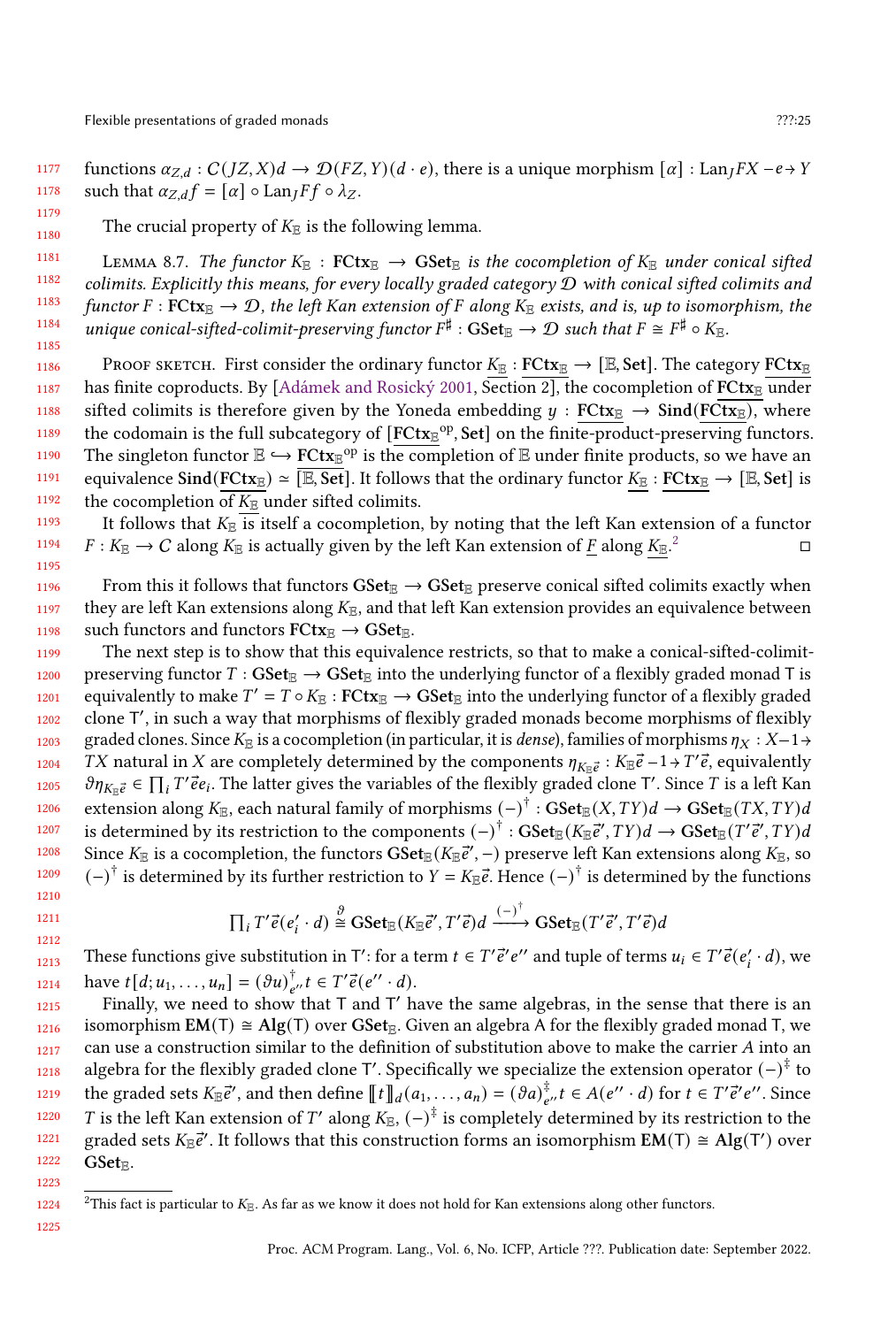#### <span id="page-25-0"></span>1226 8.2 Rigidly graded correspondence

1227 1228 1229 1230 We also outline the correspondence for rigidly graded presentations. This is essentially the same as the correspondence proved by [Kura](#page-27-7) [\[2020\]](#page-27-7), except that we rephrase it in terms of sifted colimits and locally graded categories.

1231 1232 1233 1234 Let RSet<sub>E</sub> be the locally E-graded category in which objects are sets, morphisms  $f : X - e \rightarrow Y$ only exist when  $1 \leq e$ , in which case they are functions  $f : X \to Y$ , and identities and composition are as in Set. Every rigidly graded monad R has an underlying functor  $R : \text{RSet}_{\mathbb{E}} \to \text{GSet}_{\mathbb{E}}$ , and  $RSet_{\mathbb{E}}$  has conical sifted colimits computed as in Set.

<span id="page-25-1"></span>THEOREM 8.8. We have the following correspondence between rigidly graded presentations and a class of rigidly graded monads.

- (1) For each rigidly  $\mathbb{E}\text{-graded presentation }(\Sigma,E)$ , there is a rigidly  $\mathbb{E}\text{-graded monad }\mathsf{R}^{(\Sigma,E)}$  such that  $R^{(\Sigma,E)}$  preserves conical sifted colimits and  $\text{Alg}(\Sigma, E) \cong \text{EM}(R^{(\Sigma,E)})$  over  $\text{GSet}_{\mathbb{E}}$ .
	- (2) For each rigidly  $E$ -graded monad R such that R preserves conical sifted colimits, there is a rigidly  $\mathbb{E}$ -graded presentation ( $\Sigma^R$ ,  $E^R$ ) such that  $\overline{Alg}(\Sigma^R, E^R) \cong EM(R)$  over  $GSet_{\mathbb{E}}$ .

The proof is similar to the proof of the flexible correspondence. There is a locally graded category RCtx<sub>E</sub> in which objects are natural numbers and morphisms are given by RCtx<sub>E</sub> $(n, m)e =$  $\prod_{i\leq n}\{1,\ldots,m\}$  when  $1\leq e$ , with  $RCtx_{\mathbb{E}}(n,m)e$  empty otherwise. This embeds into  $RSet_{\mathbb{E}}$  via a functor  $J_{\mathbb{E}} : n \mapsto \{1, \ldots, n\} : \mathbb{RCtx}_{\mathbb{E}} \to \mathbb{R}\mathbb{C}$ t $\mathbb{E}$ , which is the cocompletion of  $\mathbb{RCtx}_{\mathbb{E}}$  under conical sifted colimits. It follows that conical-sifted-colimit-preserving functors  $\text{RSet}_{\mathbb{E}} \to \text{GSet}_{\mathbb{E}}$  are equivalently functors  $RCtx_E \rightarrow GSet_E$ . This equivalence extends to the required correspondence.

# 9 RELATED WORK

1250 1251 1252 1253 1254 1255 1256 1258  $(Rigidly)$  graded monads and presentations. Rigidly graded monads are a special case of lax functors. The formal properties of the latter were studied by [Street](#page-27-19) [\[1972\]](#page-27-19), and adapted to graded monads by [Fujii et al.](#page-26-3) [\[2016\]](#page-26-3). In mathematics, graded monads were used as a generalization of rings by [Durov](#page-26-6) [\[2007\]](#page-26-6) to study Arakelov geometry. Later, [Smirnov](#page-27-1) [\[2008\]](#page-27-1) studied the free construction from generators of monads graded by commutative monoids. Graded algebraic theories with rigid grading of operations were studied by [Dorsch et al.](#page-26-0) [\[2019\]](#page-26-0); [Milius et al.](#page-27-6) [\[2015\]](#page-27-6), who graded only by natural numbers with addition. [Kura](#page-27-7) [\[2020\]](#page-27-7) generalized these to grading by strict monoidal categories, and established a correspondence with graded monads and a notion of graded Lawvere theory.

Algebraic operations. [Katsumata](#page-27-2) [\[2014\]](#page-27-2) discussed the inconvenience of rigid grading of algebraic operations for rigidly graded monads and introduced effect-function graded algebraic operations. As we discussed in Section [6.4,](#page-16-0) our rigidly graded algebraic operations are a special case of Katsumata's if one replaces functions with relations, but our flexibly graded algebraic operations are not. [Plotkin](#page-27-14) [and Power](#page-27-14) [\[2003\]](#page-27-14) define a general notion of algebraic operation for monads enriched over a symmetric monoidal category. As remarked in Section [3,](#page-6-1) flexibly E-graded monads are monads enriched over  $[E, Set]$  with Day convolution as the tensor product. For general non-symmetric  $E$ , the monoidal category  $[E, Set]$  is not symmetric, and symmetry appears to be essential in [Plotkin](#page-27-14) [and Power'](#page-27-14)s definition. The relationship between the latter and our flexibly graded algebraic operations is therefore unclear.

1270 1271 1272 1273 Presentation–monad correspondences. To prove the correspondences between graded presentations and graded monads, we go via graded clones. This is essentially the same as the technique used by [Kelly and Power](#page-27-20) [\[1993\]](#page-27-20), though they do not mention clones explicitly. [Staton](#page-27-21) [\[2013\]](#page-27-21) proves a correspondence for a particular notion of presentation, explicitly using a notion of enriched clone.

1257

Proc. ACM Program. Lang., Vol. 6, No. ICFP, Article ???. Publication date: September 2022.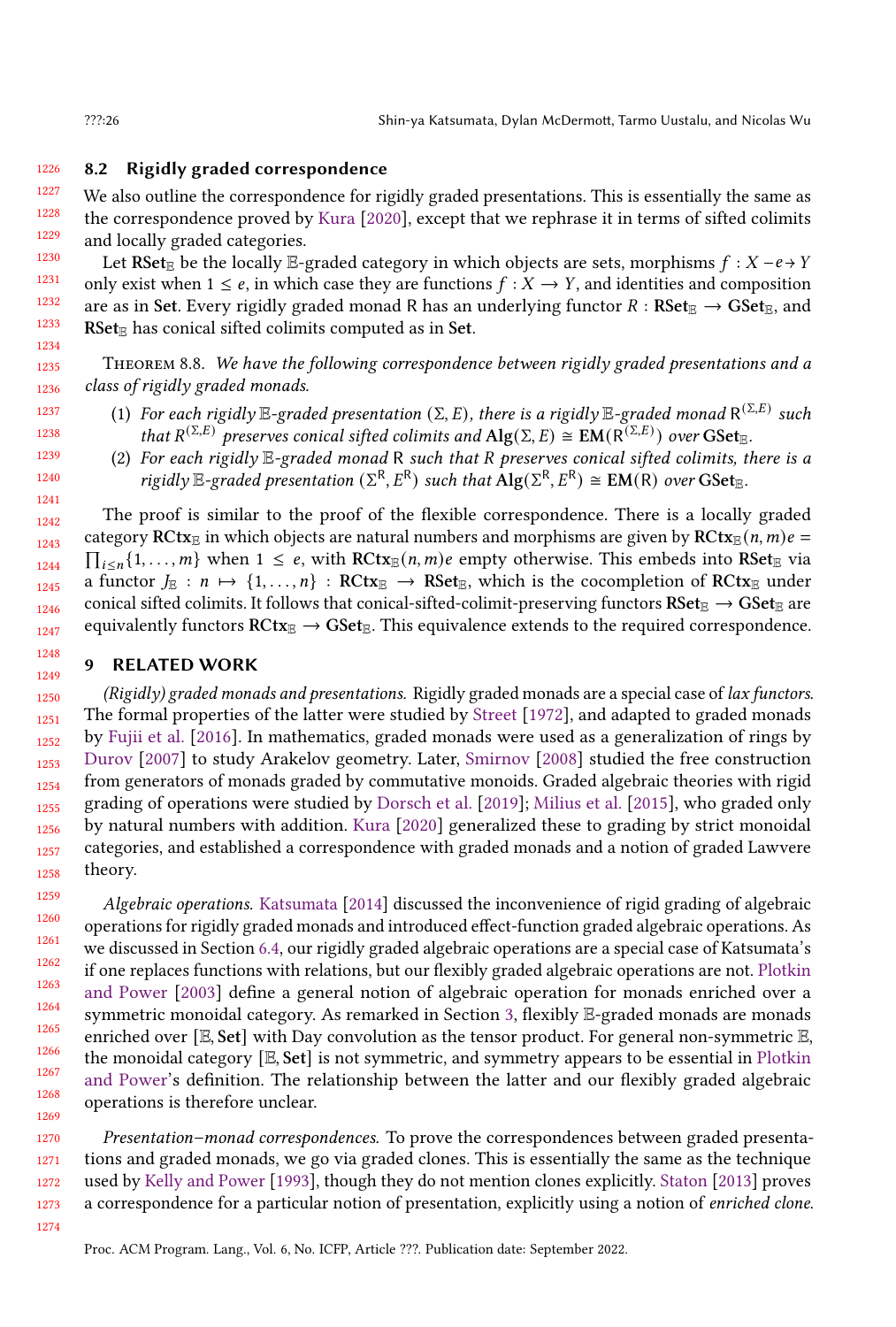Flexible presentations of graded monads **Properties** 27?:27 and 27.27 and 27.27 and 27.27 and 27.27 and 27.27 and 27.27 and 27.27 and 27.27 and 27.27 and 27.27 and 27.27 and 27.27 and 27.27 and 27.27 and 27.27 and 27.27 an

1275 1276 1277 1278 1279 1280 1281 1282 1283 1284 1285 [Staton](#page-27-21) also notes that enriched clones generalize relative monads [\[Altenkirch et al.](#page-26-7) [2015\]](#page-26-7). [Altenkirch](#page-26-7) [et al.](#page-26-7)  $[2015]$  show a correspondence between *J*-relative monads and a class of monads, when *J* satisfies certain well-behavedness conditions, which [Szlachányi](#page-28-2) [\[2017\]](#page-28-2) shows are equivalent to  $J$ being a cocompletion. The correspondence between classical abstract clones and finitary monads is an instance, because abstract clones are  $J$ -relative monads where  $J$  is the inclusion of finite sets in Set. Similar considerations apply to our flexibly graded correspondence, and our proof of the correspondence is similar to [Altenkirch et al.'](#page-26-7)s proof. For the appropriate locally graded notion of relative monad, flexibly graded clones are  $K_{\mathbb{E}}$ -relative monads. The functor  $K_{\mathbb{E}}$  is a cocompletion, so is well-behaved (in a locally graded sense). The rigidly graded correspondence is between two classes of relative monad, so the situation is slightly more complicated. Rigidly graded clones are  $((\hat{-}) \circ J_{\mathbb{E}})$ -relative monads, while rigidly graded monads are  $(\hat{-})$ -relative monads.

# 10 CONCLUSIONS

1286 1287

1291

1288 1289 1290 1292 This paper contributes the new notion of flexibly graded presentation, to enable more natural presentation of many (rigidly) graded monads, such as the length-graded list monad and many others. Flexibly graded present the same class of rigidly graded monads as rigidly graded presentations, but they also present a wide class of [McDermott and Uustalu'](#page-27-8)s [\[2022\]](#page-27-8) flexibly graded monads.

Central to our development here were two tools, which we suppressed somewhat, in order to keep the exposition elementary: locally graded categories and relative monads (as adapted to locally graded category theory). Relative monads appear in two places: while flexibly graded monads are simply monads on the locally graded category  $GSet_{E}$ , rigidly graded monads are monads relative to the inclusion  $(\hat{-}): \text{RSet}_{\mathbb{E}} \to \text{GSet}_{\mathbb{E}}$ ; flexibly graded clones are monads relative to  $K_{\mathbb{E}}$ : FCtx $_{\mathbb{E}} \to \text{GSet}_{\mathbb{E}}$ .

### Acknowledgements

D.M. and T.U. were supported by the Icelandic Research Fund grants no. 196323-053 and 228684-051.

### REFERENCES

- <span id="page-26-5"></span>Jiří Adámek and Jiří Rosický. 2001. On Sifted Colimits and Generalized Varieties. Theory Appl. Categ. 8, 3 (2001), 33–53. <http://www.tac.mta.ca/tac/volumes/8/n3/8-03abs.html> Revised 2007.
- <span id="page-26-7"></span>Thorsten Altenkirch, James Chapman, and Tarmo Uustalu. 2015. Monads Need Not Be Endofunctors. Log. Methods Comput. Sci 11, 1, Article 3 (2015), 40 pages. [https://doi.org/10.2168/lmcs-11\(1:3\)2015](https://doi.org/10.2168/lmcs-11(1:3)2015)
- <span id="page-26-4"></span>1308 1309 Paul M. Cohn. 1981. Universal Algebra (revised ed.). Mathematics and Its Applications, Vol. 6. D. Reidel Publ. Co., Dordrecht, Boston, London. <https://doi.org/10.1007/978-94-009-8399-1>
- <span id="page-26-0"></span>1310 1311 1312 Ulrich Dorsch, Stefan Milius, and Lutz Schröder. 2019. Graded Monads and Graded Logics for the Linear Time–Branching Time Spectrum. In 30th Int. Conf. on Concurrency Theory, CONCUR 2019, Wan Fokkink and Rob van Glabbeek (Eds.). Leibniz Int. Proc. in Informatics, Vol. 140. Dagstuhl Publishing, Saarbrücken/Wadern, 36:1–36:16. [https://doi.org/10.](https://doi.org/10.4230/lipics.concur.2019.36) [4230/lipics.concur.2019.36](https://doi.org/10.4230/lipics.concur.2019.36)
- <span id="page-26-6"></span>1313 1314 Nikolai Durov. 2007. New Approach to Arakelov Geometry. arXiv eprint 0704.2030. arXiv[:0704.2030](https://arxiv.org/abs/0704.2030) [math.AG] [https:](https://arxiv.org/abs/0704.2030) [//arxiv.org/abs/0704.2030](https://arxiv.org/abs/0704.2030)
- <span id="page-26-1"></span>1315 Tobias Fritz and Paolo Perrone. 2019. A Probability Monad as the Colimit of Spaces of Finite Samples. Theory Appl. Categ. 34, 7 (2019), 170–220. <http://www.tac.mta.ca/tac/volumes/34/7/34-07abs.html>
- <span id="page-26-3"></span>1316 1317 1318 Soichiro Fujii, Shin-ya Katsumata, and Paul-André Melliès. 2016. Towards a Formal Theory of Graded Monads. In Foundations of Software Science and Computation Structures: 19th Int. Conf., FoSSaCS 2016, Eindhoven, The Netherlands, April 2–8, 2016, Proceedings, Bart Jacobs and Christof Löding (Eds.). Lect. Notes in Comput. Sci., Vol. 9634. Springer, Cham, 513–530. [https://doi.org/10.1007/978-3-662-49630-5\\_30](https://doi.org/10.1007/978-3-662-49630-5_30)
- <span id="page-26-2"></span>1319 1320 1321 1322 Marco Gaboardi, Shin-ya Katsumata, Dominic Orchard, and Tetsuya Sato. 2021. Graded Hoare Logic and Its Categorical Semantics. In Programming Languages and Systems: 30th Europ. Symp. on Programming, ESOP 2021, Luxembourg City, Luxembourg, March 27 – April 1, 2021, Proceedings, Nobuko Yoshida (Ed.), Vol. 12648. Springer, Cham, 234–263. [https:](https://doi.org/10.1007/978-3-030-72019-3_9) [//doi.org/10.1007/978-3-030-72019-3\\_9](https://doi.org/10.1007/978-3-030-72019-3_9)
- 1323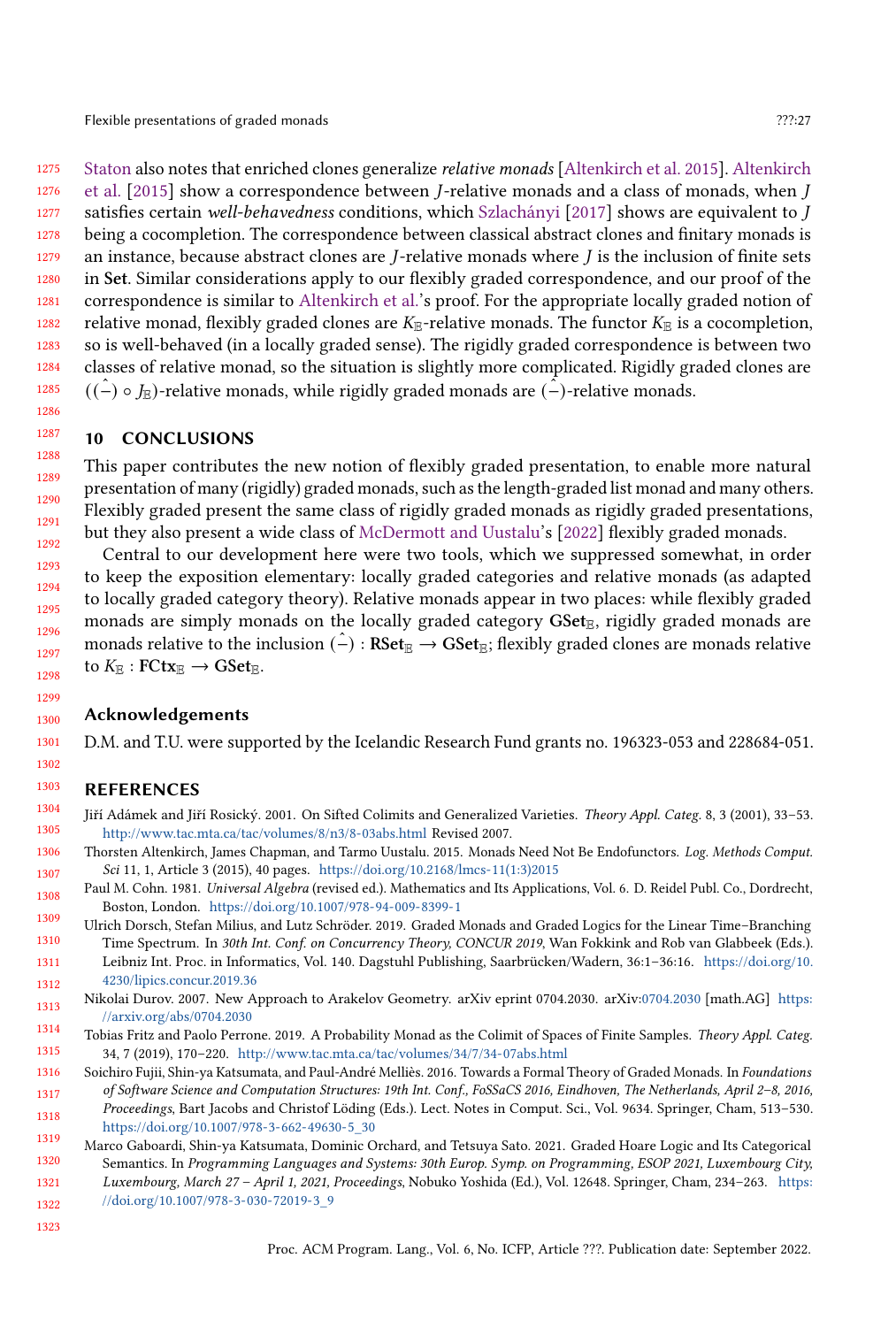- <span id="page-27-12"></span>1324 1325 1326 Sergey Goncharov. 2013. Trace Semantics via Generic Observations. In Algebra and Coalgebra in Computer Science: 5th Int. Conf. CALCO 2013, Warsaw, Poland, September 3–6, 2013, Proceedings, Reiko Heckel and Stefan Milius (Eds.). Lect. Notes in Comput. Sci., Vol. 8089. Springer, Berlin, Heidelberg, 158–174. [https://doi.org/10.1007/978-3-642-40206-7\\_13](https://doi.org/10.1007/978-3-642-40206-7_13)
- <span id="page-27-16"></span>1327 Robert Gordon and A John Power. 1999. Gabriel-Ulmer duality for categories enriched in bicategories. Journal of Pure and Applied Algebra 137, 1 (1999), 29–48.
- <span id="page-27-5"></span>1328 1329 Martin Hyland, Gordon Plotkin, and John Power. 2006. Combining Computational Effects: Commutativity and Sum. Theor. Comput. Sci. 357, 1–3 (2006), 70–99. <https://doi.org/10.1016/j.tcs.2006.03.013>
- <span id="page-27-4"></span>1330 1331 1332 Ohad Kammar and Gordon D. Plotkin. 2012. Algebraic Foundations for Effect-Dependent Optimisations. In Proc. of 39th Ann. ACM SIGPLAN-SIGACT Symp. on Principles of Programming Languages, POPL '12, Philadelphia, PA, USA, January 22–28, 2012. ACM Press, New York, 349–360. <https://doi.org/10.1145/2103656.2103698>
- <span id="page-27-2"></span>1333 1334 Shin-ya Katsumata. 2014. Parametric Effect Monads and Semantics of Effect Systems. In Proc. of 41st Ann. ACM SIGPLAN-SIGACT Symp. on Principles of Programming Languages, POPL '14, San Diego, CA, USA, January 20-21, 2014. ACM Press, New York, 633–645. <https://doi.org/10.1145/2535838.2535846>
- <span id="page-27-17"></span>1335 1336 1337 G. Max Kelly. 1982. Basic Concepts of Enriched Category Theory. London Math. Soc. Lecture Note Series, Vol. 64. Cambridge University Press, Cambridge. Reprinted (2005) as: Reprints in Theory and Applications of Categories 10, [http://www.tac.](http://www.tac.mta.ca/tac/reprints/articles/10/tr10abs.html) [mta.ca/tac/reprints/articles/10/tr10abs.html.](http://www.tac.mta.ca/tac/reprints/articles/10/tr10abs.html)
- <span id="page-27-20"></span>1338 G. Max Kelly and A. John Power. 1993. Adjunctions Whose Counits Are Coequalizers, and Presentations of Finitary Enriched Monads. J. Pure Appl. Alg. 89, 1–2 (1993), 163–179. [https://doi.org/10.1016/0022-4049\(93\)90092-8](https://doi.org/10.1016/0022-4049(93)90092-8)
- <span id="page-27-7"></span>1339 1340 1341 Satoshi Kura. 2020. Graded Algebraic Theories. In Foundations of Software Science and Computation Structures: 23rd Int. Conf., FoSSaCS 2020, Dublin, Ireland, April 25–30, 2020, Proceedings, Jean Goubault-Larrecq and Barbara König (Eds.). Lect. Notes in Comput. Sci., Vol. 12077. Springer, Cham, 401–421. [https://doi.org/10.1007/978-3-030-45231-5\\_21](https://doi.org/10.1007/978-3-030-45231-5_21)
- <span id="page-27-18"></span>1342 Stephen Lack and Jiří Rosický. 2011. Notions of Lawvere Theory. Appl. Categ. Struct. 19, 1 (2011), 363–391. [https:](https://doi.org/10.1007/s10485-009-9215-2) [//doi.org/10.1007/s10485-009-9215-2](https://doi.org/10.1007/s10485-009-9215-2)
- <span id="page-27-13"></span>1343 Paul Blain Levy. 2019. Locally Graded Categories. Slides. <https://www.cs.bham.ac.uk/~pbl/papers/locgrade.pdf>
- <span id="page-27-0"></span>1344 1345 1346 John M. Lucassen and David K. Gifford. 1988. Polymorphic Effect Systems. In Conf. Record of 15th Ann. ACM Symp. on Principles of Programming Languages, POPL '88, San Diego, CA, USA, January 10–13, 1988 (San Diego, California, USA). ACM Press, New York, 47–57. <https://doi.org/10.1145/73560.73564>
- <span id="page-27-8"></span>1347 1348 Dylan McDermott and Tarmo Uustalu. 2022. Flexibly Graded Monads and Graded Algebras. In Mathematics of Program Construction: 14th Int. Conf., MPC 2022, Tbilisi, Georgia, September 26–28, 2022, Proceedings, Ekaterina Komendantskaya (Ed.). Springer, Cham. To appear.
- <span id="page-27-15"></span>1349 1350 1351 Paul-André Melliès. 2010. Segal Condition Meets Computational Effects. In Proc. of 25th Ann. IEEE Symp. on Logic in Computer Science, LICS '10, 11–14 July 2010, Edinburgh, United Kingdom. IEEE, Los Alamitos, CA, 150–159. [https:](https://doi.org/10.1109/lics.2010.46) [//doi.org/10.1109/lics.2010.46](https://doi.org/10.1109/lics.2010.46)
- <span id="page-27-10"></span>1352 Paul-André Melliès. 2012. Parametric Monads and Enriched Adjunctions. Manuscript. [https://www.irif.fr/~mellies/tensorial](https://www.irif.fr/~mellies/tensorial-logic/8-parametric-monads-and-enriched-adjunctions.pdf)[logic/8-parametric-monads-and-enriched-adjunctions.pdf](https://www.irif.fr/~mellies/tensorial-logic/8-parametric-monads-and-enriched-adjunctions.pdf)
- <span id="page-27-6"></span>1353 1354 1355 Stefan Milius, Dirk Pattinson, and Lutz Schröder. 2015. Generic Trace Semantics and Graded Monads. In 6th Conf. on Algebra and Coalgebra in Computer Science, CALCO 2015, Lawrence S. Moss and Paweł Sobociński (Eds.). Leibniz Int. Proceedings in Informatics, Vol. 35. Dagstuhl Publishing, Saarbrücken/Wadern, 253–269. <https://doi.org/10.4230/lipics.calco.2015.253>
- <span id="page-27-9"></span>1356 1357 1358 Alan Mycroft, Dominic Orchard, and Tomas Petricek. 2016. Effect Systems Revisited: Control-Flow Algebra and Semantics. In Semantics, Logics, and Calculi: Essays Dedicated to Hanne Riis Nielson and Flemming Nielson on the Occasion of Their 60th Birthdays, Christian W. Probst, Chris Hankin, and René Rydhof Hansen (Eds.). Lect. Notes in Comput. Sci., Vol. 9560. Springer, Cham, 1–32. [https://doi.org/10.1007/978-3-319-27810-0\\_1](https://doi.org/10.1007/978-3-319-27810-0_1)
- <span id="page-27-3"></span>1359 1360 Maciej Piróg and Sam Staton. 2017. Backtracking with Cut via a Distributive Law and Left-Zero Monoids. J. Funct. Program. 27, Article e17 (2017), 15 pages. <https://doi.org/10.1017/S0956796817000077>
- <span id="page-27-11"></span>1361 1362 Gordon Plotkin and John Power. 2002. Notions of Computation Determine Monads. In Foundations of Software Science and Computation Structures: 5th Int. Conf., FoSSaCS 2002, Grenoble, France, April 8–12, 2002, Proceedings, Mogens Nielsen and
- 1363 Uffe Engberg (Eds.). Lect. Notes in Comput. Sci., Vol. 2303. Springer, Berlin, Heidelberg, 342–356. [https://doi.org/10.1007/3-](https://doi.org/10.1007/3-540-45931-6_24) [540-45931-6\\_24](https://doi.org/10.1007/3-540-45931-6_24)
- <span id="page-27-14"></span>1364 1365 Gordon Plotkin and John Power. 2003. Algebraic Operations and Generic Effects. Appl. Categ. Struct. 11 (2003), 69–94. <https://doi.org/10.1023/a:1023064908962>
- <span id="page-27-1"></span>1366 1367 A.L. Smirnov. 2008. Graded Monads and Rings of Polynomials. J. Math. Sci. 151, 3 (2008), 3032–3051. [https://doi.org/10.](https://doi.org/10.1007/s10958-008-9013-7) [1007/s10958-008-9013-7](https://doi.org/10.1007/s10958-008-9013-7)
- <span id="page-27-21"></span>1368 1369 Sam Staton. 2013. An Algebraic Presentation of Predicate Logic. In Foundations of Software Science and Computation Structures: 16th Int. Conf., FOSSACS 2013, Rome, Italy, March 16–24, 2013, Proceedings, Frank Pfenning (Ed.). Lect. Notes in Comput. Sci., Vol. 7794. Springer, Berlin, Heidelberg, 401–417. [https://doi.org/10.1007/978-3-642-37075-5\\_26](https://doi.org/10.1007/978-3-642-37075-5_26)
- <span id="page-27-19"></span>1370 1371 Ross Street. 1972. Two Constructions on Lax Functors. Cah. Topol. Géom. Diff. Catég. 13, 3 (1972), 217–264. [http:](http://www.numdam.org/item/CTGDC_1972__13_3_217_0) [//www.numdam.org/item/CTGDC\\_1972\\_\\_13\\_3\\_217\\_0](http://www.numdam.org/item/CTGDC_1972__13_3_217_0)

Proc. ACM Program. Lang., Vol. 6, No. ICFP, Article ???. Publication date: September 2022.

<sup>1372</sup>